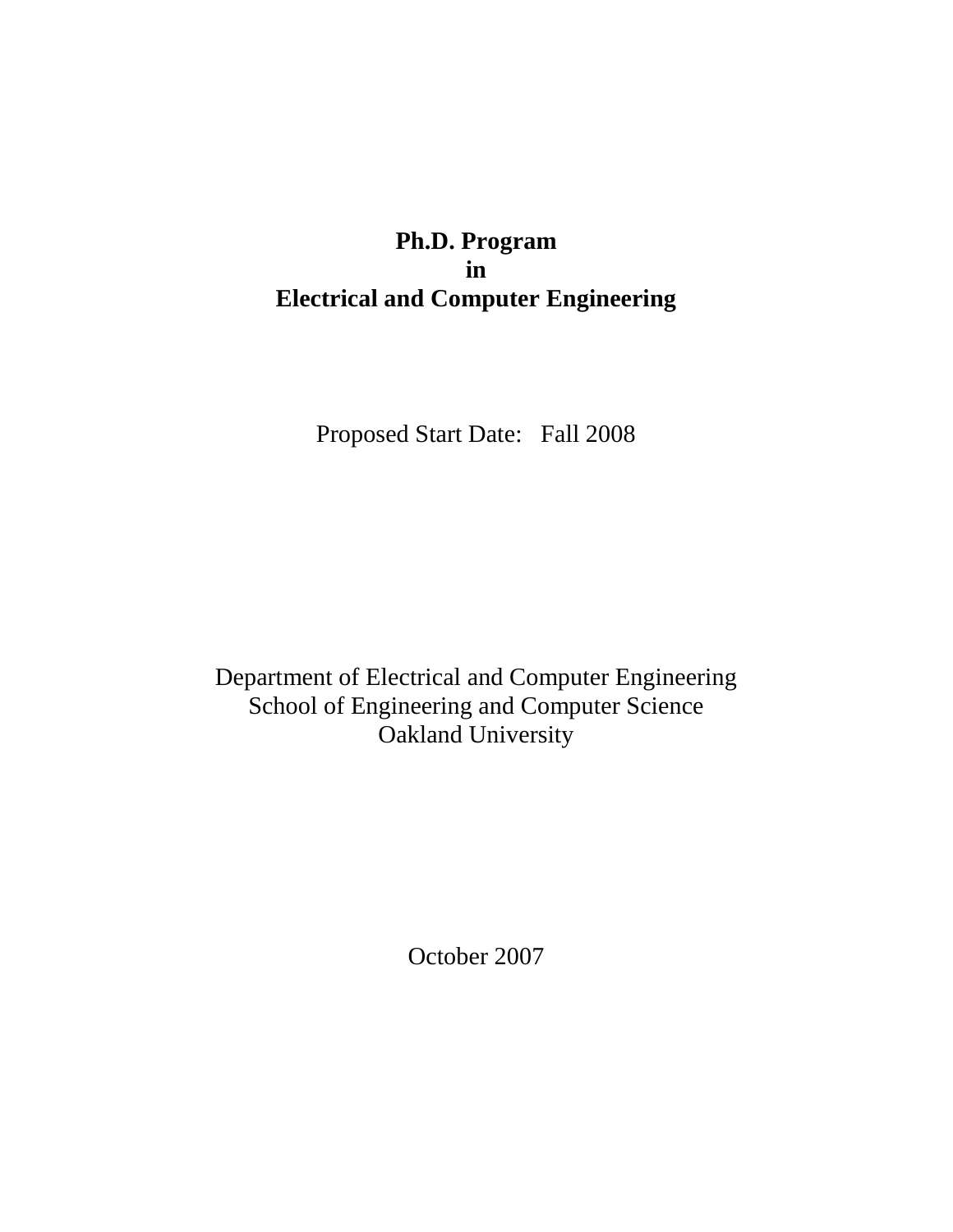#### **SUMMARY**

 This proposal aims to create a new Ph.D. degree program in Electrical and Computer Engineering (ECE). There are three major motivating factors behind it. First and foremost, the current Ph.D. degree in Systems Engineering, which is really an umbrella degree, no longer adequately reflects the maturity, focus and flavor of the research conducted by the faculty and students of Electrical and Computer Engineering. Secondly, contrary to a Ph.D. degree in Systems Engineering, a Ph.D. in either Electrical Engineering (EE) or ECE is well recognized as one of the most popular mainstream degrees in U.S.A., where doctorates in EE represented about 30% of the total engineering doctorate degrees awarded in 2006. Finally, a recently conducted survey indicates that 69% of our former, current, and prospective students support the idea of starting a Ph.D. program in ECE.

 The proposed Ph.D. program in ECE is consistent with the role and mission of the university. It will provide excellent instruction in a focused discipline, and it is proposed in response to the needs and requests of local industries and other organizations. The proposed program is also expected to provide some public and community service to the region and the state of Michigan.

 The proposed program is also unanimously supported by our well qualified faculty, who hold Ph.D. degrees in various areas of ECE and have supervised 95 out of a total 168 doctoral dissertations in Systems Engineering produced here till 2006. The ECE faculty are actively engaged in research in various areas of Electrical and Computer Engineering, and most of them have external research supports from either government funding agencies or local industries. ECE faculty also serve actively on the executive boards of many professional societies, and as session chairs, organizers as well as program committee members of many national and international conferences. The ECE department can also boast of a well known research center as well as a number of well equipped research and development laboratories, where state-of-the-art research in various areas of ECE are being pursued.

 The ECE department currently offers a wide range of courses for doctoral students. These course offerings are continuously being updated by the department's graduate affairs committee to keep track with the advancements in technologies. In addition to these existing courses, only one new course, ECE 790 (Doctoral dissertation research credits), is introduced in this proposal.

 The course work, qualifying examination, and graduation requirements for the proposed Ph.D. program in ECE are very similar to the existing Ph.D. program in Systems Engineering. Admission to the proposed program will be highly selective. Normally a master's degree from an accredited institution will be required for admission; however, students with outstanding undergraduate records may apply directly for admission to the doctoral programs. As soon as possible after admission, but prior to earning 16 credits of coursework, students must form an advisory committee, which will direct and guide the progress of their program. To earn a Ph.D. in Electrical and Computer Engineering, a student must fulfill the following requirements:

• Complete at least 56 credits of coursework beyond the bachelor's degree,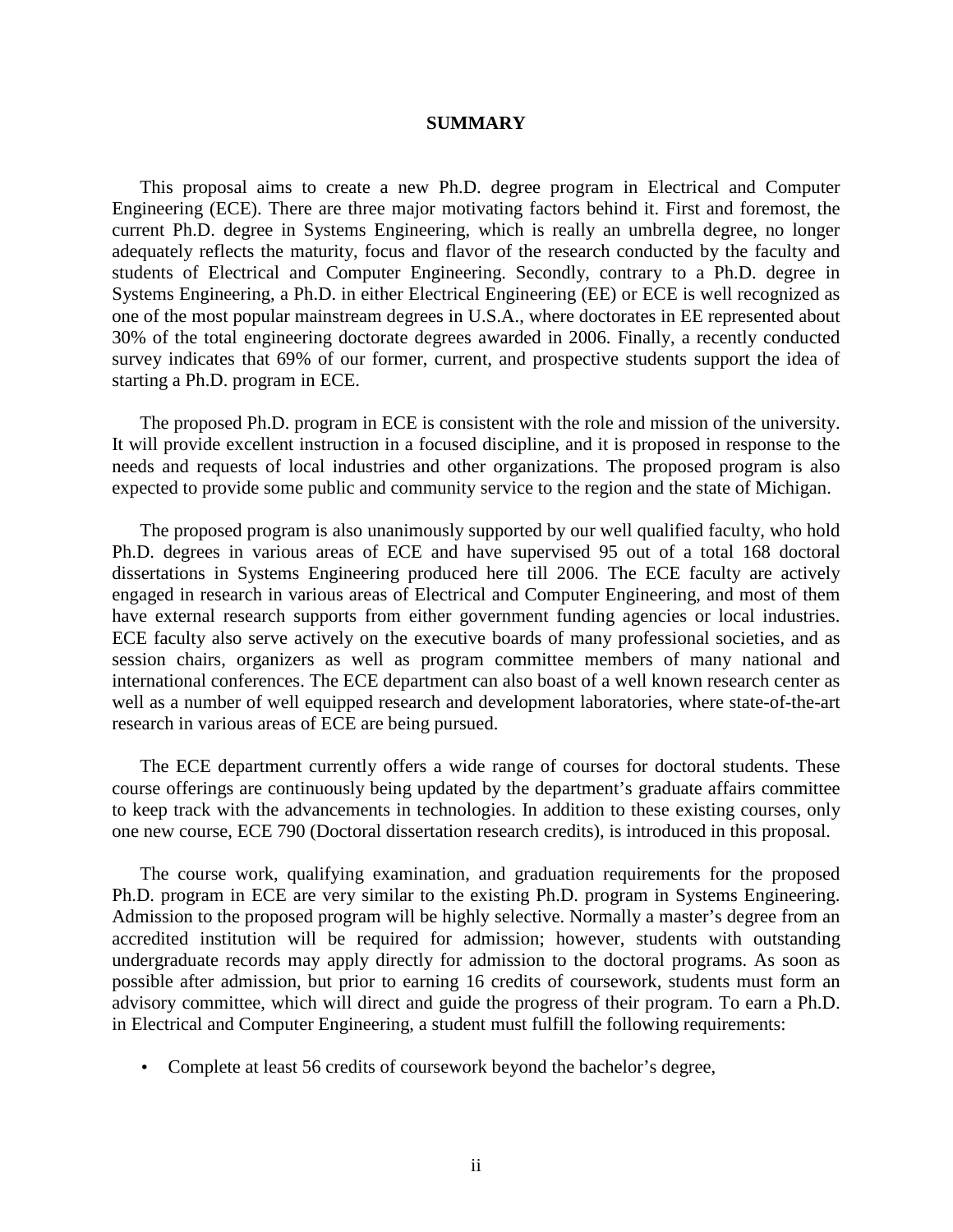- Pass a Comprehensive Examination consisting of both a written component and an oral component,
- Present a Dissertation Proposal to the Advisory Committee and secure their approval,
- Earn at least 24 credits of Doctoral Research credits,
- Satisfy a Residency requirement,
- Write a Doctoral Dissertation and submit it to the Advisory Committee, and
- Satisfactorily defend the dissertation in a final oral examination administered by the Advisory Committee.

 As this proposal primarily represents a restructuring of our existing doctoral program in Systems Engineering, minimal additional resources are being requested. Specifically, these additional resources include two additional part-time faculty appointments and six additional teaching assistantships for alleviating the grading loads of regular faculty and allowing them to devote more time on directing doctoral dissertation research. Based on a conservative budget estimate, the program is expected to become self-sufficient and generate significant income for the University from its third year. Even during the first two years, an anticipated increase in external funding is expected to compensate for the losses, if any.

 Finally, the proposed Ph.D. program in ECE is a direct outgrowth of the following (recent) administrative changes in SECS:

- Change of the name of our department from Electrical and Systems Engineering (ESE) to Electrical and Computer Engineering (ECE), and
- The migration of the Bachelor of Science program in Computer Engineering from CSE department to ECE department.

Such a program was strongly recommended by a Strategic Planning Task Force established in the School of Engineering and Computer Science in April 2003. The Task Force recommended that a new Ph.D. program in ECE be established to provide an opportunity for our doctoral students to excel in multi-disciplinary Electrical and Computer Engineering research.

 We are very hopeful that a Ph.D. in ECE will make our doctoral degree more visible in both U.S.A. and worldwide, attract more students to this as well as other doctoral programs in SECS, and generate additional revenue for the University without requiring any significant new resources.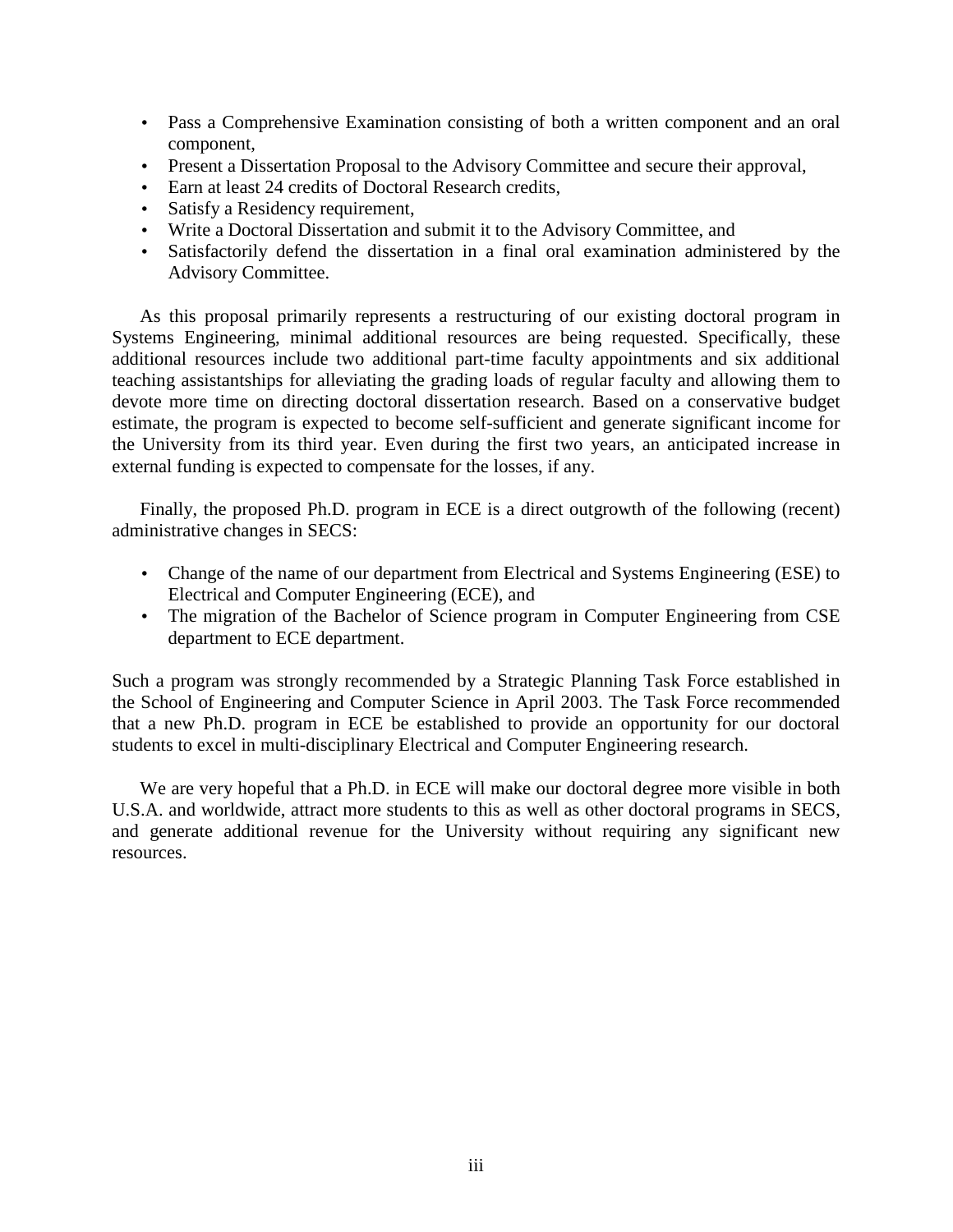# **Table of Contents**

**Page**

| <b>Summary</b>                                                                                                                                                                                                                                                                                                                     | $\overline{11}$                                                      |
|------------------------------------------------------------------------------------------------------------------------------------------------------------------------------------------------------------------------------------------------------------------------------------------------------------------------------------|----------------------------------------------------------------------|
| <b>Table of Contents</b>                                                                                                                                                                                                                                                                                                           | iv                                                                   |
| 1. Rationale                                                                                                                                                                                                                                                                                                                       | 1                                                                    |
| 1.1 Need for the Program<br>1.2 How the Program Will Help Promote the Role and Mission of Oakland University<br>1.3 Goals of the Program<br>1.4 Comparison to Similar Programs in Michigan<br>1.5 Source of Students                                                                                                               | $\mathbf{1}$<br>$\boldsymbol{2}$<br>3<br>$\overline{4}$<br>5         |
| 2. Current Status                                                                                                                                                                                                                                                                                                                  | 8                                                                    |
| 2.1 Relationship to Existing Ph.D. Program in Systems Engineering<br>2.2 Goals of the Unit Served by the Program<br>2.3 Faculty Qualifications and Departmental Strengths<br>2.4 Library Holdings<br>2.5 Labs and Lab Equipment<br>2.6 Impact on the Current Programs                                                              | 8<br>9<br>9<br>13<br>14<br>18                                        |
| 3. Program Plan                                                                                                                                                                                                                                                                                                                    | 18                                                                   |
| 3.1 Admission Requirements<br>3.2 Advisory Committee<br>3.3 Degree Requirements<br>3.3.1 Coursework<br>3.3.2 Comprehensive Examination<br>3.3.3 Dissertation Proposal Review<br>3.3.4 Research Credits<br>3.3.5 Dissertation<br>3.3.6 Residency requirement<br>3.3.7 Final Examination<br>3.3.8 Time Limit<br>3.4 Recruitment Plan | 19<br>19<br>20<br>20<br>21<br>21<br>22<br>22<br>22<br>23<br>23<br>24 |
| 4. Needs and Costs of the Program                                                                                                                                                                                                                                                                                                  | 24                                                                   |
| <b>5. Course Description</b>                                                                                                                                                                                                                                                                                                       | 28                                                                   |
| <b>6. Plans for Assessment</b>                                                                                                                                                                                                                                                                                                     | 38                                                                   |
| 7. References                                                                                                                                                                                                                                                                                                                      | 38                                                                   |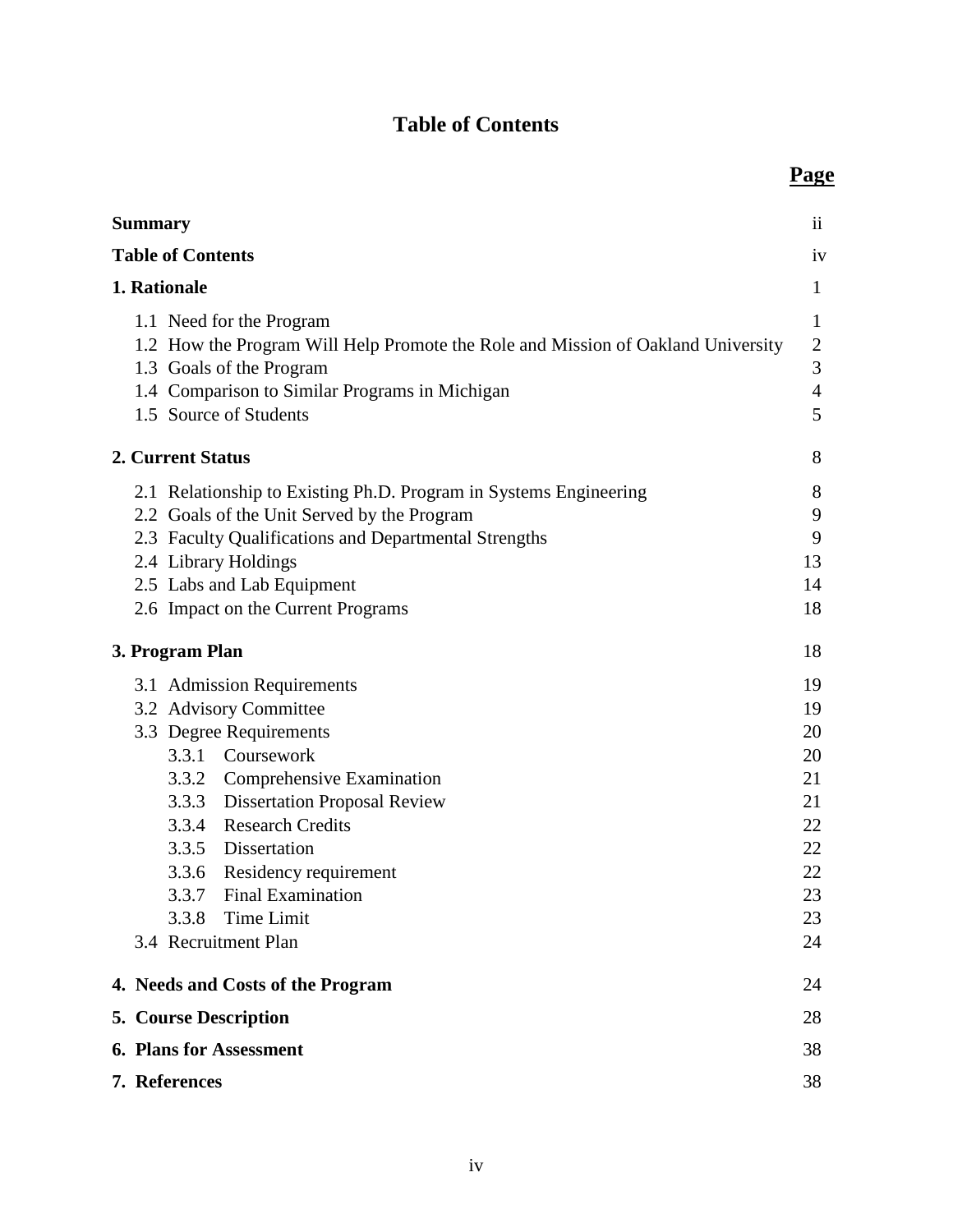| 8. Appendix A – Student Surveys                                       | 39  |
|-----------------------------------------------------------------------|-----|
| 9. Appendix B – Letters of Support                                    | 45  |
| 10. Appendix C – Vitae of Electrical and Computer Engineering Faculty | 61. |
| 11. Appendix D – Assessment Plan                                      |     |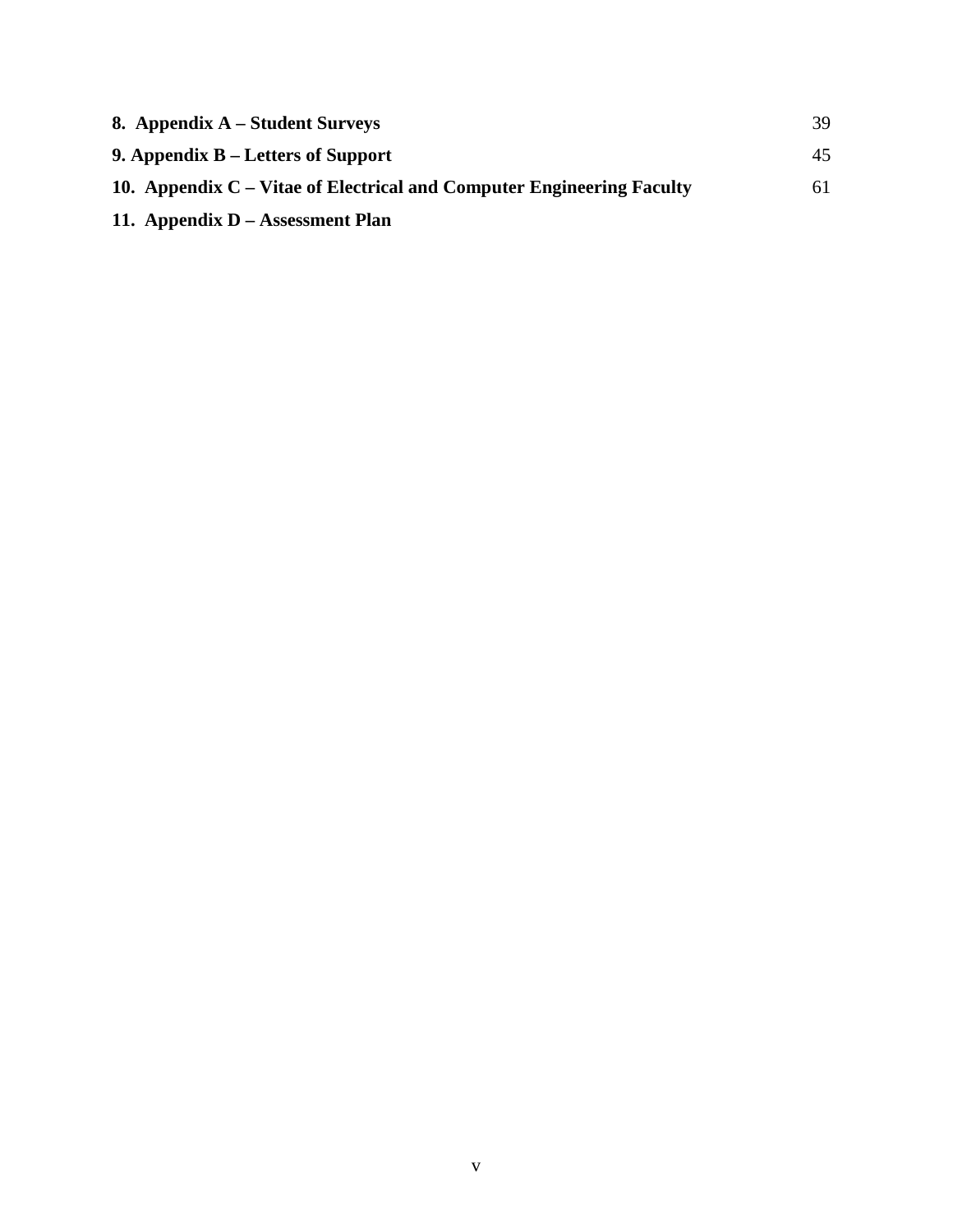## **1. RATIONALE**

### **1.1 Need for a Ph.D. Program in Electrical and Computer Engineering**

 For almost five decades now, Electrical and Computer Engineering (ECE) has been at the forefront of all engineering disciplines in technological innovation, resulting in one breakthrough after another. Automated control systems, computers, electronic devices and instruments, microprocessors, medical imaging, radar, radio, telephone, television, and wireless communication have transformed our lives, automated our factories, shrunk our world into a global village, and extended human reach to farthest corners of the universe. ECE represents one of the most challenging, dynamic, and rewarding engineering professions today.

 In view of above, it is no wonder that ECE continues to be one of the most popular mainstream doctoral engineering degrees in both U.S.A and abroad. According to the latest available statistics published in 2006 by the National Science Foundation, the number of Ph.D. degrees awarded in disciplines related to Electrical Engineering (EE) was 2133 compared to a total of 7,191 awarded in all engineering disciplines combined [1]. In other words, the Ph.D. degrees awarded in disciplines related to EE constitute 30% of the total number of doctorate degrees awarded in all engineering disciplines.

 An explosive growth of electrical and computer engineering technology worldwide, the establishment of the Oakland Technology Park in the neighborhood of Oakland University, and a burgeoning demand of ECE engineers in the automotive and ancillary industries have resulted in an increasing need for highly qualified electrical and computer engineers with master's and doctoral degrees in ECE. This strong regional and worldwide demand for electrical and computer engineers with doctoral degrees has led to the development of this proposal.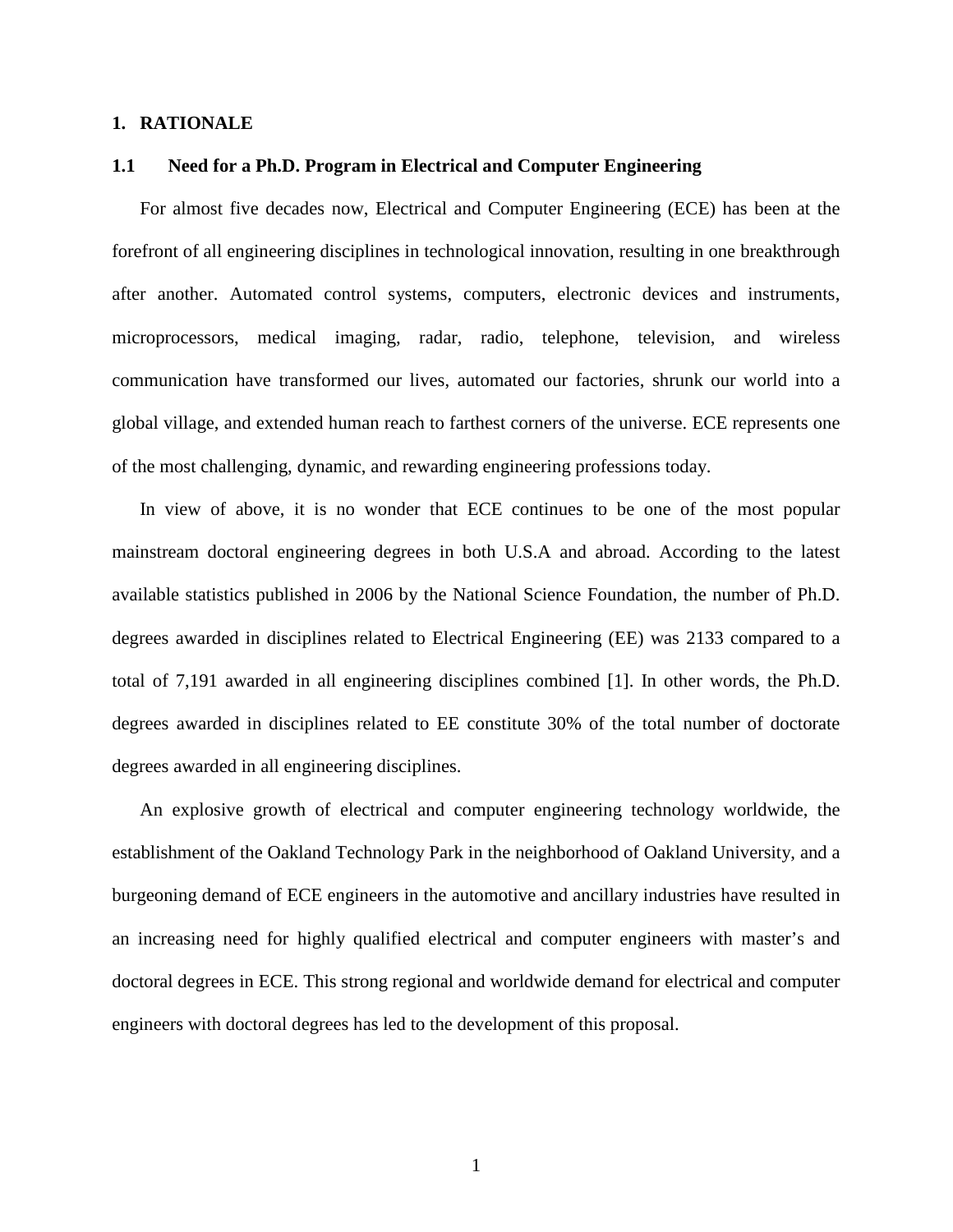## **1.2 How the Program Will Help Promote the Role and Mission of the University**

 The role and mission of Oakland University (OU) identifies four essential ingredients: excellent and relevant instruction, high-quality basic and applied research and scholarship, responsive and effective public and community service and a comprehensive schedule of student development activities.

 The proposed Ph.D. program in ECE is consistent with the role and mission of the university. It will provide excellent instruction in a focused discipline and will further develop basic engineering research and scholarship. It is proposed in response to the needs and requests of local industries (see Appendix C - Support Letters). To date, 16 supporting letters have been obtained with representation from the following corporations: Air Force Research Laboratory, Chrysler LLC, Continental Automotive Systems, Delphi, Denso, Fanuc Robotics, Ford Motor Company, General Motors, Harman/Becker Automotive Systems, Hitachi America Ltd., and U.S. Army RDECOM-TARDEC. Also, the ECE Department receives many requests every year inquiring about our plans to offer a Ph.D. program in Electrical Engineering at Oakland University.

 The proposed program is also expected to provide some public and community service to the region and the state of Michigan. Some of the public and community service activities envisaged include:

- Establishing an ECE Research Experience for Undergraduates (REU) program and engaging Ph.D. students as their mentors;
- Encouraging Ph.D. students to participate in the Detroit Area Pre-College Engineering Program (DAPCEP);
- Organizing seminars/workshops/conferences in areas related to ECE;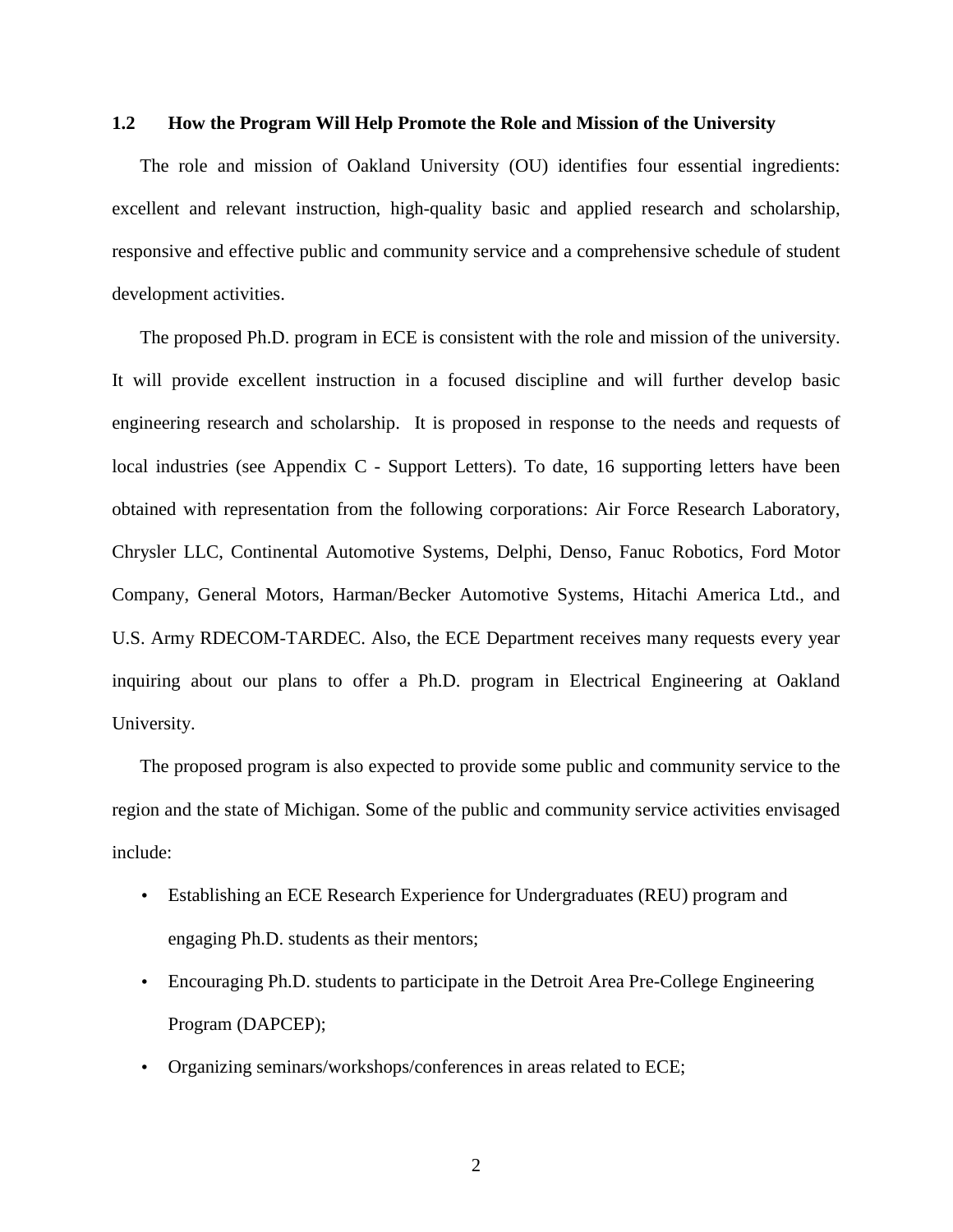- Encouraging Ph.D. students to provide mentorship to middle school and high school students for
	- o Future city competition,
	- o FIRST Robotics competition,
	- o FIRST LEGO League competition, etc.

 Nationally, a dedicated Ph.D. program in ECE will significantly improve our visibility. With the Electrical and Computer Engineering research conducted under the umbrella degree of Systems Engineering, we are currently absent from most (if not all) of the databases, and invisible to all search engines where students look for a Ph.D. program in either Electrical Engineering or Electrical and Computer Engineering. Attracting quality students is a key to our success. By offering a doctoral degree in ECE, we will be able to compete nationally as well as internationally and attract good, qualified students from the pool of eligible students.

#### **1.3 Goals of the Program**

 The ECE department currently has 12.5 faculty members. Four of them currently serve as Assistant Professors, who are trying to develop their research careers. A focused Ph.D. program in ECE will significantly bolster their efforts by attracting better qualified students from local, national, as well as international sources. It will prepare these students for academic positions as well as careers in industrial and governmental research and development laboratories.

Overall, the goals of the program are:

- (a) To sustain existing research and increase the overall research productivity level in the department,
- (b) To attract qualified students to Oakland University and prepare them for research careers,
- (c) To improve the funding base of the ECE department,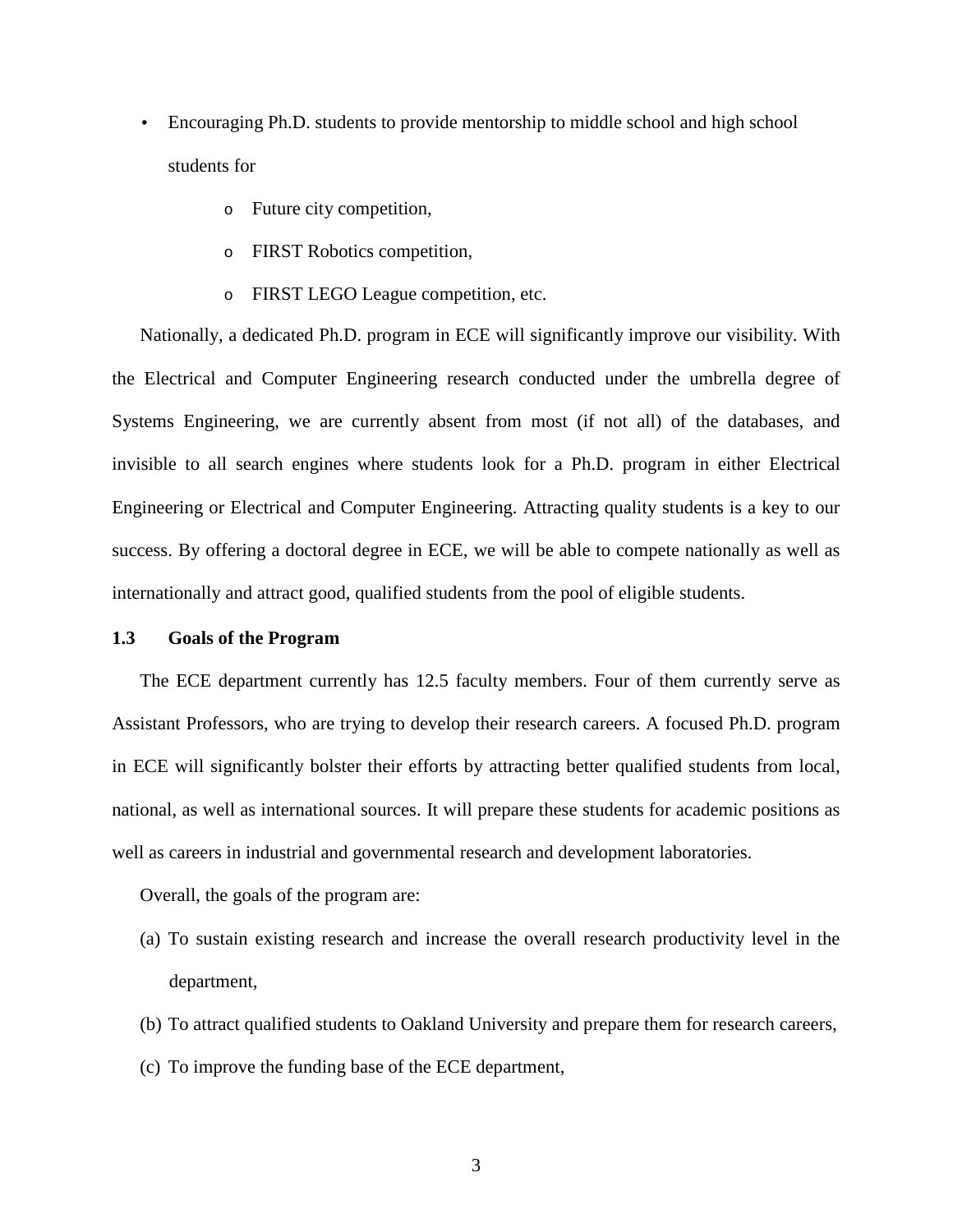- (d) To further enhance the excellence of our graduate course offerings,
- (e) To stimulate additional interaction with local industries,
- (f) To provide a competitive edge for our doctoral graduates in seeking jobs with research focus in the areas of Electrical and Computer Engineering, and
- (g) To enhance our visibility nationally and globally.

 These goals are consistent with many of the goals expressed in the university's vision and the report of the Strategic Planning Task Force (April 2003) outlining the goals of the School of Engineering and Computer Science, Oakland University. The Task Forces' report recommended that a new Ph.D. program in ECE be established to provide an opportunity for our doctoral students to excel in multi-disciplinary Electrical and Computer Engineering research.

 This program contributes to our focusing resources on creating and strengthening areas of graduate study in a manner that is responsive to regional and national needs. Oakland University's goals pertaining to creating the future will be met by our focus on research, scholarship and creative activities that are the university's greatest strengths today. These will be strongly encouraged and supported along with the university's mission and views on community outreach as an integral component of our activities. A focused doctoral program with stronger emphasis on Electrical and Computer Engineering will provide us with expanded opportunities to serve our constituents and contribute to the economic growth of our community.

## **1.4 Comparison to Similar Programs in Michigan**

 Currently, five state-supported universities in Michigan offer Ph.D. programs in either Electrical Engineering (EE) or Electrical and Computer Engineering (ECE). These are:

- 1. The University of Michigan: Ph.D. in EE.
- 2. Michigan State University: Ph.D. in EE.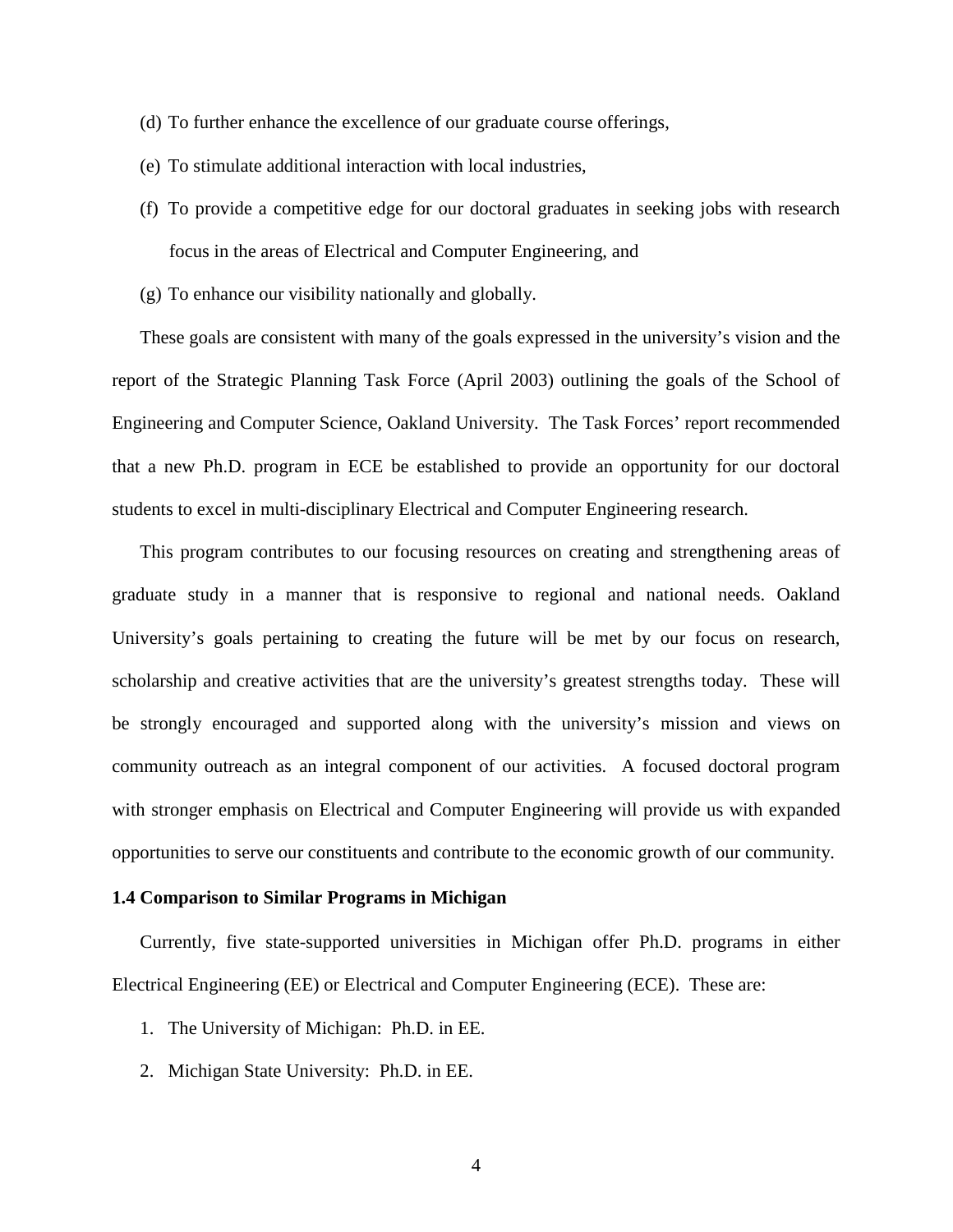- 3. Wayne State University: Ph.D. in ECE.
- 4. Western Michigan University: Ph.D. in ECE.
- 5. Michigan Technological University: Ph.D. in ECE.

 All five programs share the same goal of training top researchers who will play leading roles in the areas related to Electrical Engineering. The following notable differences characterize our program in comparison to the above programs. We believe that these distinctions will help us succeed in attracting quality students to Oakland.

- The research areas of our faculty encompass both theory and application, and many of our research constituents are located in the Oakland Technology Corridor. Our program thus fulfills the unique needs of these constituents and provides our prospective doctoral students with an opportunity to work on applied research in different areas of Electrical and Computer Engineering.
- From the standpoint of theoretical research, our faculty has nationally acclaimed expertise in the areas of communication, control, electromagnetics, microelectronics, and robotics. Some of these specialization areas are complementary to the expertise of faculty at other Michigan universities.

 Furthermore, our program will be unique as we expect that a majority of our Ph.D. students will be employees of local industries and other organizations. Therefore, it is anticipated that there will be little or no conflict with the other five universities in terms of competition for students.

## **1.5 Source of Students**

 Under normal economic conditions in Michigan, there should not be any shortfall of students interested in pursuing a Ph.D. degree in ECE, because it continues to be one of the most popular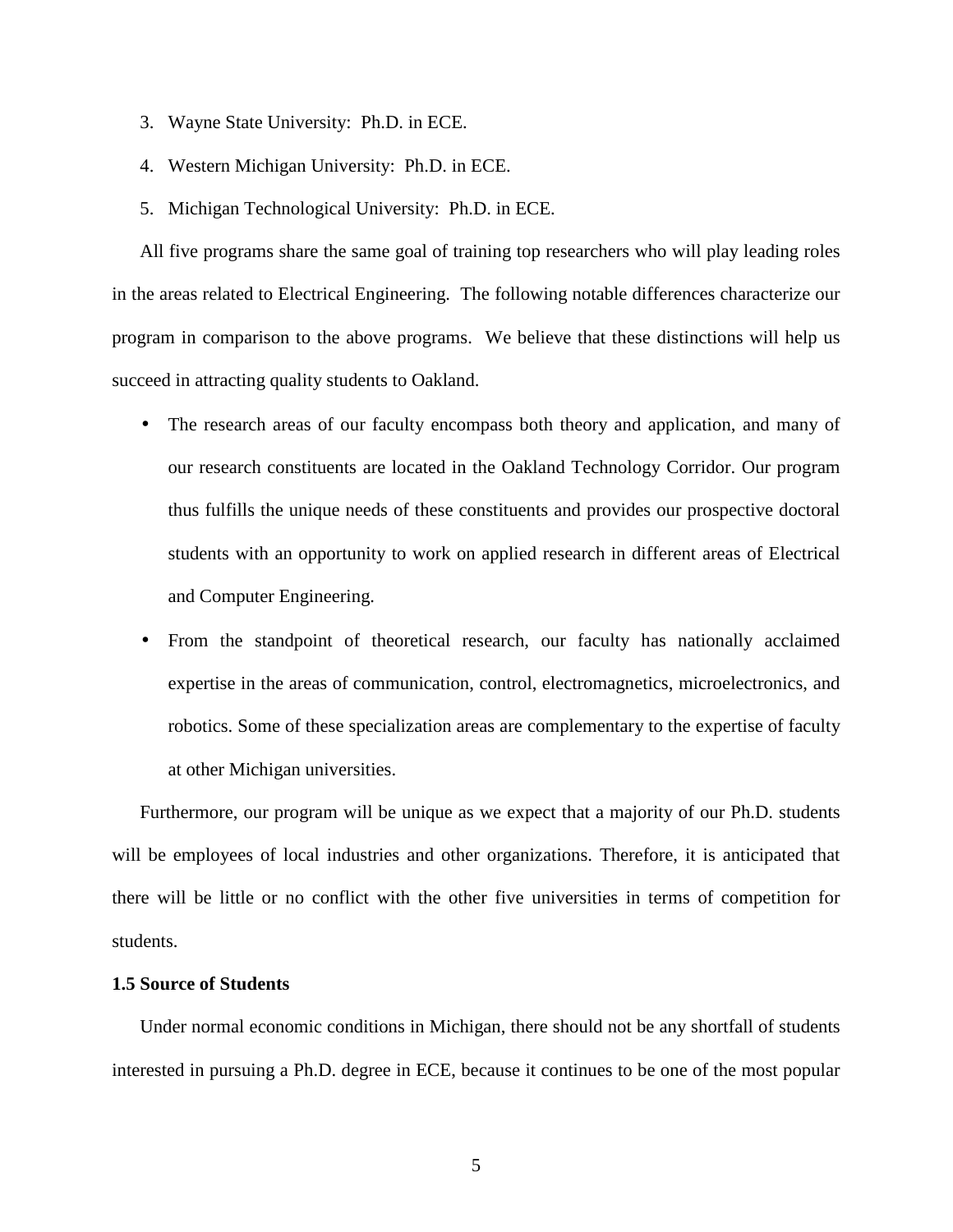mainstream engineering degrees in both U.S.A and abroad. A quick glance at Tables 1 and 2 below, which summarize the number of Electrical Engineering degrees awarded compared to all other engineering disciplines combined [1],[2], reinforce this fact.

**Table 1. Number of Doctorate degrees awarded in Electrical/Computer Engineering compared to other engineering disciplines** 

| <b>Discipline</b>                                                     | Number of doctorate degrees awarded in last three<br>years |                                      |                                      |  |  |
|-----------------------------------------------------------------------|------------------------------------------------------------|--------------------------------------|--------------------------------------|--|--|
|                                                                       | 2004                                                       | 2005                                 | 2006                                 |  |  |
| <b>Electrical Engineering</b>                                         | 1651<br>$(28.6\% \text{ of total})$                        | 1,851<br>$(28.8\% \text{ of total})$ | 2,133<br>$(29.7\% \text{ of total})$ |  |  |
| <b>Combined total of all</b><br>(about 20) engineering<br>disciplines | 5,777                                                      | 6,425                                | 7,191                                |  |  |

# **Table 2. Number of Bachelor's and Master's degrees awarded in Electrical/Computer Engineering compared to other engineering disciplines**

| <b>Discipline</b>                                                           | Number of Bachelor's and Master's degrees awarded in last three<br>years of available statistics |           |             |           |            |                     |  |
|-----------------------------------------------------------------------------|--------------------------------------------------------------------------------------------------|-----------|-------------|-----------|------------|---------------------|--|
|                                                                             | 2002                                                                                             |           | 2003        |           | 2004       |                     |  |
|                                                                             | Bachelor's                                                                                       | Master's  | Bachelor's  | Master's  | Bachelor's | Master's            |  |
|                                                                             |                                                                                                  |           |             |           |            |                     |  |
| <b>Electrical</b>                                                           | 18,977                                                                                           | 8,279     | 20,729      | 10,075    | 21,342     | 12,173              |  |
| <b>Engineering</b>                                                          |                                                                                                  |           |             |           |            |                     |  |
|                                                                             | $(31.3%$ of                                                                                      | (31.5%    | $(32.5%$ of | (33.9%    | $(33%$ of  | $(36\% \text{ of }$ |  |
|                                                                             | total)                                                                                           | of total) | total)      | of total) | total)     | total)              |  |
| <b>Combined</b><br>total of all<br>(about 20)<br>engineering<br>disciplines | 60,639                                                                                           | 26,266    | 63,773      | 29,704    | 64,675     | 33,872              |  |

 There is a large pool of college graduates in the southeastern Michigan area. Many of these graduates are currently employed by the local automotive industry and its suppliers. The proposed doctoral degree program will attract these students and allow them to continue their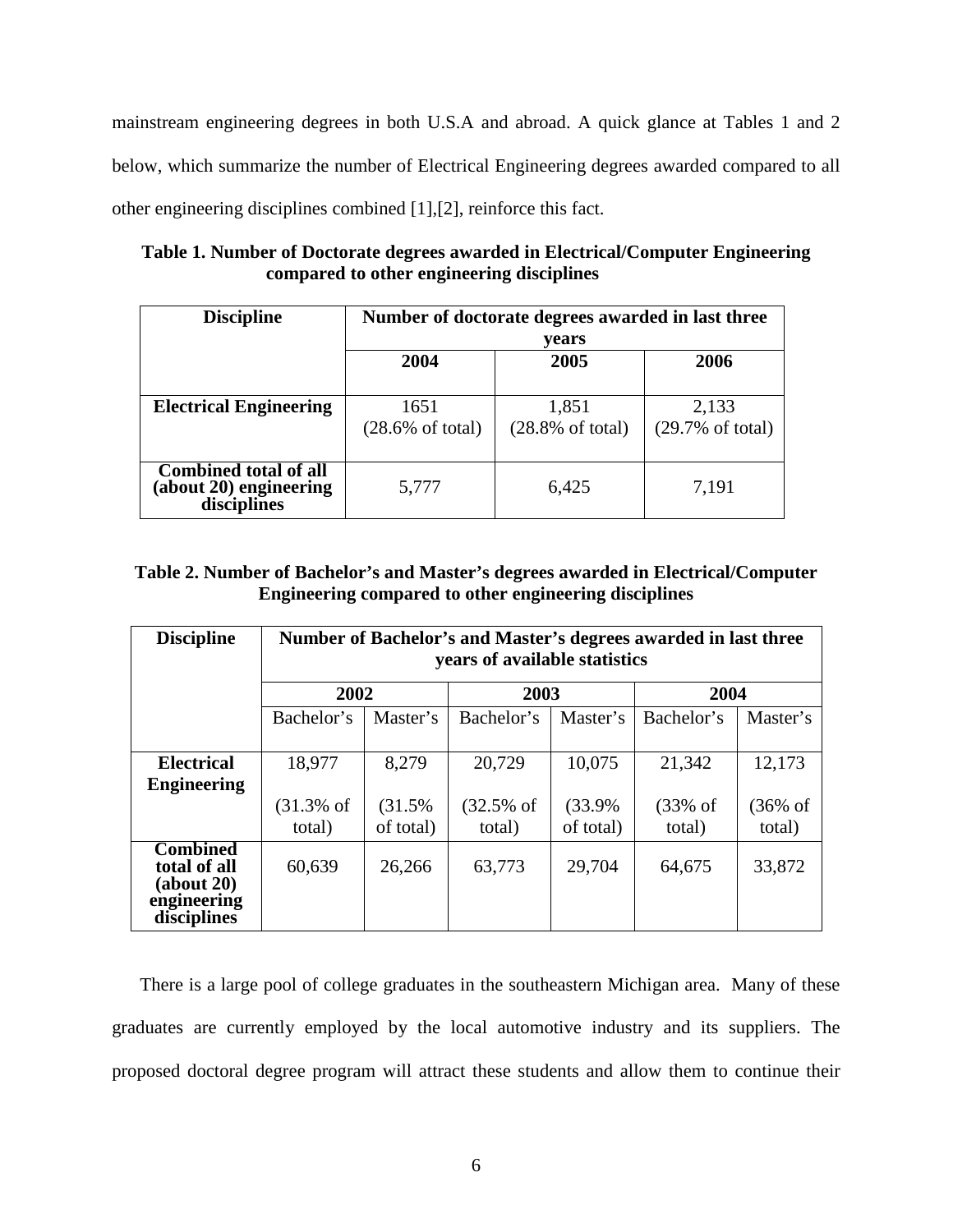graduate studies locally. Currently we attract some of these students who opt to enroll in our Systems Engineering program and conduct research related to ECE under that umbrella. By offering a dedicated program, we will be much more visible to students nationwide.

 As our current doctoral research in ECE falls under the auspices of Systems Engineering, our program is not listed in major databases of ECE doctoral degree granting institutions. Consequently, prospective students searching for potential ECE related doctoral institutions do not apply to our programs. The new program will enable us to reach a larger body of prospective students. With a larger pool of applicants, we will be able to screen the applications more rigorously. In this manner, we can enhance the quality of our students as well as increase the enrollment. With the proposed dedicated program, we will be more competitive for international students and scholars as well. Furthermore, our faculty will be intimately involved with this process and will recruit students on an individual basis.

 Unquestionably, our department will attract students to an ECE program much more effectively in comparison to the attempts to recruit students for pursuing ECE research under the Systems Engineering umbrella. The results of a student survey summarized below attest further testimony to this fact.

#### *1.5.1 Results of a Student Survey*

 In the Fall semester of 2006 a survey was sent to about 200 current and former graduate students of the ECE department, and 63 of them responded. The purpose of this survey was to determine their interest in a Ph.D. in ECE program. Some key findings from this survey are:

• 69% of the respondents feel that ECE department should offer a Ph.D. program in Electrical and Computer Engineering.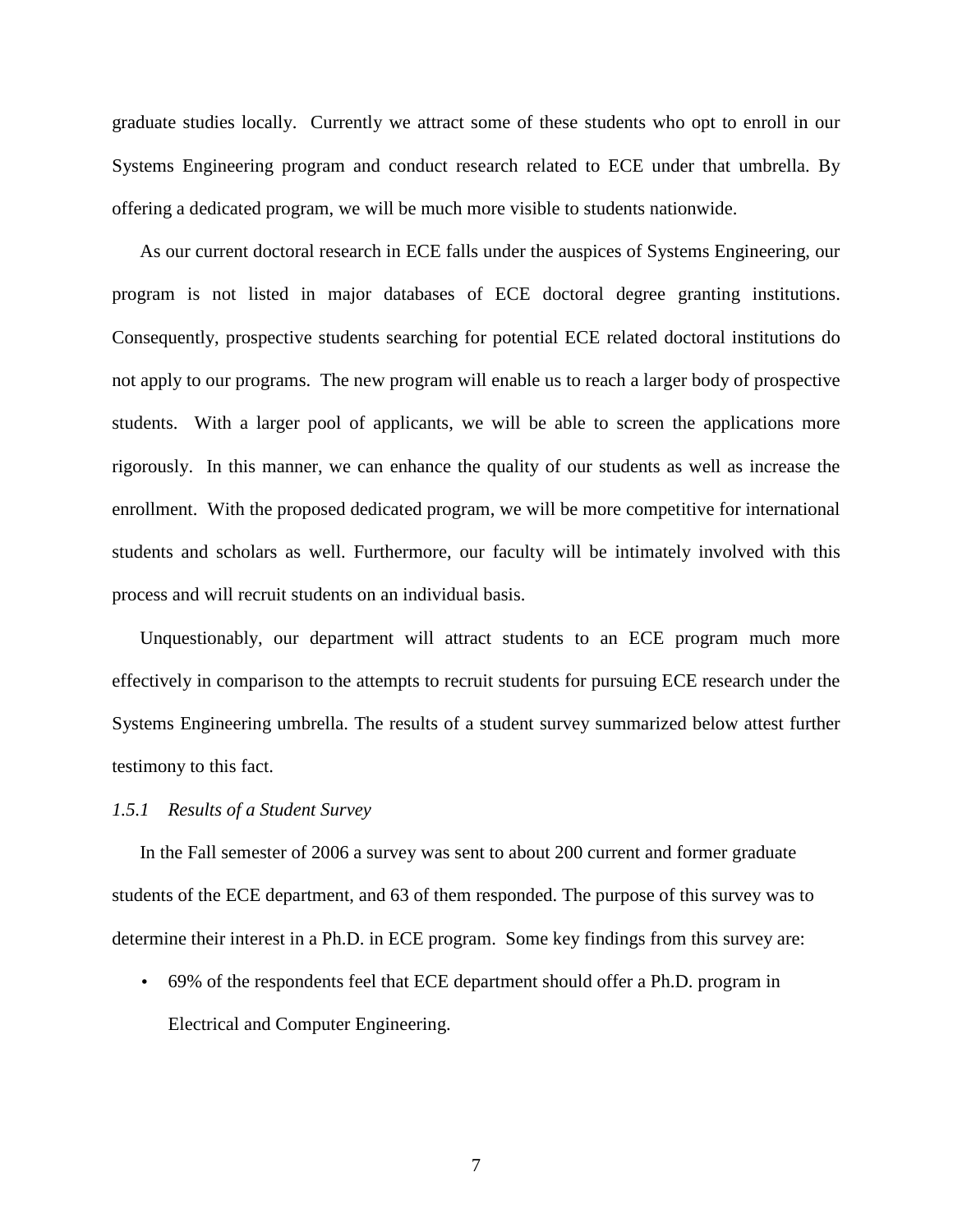- 42% would be interested in enrolling in a Ph.D. program in Electrical and Computer Engineering at Oakland University, if offered.
- 37% would consider the Ph.D. in Systems Engineering program at Oakland University.
- 58% believe a Ph.D. in Electrical and Computer Engineering will provide students with a better chance of employment than a Ph.D. in Systems Engineering, while only 14% believe the Ph.D. in Systems Engineering will provide students with a better chance of employment.

Complete results from the survey are included in Appendix A - Student Surveys.

## **2. CURRENT STATUS**

## **2.1 Relationship to Existing Ph.D. Program in Systems Engineering**

 The current Ph.D. degree program in Systems Engineering dates back to 1974. Since 1978, when our first batch of doctorates earned their degrees, the program has conferred the Ph.D. degree in Systems Engineering on approximately 168 graduates till 2006. The faculty of Electrical and Computer Engineering (ECE), formerly known as Electrical and Systems Engineering (ESE), has played a very important role in the success of this program. Among 168 doctoral dissertations in Systems Engineering produced till 2006, about 95 (i.e., 56.6%) were supervised by the ECE faculty. It goes without saying that all these 95 dissertations pertain to topics in the areas of EE or ECE.

 As mentioned earlier, the current Ph.D. degree in Systems Engineering is really an umbrella degree that was designed originally to be a program different from the doctoral degrees offered by other Universities in Michigan in the 1970s. It no longer adequately reflects the maturity, focus and flavor of the research conducted by the faculty and students of Electrical and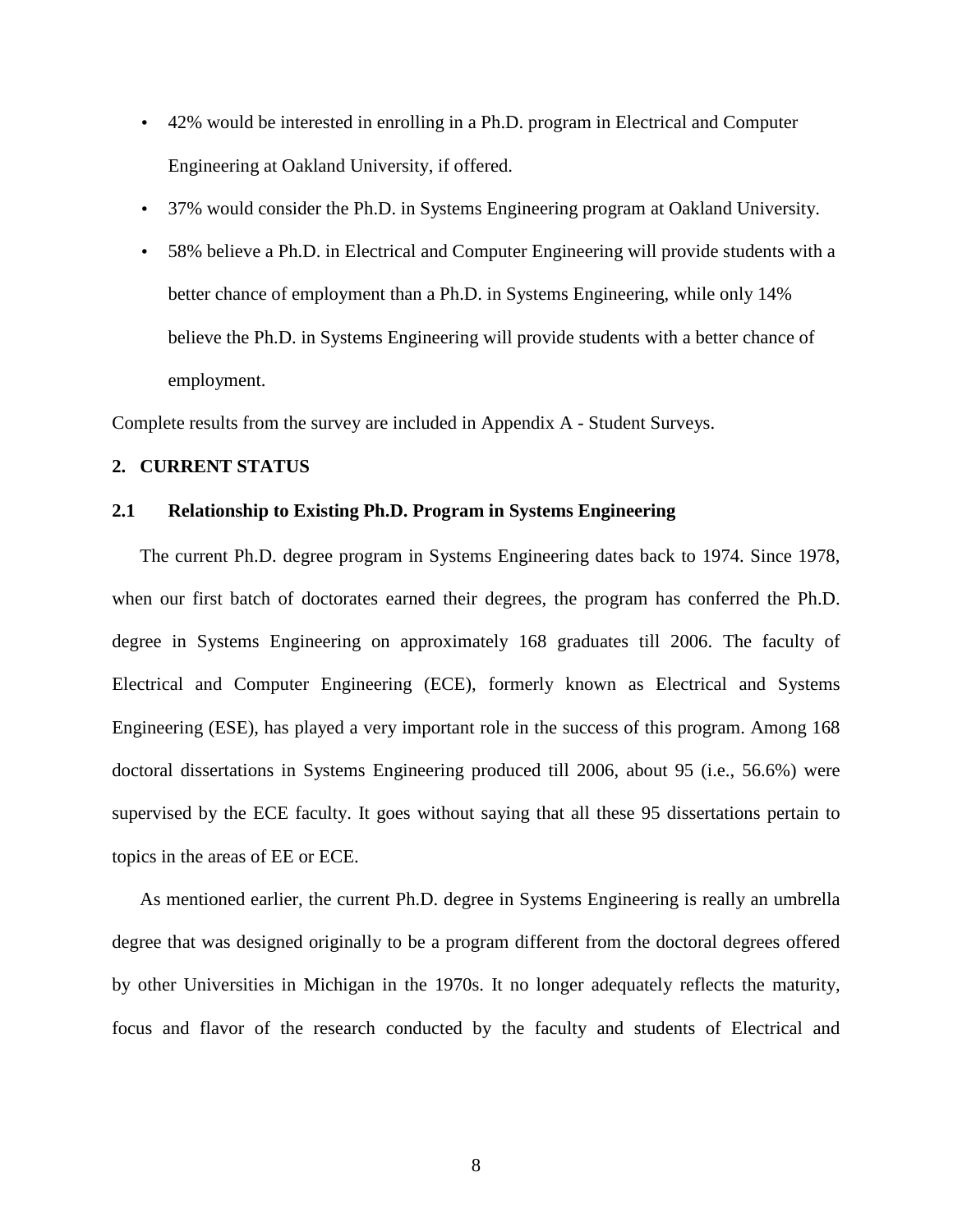Computer Engineering. That is why two of our other departments, Mechanical Engineering (ME) and Computer Science and Engineering (CSE), introduced their own Ph.D. programs recently.

 Our proposal aims to continue this restructuring process. Our faculty believes that the degree awarded must reflect the training and expertise of our graduating doctoral students. Therefore, we propose to offer a doctoral degree in Electrical and Computer Engineering. However, a strong interest of some students in Systems Engineering will keep that program thriving as well. Having gained maturity and a better focus, the Systems Engineering program will be in a stronger position to address research challenges and problems in many multidisciplinary fields.

## **2.2 Goals of the Unit Served by the Program**

 A current goal of the Department of Electrical and Computer Engineering is to increase both the quality and quantity of scholarly activities within our department. The proposed program will support this goal by producing an influx of new graduate students, increased research activities in diverse areas, additional technical publications and development of new courses. Another goal is to increase research collaboration with local industries. The Ph.D. program will accomplish this by allowing engineers working in local industries to pursue their Ph.D.'s with enthusiastic support of their employers, and it is expected that many students will undertake research projects supported by local industries.

## **2.3 Faculty Qualifications and Departmental Strengths**

 The department's faculty is actively engaged in research in various areas of Electrical and Computer Engineering, and most of them have external research supports from either government funding agencies or local industries. Some of the departmental strengths as demonstrated by the faculty research areas are highlighted below.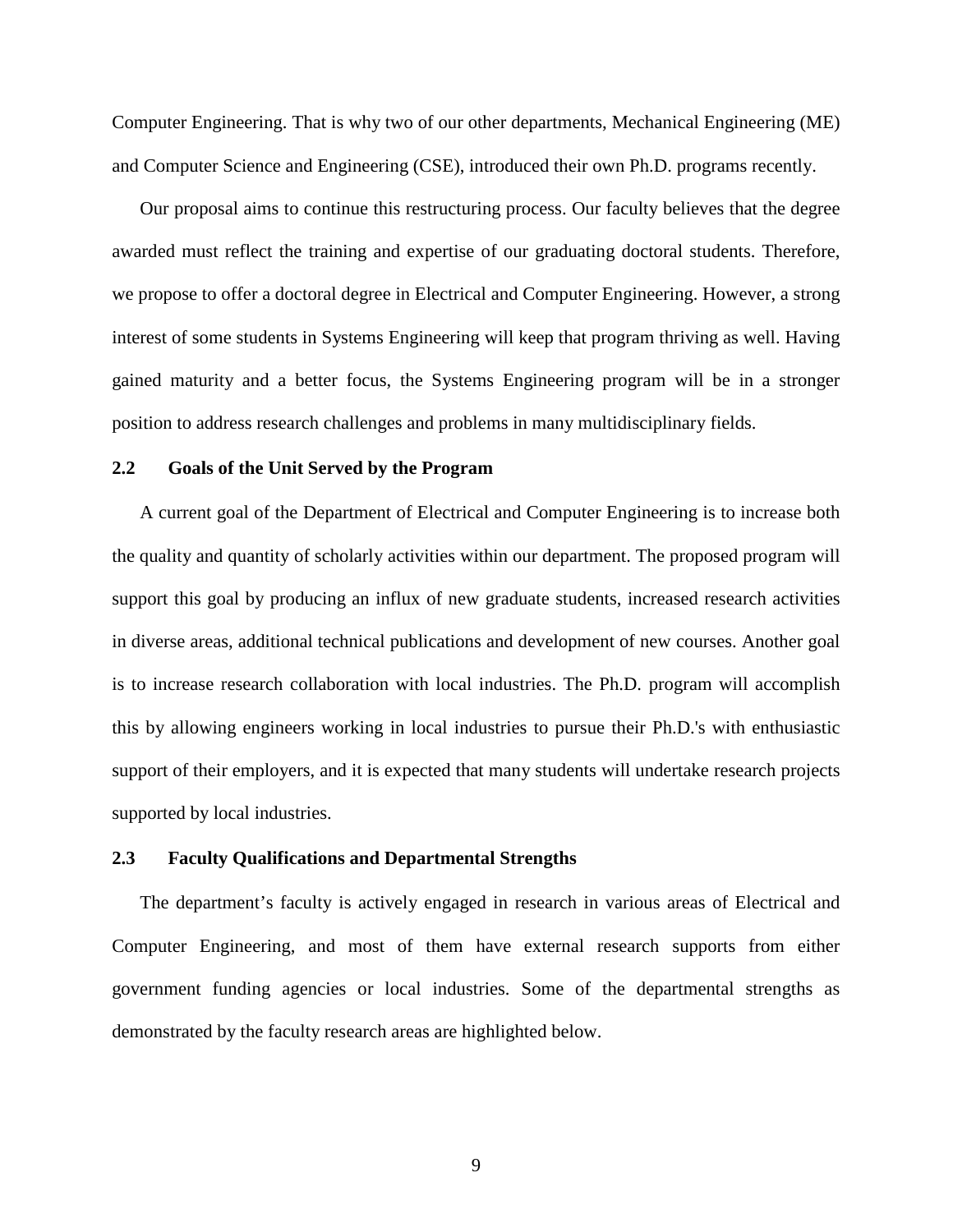**Hoda S. Abdel-Aty-Zohdy:** Bio-Technology with Bio-Inspired Intelligent Signal Perception and Processing (ISPP); Electronic Nose and other bio-inspired systems including smart interface-systems and novel resonating polymer-sensors; Sub-microelectronics, VLSI circuits of embedded neural networks and genetic algorithms for novel systems-on-a-chip; Analog, Digital and Mixed-Signal Integrated Circuits; Device/circuit modeling and simulation; 3-D Electronic Devices: low noise, low power.

**Daniel N. Aloi, Ph.D:** Electromagnetics; Antenna design; All aspects of Global Positioning Systems (GPS).

**Ka C. Cheok:** Control and estimation theory (internal model principle, optimal, adaptive, robust, fuzzy, neural, intelligent systems); Mechatronics (principles, modeling, simulation, computer tools, virtual and physical prototyping, systems engineering); Virtual realistic simulation (virtual vehicle system simulation, automobile driving simulator); Autonomous and intelligent systems (ground robotics, aerial robotics).

**Manohar Das:** Adaptive signal processing; System identification and adaptive control theory; Digital signal processing; Digital image processing; Data compression; Pattern recognition; Modeling and simulation; Monitoring and adaptive control of resistance spot welding process.

**Pieter A. Frick:** Real time computer systems; Optimization and optimal control; Parallel computing in systems and control; Power system modeling and control; Stochastic processes; System identification.

**Edward Y. Gu:** Kinematics, task-planning, dynamic modeling and control of robotic systems; Modeling, analysis, adaptive control and computer simulations of nonlinear

10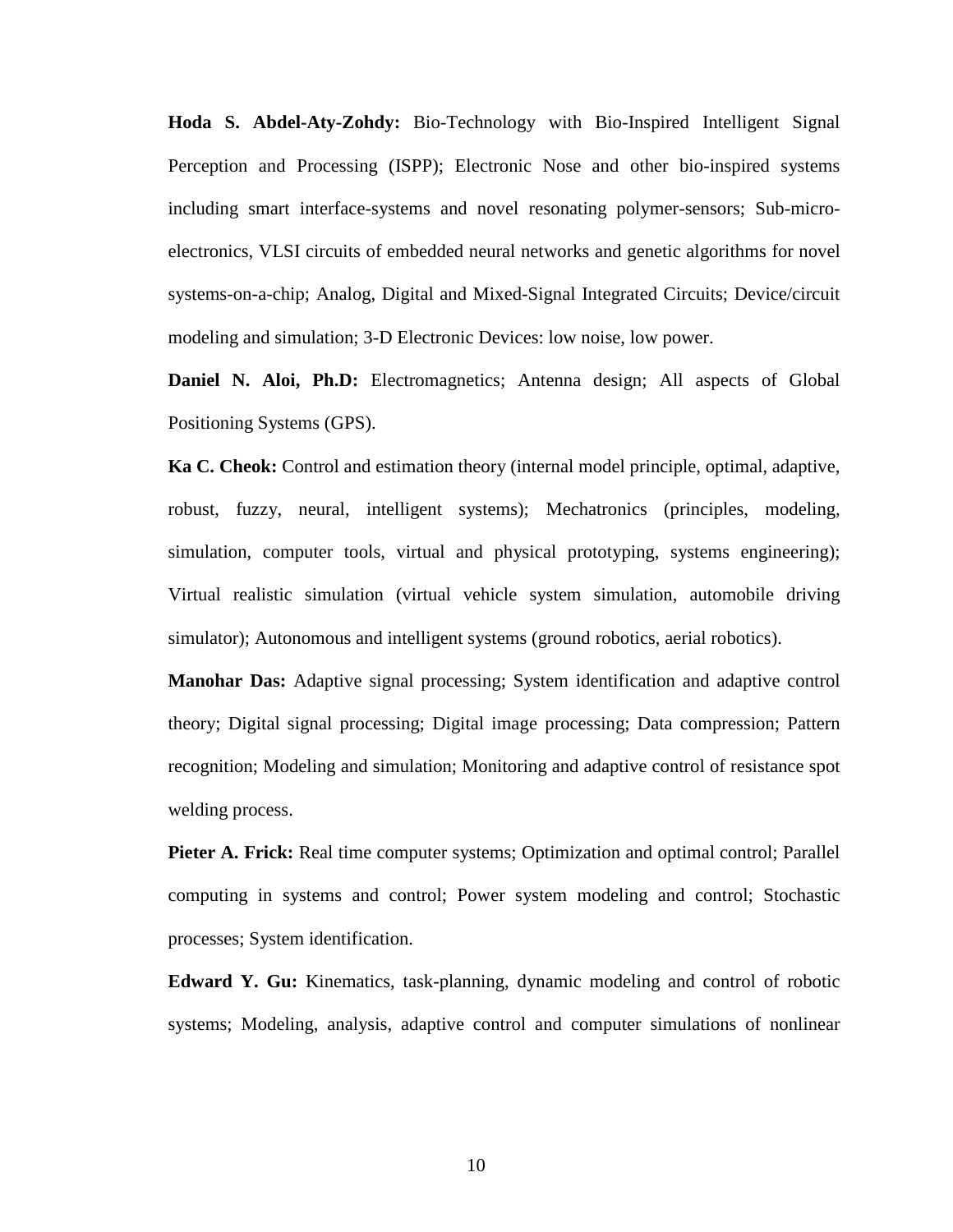systems; Human biomechanical and biodynamic modeling and digital simulations; Learning and intelligent control of Human-Machine Interactive Systems.

**Richard E. Haskell:** Pattern Recognition; Soft computing; Embedded systems; Computer learning; Microprocessor applications.

**Jia Li:** Automatic segmentation of 3D Ultrasonography for Fetal Growth Analysis; Tumor dose quantification using I-131 SPECT; Quantitative assesment of Gestational Sac Shape; Channel Sounding for ultra-wideband intra-vehicle communications; Prototyping intra-vehicle wireless sensor networks.

**Robert N.K. Loh:** Control systems, estimation theory, systems identification; Robotics, intelligent systems, complex autonomous systems, unmanned ground vehicles, unmanned underwater vehicles, unmanned aerial vehicles; Automotive systems, advanced defense systems, digital signal and image processing, and time series analysis.

**Hongwei Qu:** Micro-electro-mechanical systems (MEMS); CMOS-MEMS technology; CMOS-MEMS inertial sensors; Physiological and security monitoring using CMOSMEMS devices; Nanotechnology and devices; MEMS/NEMS modeling.

**Osamah A. Rawashdeh:** Embedded Systems; Fault tolerance; Instrumentation; Ubiquitous computing.

**Andrzej Rusek:** Electromagnetic compatibility; Cell phone interference; Testing and modeling of automotive data busses.

**Mohamed A. Zohdy:** Advanced control and estimation; Intelligent pattern information processing; Neural, fuzzy, and evolutionary systems; Chaos control; Smart simulation and hybrid systems; Fuel Cell modeling and control for transportation; Micromotor

11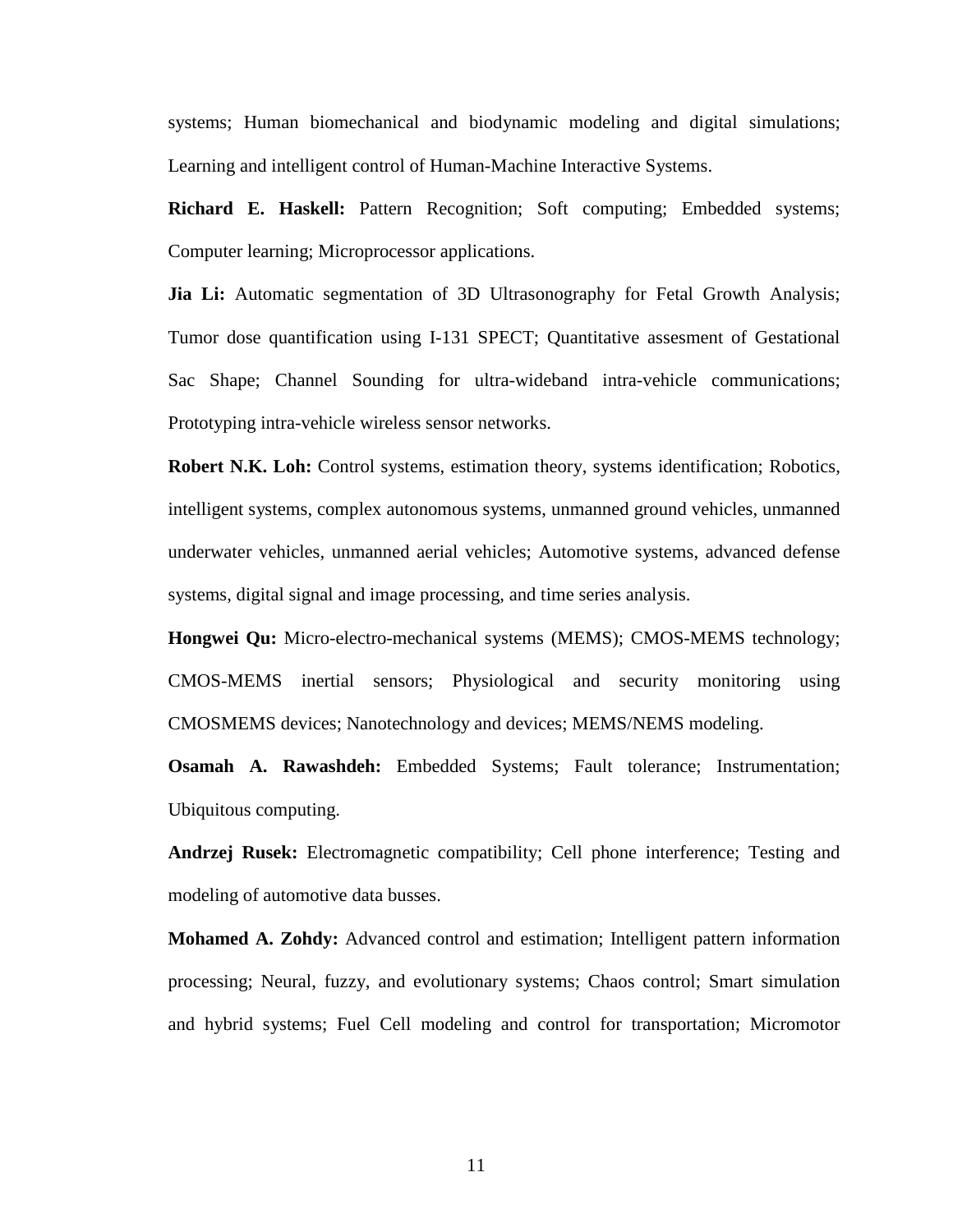analysis with applications to biomedical engineering; Control of biological regulatory networks.

 Since the inception of the Ph.D. program in Systems Engineering in 1972, the ECE faculty have supervised over 95 Ph.D. dissertations in various areas of ECE including advanced control engineering, automotive mechatronic systems, computer engineering, digital and wireless communication systems, digital signal and image processing, electromagnetics and antenna theory, electronics and microelectronics system design, embedded systems, and robotic control systems.

 ECE faculty are very active in publishing academic articles in well known, refereed technical journals, and proceedings of various national and international conferences. A detailed of list of their technical publications can be found in the curriculum vitae included in Appendix B. Our faculty have also established solid reputations as applied researchers, and received funding from many government and industrial agencies including Air Force Office of Scientific Research, Chrysler Corporation, DARPA, DOE, Federal Aviation Administration, Ford Motor Company, Hitachi America, General Dynamics, General Motors, National Science Foundation, Nippon, OnStar, Pulse Engineering, SONY Electronics, SYSTRAN Federal Corporation, U.S. Army TACOM, and Yokowo.

 ECE faculty also serve actively on the executive boards of many professional societies, and as session chairs, organizers as well as program committee members of many national and international conferences. They also serve on the editorial boards and reviewer panels of many international journals, including IEEE Transactions on Aerospace and Electronic Systems, IEEE Transactions on Antennas and Wave propagation, IEEE Transactions on Automatic Control, IEEE Transactions on Communication, IEEE Transactions on Image Processing, IEEE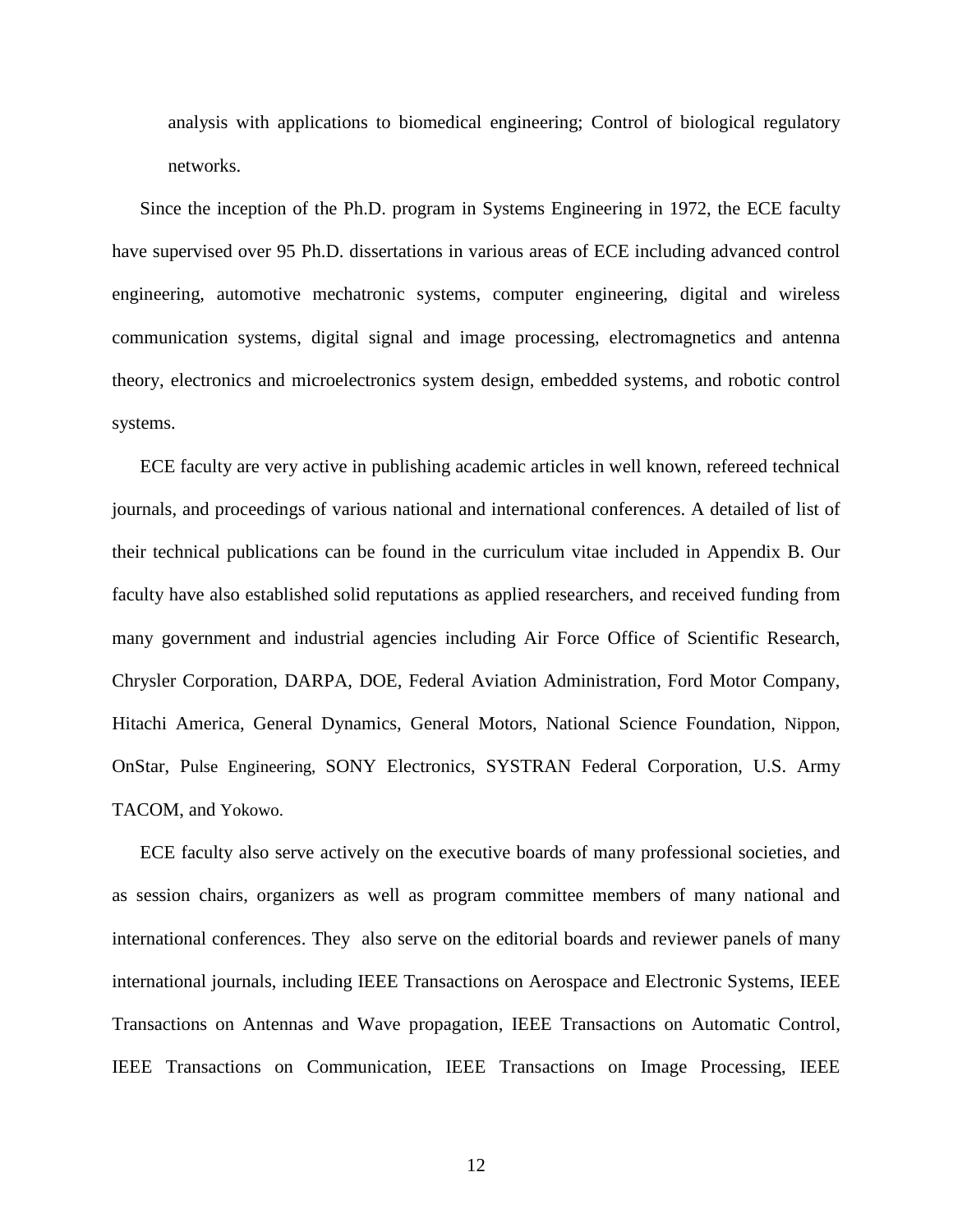Transactions on Instrumentation and Measurements, IEEE Transactions on Medical Imaging, IEEE Transactions on Signal Processing, International Journal of Advanced Robotics, International Journal of Automotive Technology, International Journal of Intelligent Automation and Soft Computing, International Journal of Intelligent Control, International Journal of Nonlinear Dynamics, International Journal of Robotics and Automation, and International Journal of Systems Science. Some faculty also serve regularly on various review panels of National Science Foundation.

#### **2.4 Library Holdings**

 Currently Kresge Library provides electronic access to all the journals and magazines published by the Institute of Electrical and Electronics Engineers (IEEE). This has served our faculty and students quite well, because IEEE is the premier international institute that publishes state-of-the-art literature in many different areas of both ECE and Computer Science and Engineering (CSE). The access to these journals is very important to both CSE and ECE researchers.

What seems to be lacking at present is the access to the recent conference proceedings, especially the ones published by IEEE. In a dynamic field like Electrical and Computer Engineering, where inventions abound everyday, such an access is crucial for conducting stateof-the-art research in this field, but unfortunately, the cost of subscription to these conference proceedings has also become prohibitively high. Luckily for us, IEEE has come up with a reasonably cost-effective solution to this problem – in the form of a digital access to these conference proceedings. The annual cost of subscription to the IEEE digital library of recent conference proceedings is currently in the vicinity of \$46,000. Because of its importance to the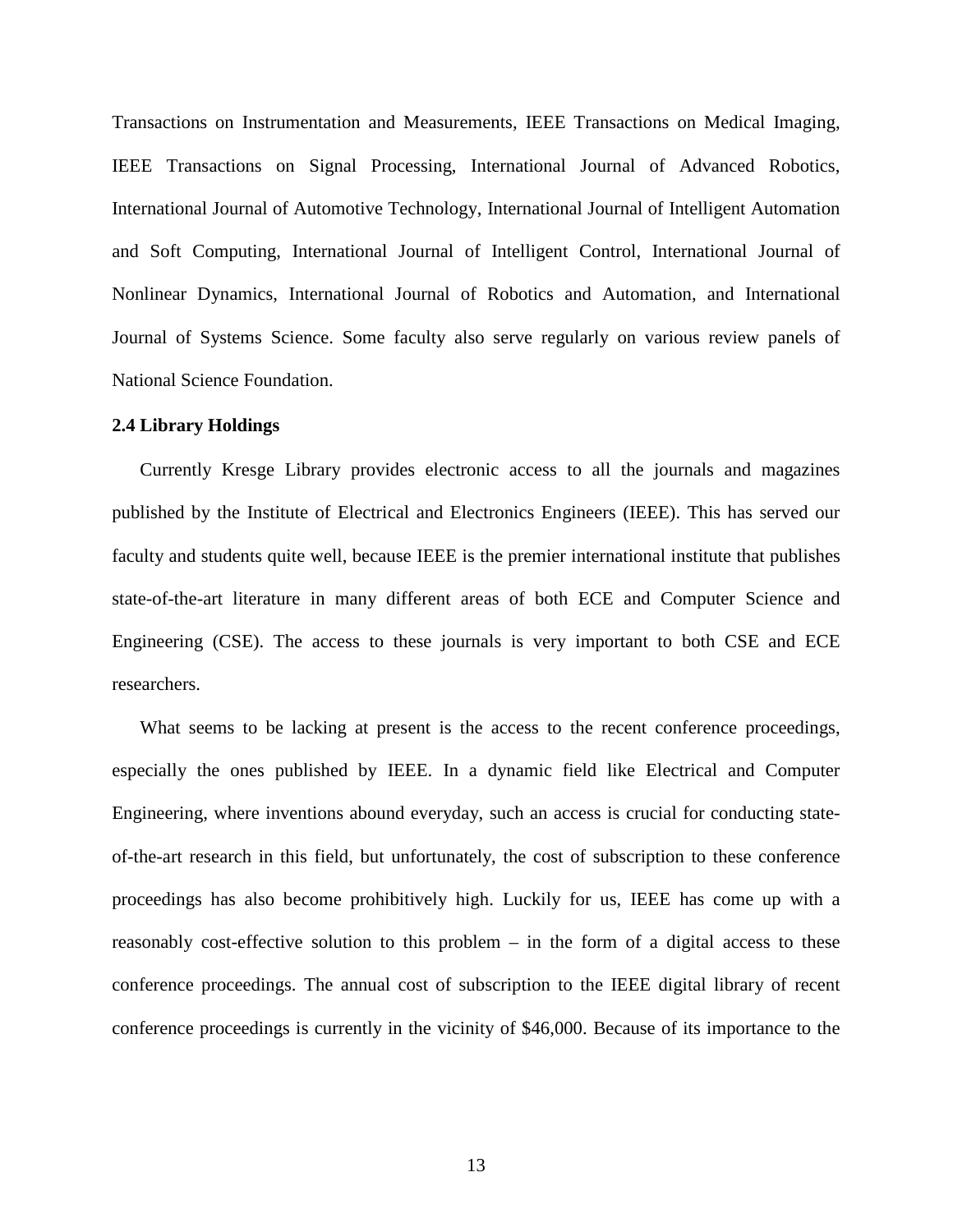Ph.D. program in ECE as well as the recently approved Ph.D. program in CSE, we propose that such a subscription be purchased by Kresge library.

## **2.5 Labs and Lab Equipment**

The ECE department today can boast of a well known research center as well as a number of well equipped research and development laboratories, where state-of-the-art research in various areas of ECE are being pursued. These include:

- Applied Electromagnetics and Wireless Laboratory (AEWL)
- Automotive Mechatronics Laboratory (AML)
- Broadband Wireless Communication Laboratory (BWCL)
- Center for Robotics and Advanced Automation (CRAA)
- Chrysler Welding Laboratory (CWL)
- Chrysler Controls and Robotics Laboratory (CCRL)
- Embedded Engineering Research Laboratory (EERL)
- Intelligent Ground Vehicle Laboratory (IGVL)
- Microelectronics Systems Design Laboratory (MSDL)
- Micro-electromechanical System (MEMS) Laboratory

Brief descriptions of these labs are provided below.

## *Applied Electromagnetics and Wireless Laboratory (AEWL)*

 The Applied Electromagnetics and Wireless Laboratory (AEWL), supervised by Professor Aloi, combines its expertise in applied electromagnetics and wireless applications, along with its measurement and modeling capabilities to address issues relating to signal propagation modeling, channel characterization, EMC, antenna design, and antenna performance on complex structures. Antenna measurements at the component-level can be performed from 1.0 GHz up to 6.0 GHz in an anechoic chamber while vehicle-level antenna measurements can be made at the Automotive Antenna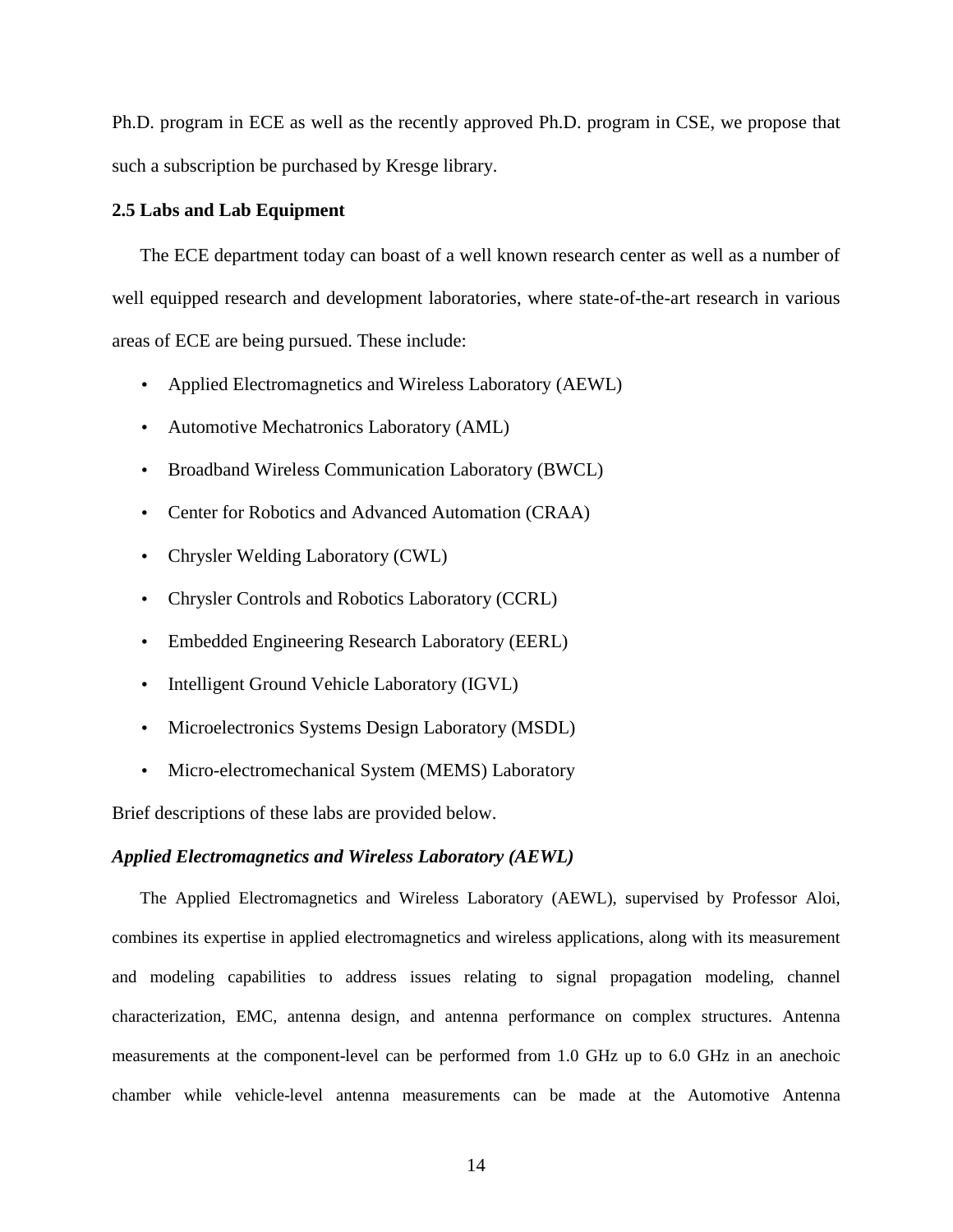Measurement Instrumentation (AAMI), which is a spherical near-field system. The AAMI was made possible with a \$400K award from the NSF. Also, four workstations equipped with advanced hardware and three-dimensional electromagnetic field solver software are available to perform antenna modeling, antenna placement, EMC, and scattering analyses.

## *Automotive Mechatronics Laboratory (AML)*

 This laboratory, supervised by Professor Cheok, was established by a grant from Ford Motor Company. It emphasizes use of computer-aided software for designing virtual rapid prototyping of mechatronics components and systems. Saber and Simplorer are two such software packages. Students procure parts and build their mechatronic project based on the design. Numerous term projects built from this approach have timely and successfully been completed by students.

### *Broadband Wireless Communication Laboratory (BWCL)*

 The Broadband Wireless Communication Laboratory (BWCL), supervised by Professor Li, is equipped with state-of-the-art equipment to pursue advanced research in various areas of wireless communication. One of the current projects, funded by NSF and General Motors, involves development of an wireless ultra wideband (UWB) sensor network for automotive vehicles.

## *Center for Robotics and Advanced Automation (CRAA)*

 Since its establishment in the early 80s by Professor Loh, the Center for Robotics and Advanced Automation (CRAA) at Oakland University has been at the forefront of research and development in the areas of controls, robotics, automation and machine vision. Over the last two decades, CRAA has successfully completed numerous R&D projects sponsored and funded by the national research organizations and agencies, department of defense and military sectors, local automotive industries, and the State of Michigan. In addition to the funded projects, the faculty associated with CRAA has published numerous articles in various academic and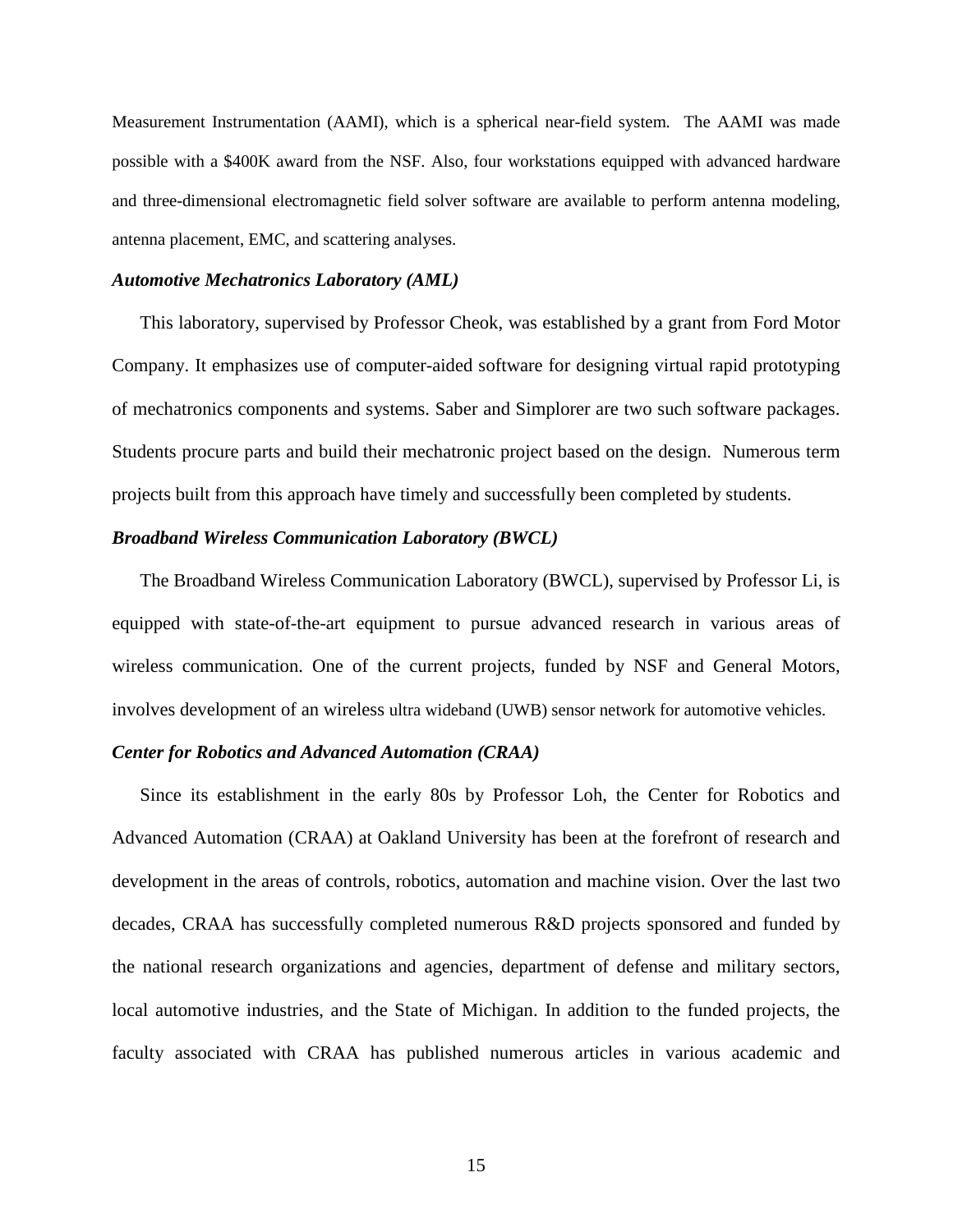technical journals, industrial magazines and conference proceedings to report and disseminate their research findings.

## *Chrysler Welding Laboratory (CWL)*

 The Chrysler Welding Laboratory, supervised by Professor Das, was established in 2003 with a gift from Chrysler Corporation. It serves as an active research center for development of advanced techniques for weld monitoring and control. It is equipped with many AC and MFDC weld controllers, industry-standard weld guns, and facilities for conducting research in the area of advanced weld control techniques.

#### *Chrysler Controls and Robotics Laboratory (CCRL)*

 The Chrysler Controls and Robotics Laboratory, jointly supervised by Professors Das and Gu, was established in 2006 by a gift from Chrysler Corporation. It serves as an active research center in various areas of controls and robotics. It is equipped with two state-of-the-art industrialgrade robots, advanced control equipment, and advanced communication hardware to pursue advanced research in simulation and testing of robotic control and communication schemes.

## *Embedded Engineering Research Laboratory (EERL)*

 The Embedded Engineering Research Laboratory, supervised by Professor Rawashdeh, is engaged in research on methodologies, design, verification, and implementation of embedded systems. The lab's current research focus is on online reconfiguration as means to fault-tolerance for real-time safety-critical distributed embedded systems targeting automotive applications. Other interests and extensive experiences are in the areas of rapid prototyping, product development, data acquisition and control in addition to novel technologies for low- and highaltitude autonomous aerial vehicle systems.

#### *Intelligent Ground Vehicle Laboratory*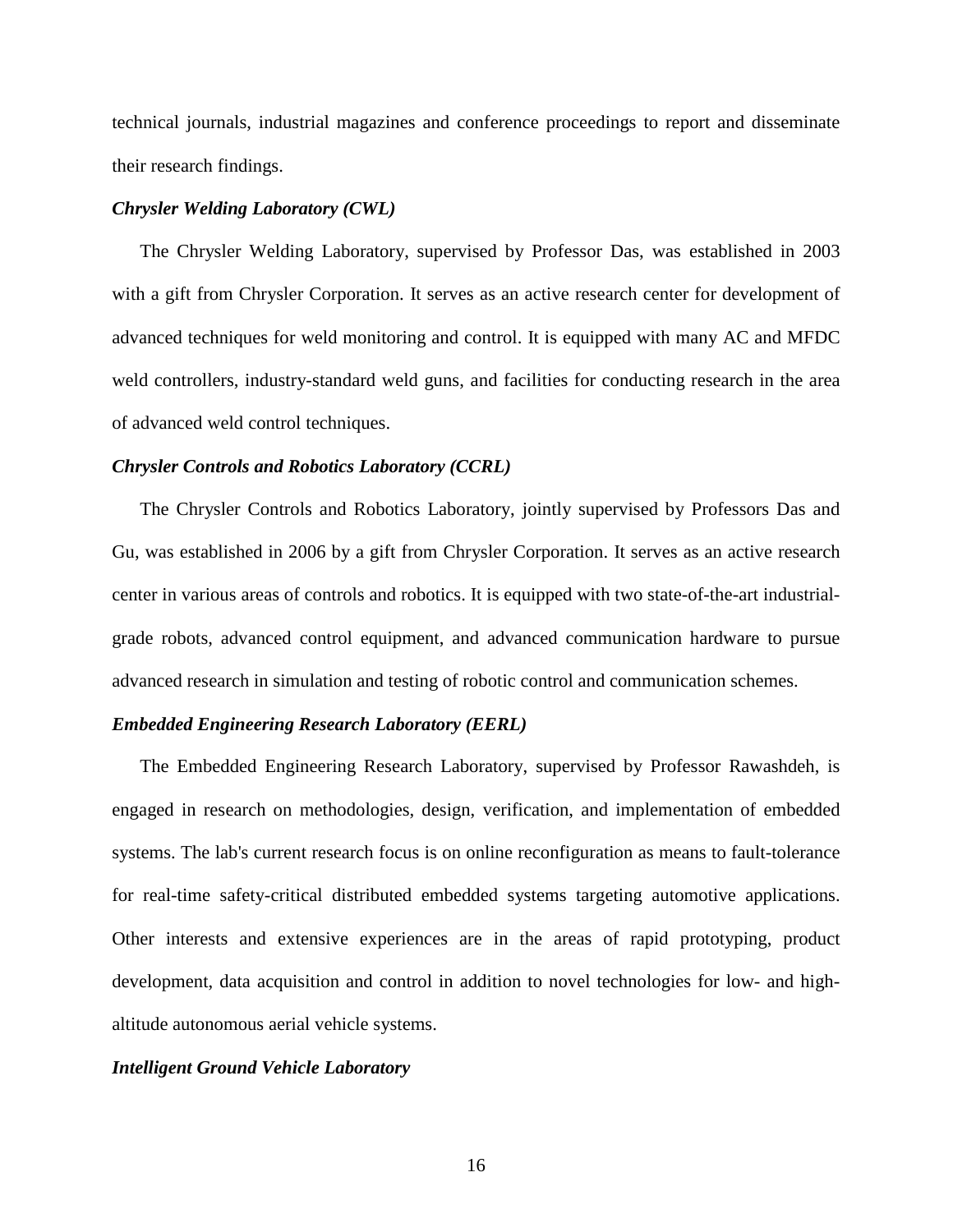The Intelligent Ground Vehicle Laboratory, supervised by Professor Cheok, emphasizes systems integration of technologies for mobile robots. The robot platforms include Airtrax omnidirectional vehicles, a Packbot, many student built teleoperated vehicles. Navigation technologies for the robots include computer vision, ultra-wideband ranging radios, GPS, LIDAR, IMU, etc. Embedded communication and control devices are essential for the system integration. The key technologies lie in the communication networks and artificial intelligence of the mobile robot.

#### *Microelectronic Systems Design Laboratory (MSDL)*

 The Microelectronics System Design Lab, supervised by Professor Abdel-Aty-Zohdy, is a well recognized research center for design, testing and evaluation of prototype Very Large Scale Integrated Ciruits (VLSIC). The MSDL has the expertise, tools and facilities needed to build advanced microelectronic circuits and systems for the defense, biomedical, and industrial applications. These include Application Specific Integrated Circuits (ASICs), Integrated signal processing circuitry, Sensors and actuators integrated interfacing circuits, Neural Networks, Analog and Digital Implementation for smart ICs, Automotive Electronics Design, Evaluation, Implementation, and Testing.

## *Micro-electromechanical Systems (MEMS) Laboratory*

 The Micro-electromechanical Systems (MEMS) laboratory, supervised by Professor Qu, was established recently to pursue advanced research in MEMS and Nano-electromechanical Systems (NEMS). It has a fume hood and wet chemical etch setup for MEMS device fabrication preparation, and also houses workstations equipped with COMSOL, Mentor Graphics, and other software. Most fabrication processes are carried out at the Michigan Nanofabrication Facility. The lab is equipped with mechanical and optical characterization tools for MEMS devices,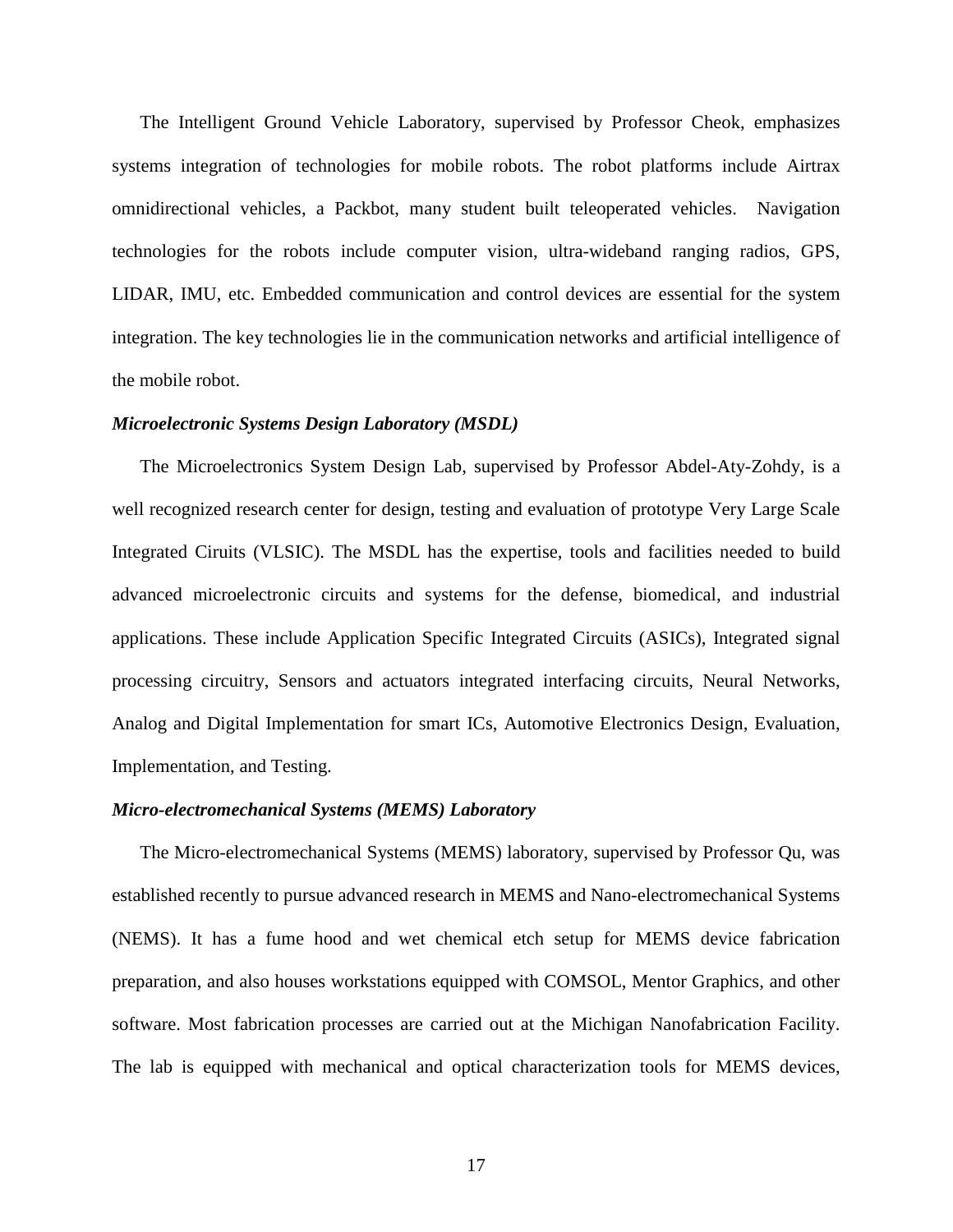including a precision rotary table, an electromagnetic shaker, a laser vibrometer and other instruments.

## **2.6 Impact on the Current Programs**

 The proposed doctoral program in ECE has been long overdue, and it represents a natural progression of the existing bachelor's and master's programs in our department. Our master's programs in both ECE and Systems Engineering will benefit from the emergence of new research avenues, new lab facilities, new course offerings, and increased name recognition that goes with a doctoral program. Our undergraduate programs in both electrical engineering and computer engineering will also benefit a great deal from the creation of new labs as well as research facilities, and opportunities of some undergraduate research experience that are often created as spin-offs of strong doctoral research programs.

 It is anticipated that approximately one-half of our students in the Ph.D.-ECE program will be students who would have enrolled in the existing Ph.D. program in Systems Engineering if that were the only option available. This shift is deemed to be positive, because the new Ph.D. program in ECE will better suit the needs of these students. However, a strong interest of some students in multidisciplinary Systems Engineering will keep that program thriving as well. Having gained maturity and a better focus, the Systems Engineering program will be in a stronger position to address research challenges and problems in many multidisciplinary fields.

## **3. PROGRAM PLAN**

 This section provides a detailed description of the course work, qualifying examination, and graduation requirements for the proposed Ph.D. program in ECE. It is very similar to the existing Ph.D. program in Systems Engineering.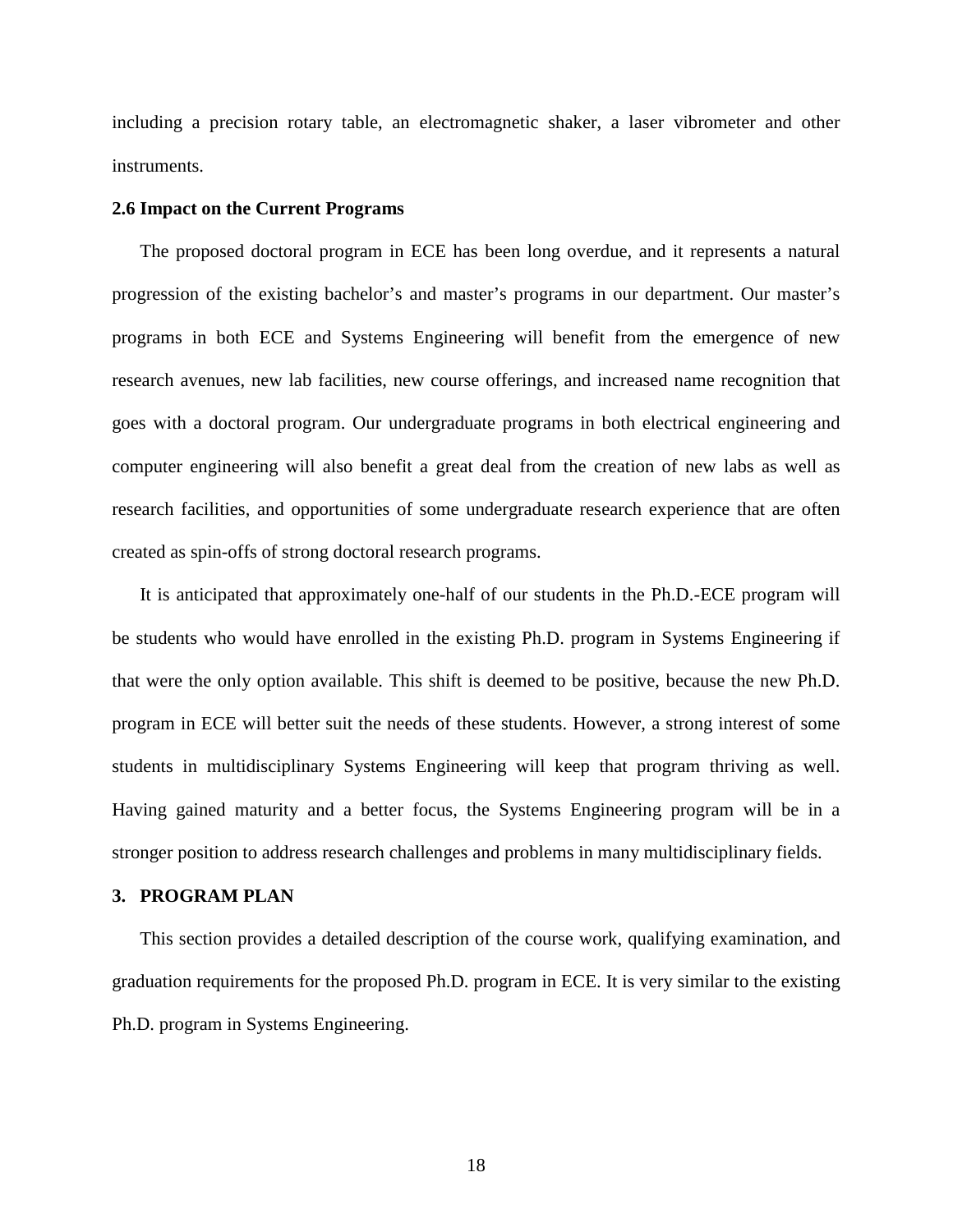## **3.1 Admission Requirements**

 The Ph.D. program in ECE is designed for students with academic backgrounds in either electrical or computer engineering. Students with backgrounds in other engineering disciplines, computer science, mathematics or the physical sciences may also be admitted to the program, but they will be required to build up basic electrical and computer engineering knowledge through remedial coursework. Normally a master's degree from an accredited institution is required for admission; however, students with outstanding undergraduate records may apply directly for admission to the doctoral programs. Admission is highly selective; applicants should present transcripts of all previous academic work and recommendations from three faculty members of their most recent study program who can evaluate their scholarly achievement and potential. Applicants must submit scores from the Graduate Record Examination (GRE) if they graduated from an institution not accredited by a regional accrediting agency. The Test of English as a Foreign Language (TOEFL) must be submitted by applicants who are graduates of programs taught in a language other than English.

## **3.2 Advisory Committee**

 As soon as possible after admission, but prior to earning 16 credits of coursework, students must form an advisory committee, which will direct and guide the progress of their program. Such a committee is composed of four faculty members, specified as follows:

- 1. Three faculty members nominated by the student (one designated as chair and one selected from a department outside the School of Engineering and Computer Science).
- 2. One member appointed by the Dean of the School of Engineering and Computer Science.
- 3. Upon recommendation of the advisory committee, following successful completion of the Ph.D. comprehensive examination, one member from within or outside the university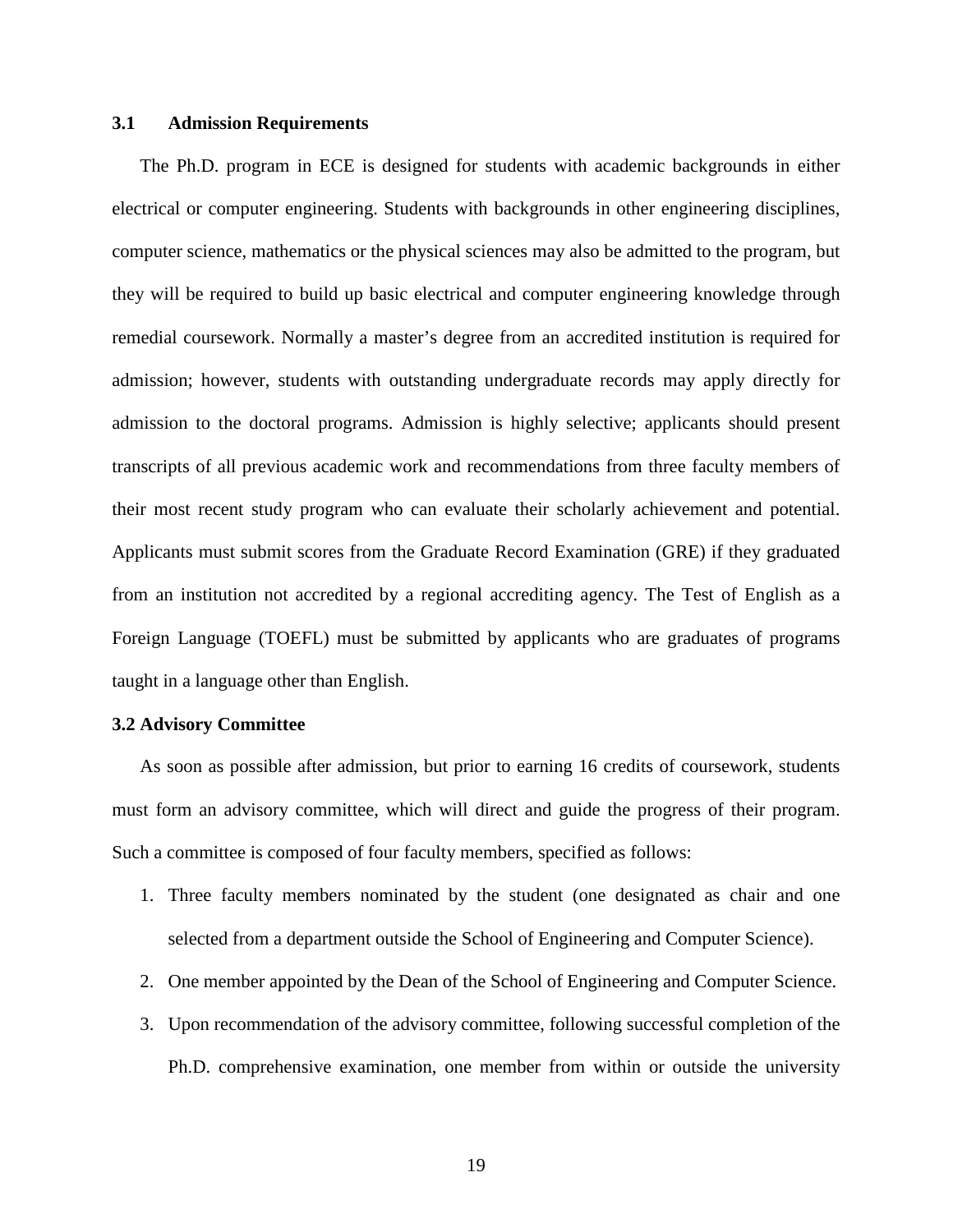community may either be added to the committee or replace a member for the dissertation proposal and review.

The entire committee must have the approval of the Dean of the School of Engineering and Computer Science and Graduate Study and Lifelong Learning.

## **3.3 Degree Requirements**

 To earn a Ph.D. in Electrical and Computer Engineering, a student must fulfill the following requirements.

## *3.3.1 Coursework*

 At least 56 credits must be earned for coursework beyond the bachelor's degree (exclusive of dissertation). The normal full-time load is 8 to 12 credits per semester. Students who have earned a master's degree may petition to have a maximum of 32 credits applied toward the 56. The advisory committee will evaluate the student's prior master's degree work and allow Ph.D. credits for courses relevant to the proposed Ph.D. course of study. All candidates must complete at least 24 credits of additional coursework exclusively at Oakland University. In the Ph.D. program, credit will not be awarded for courses in which a grade less than 3.0 is earned. All numerical grades earned are used in computing a student's grade point average.

 Also, at least eight of these credits must be taken from one of the following Mathematics course groups:

| <i>Mamemancs</i> Group I to creatist |                              |   |  |  |
|--------------------------------------|------------------------------|---|--|--|
| <b>APM 541</b>                       | <b>Mathematical Analysis</b> | 4 |  |  |
|                                      | For Engineers I              |   |  |  |
| <b>APM 542</b>                       | <b>Mathematical Analysis</b> |   |  |  |
|                                      | For Engineers II             |   |  |  |
| <b>APM 565</b>                       | <b>Differential Geometry</b> | 4 |  |  |
| <b>MTH 551</b>                       | Real Analysis                | 4 |  |  |
| <b>MTH 651</b>                       | <b>Functional Analysis</b>   | 4 |  |  |
|                                      |                              |   |  |  |

*Mathematics Group I (8 credits)*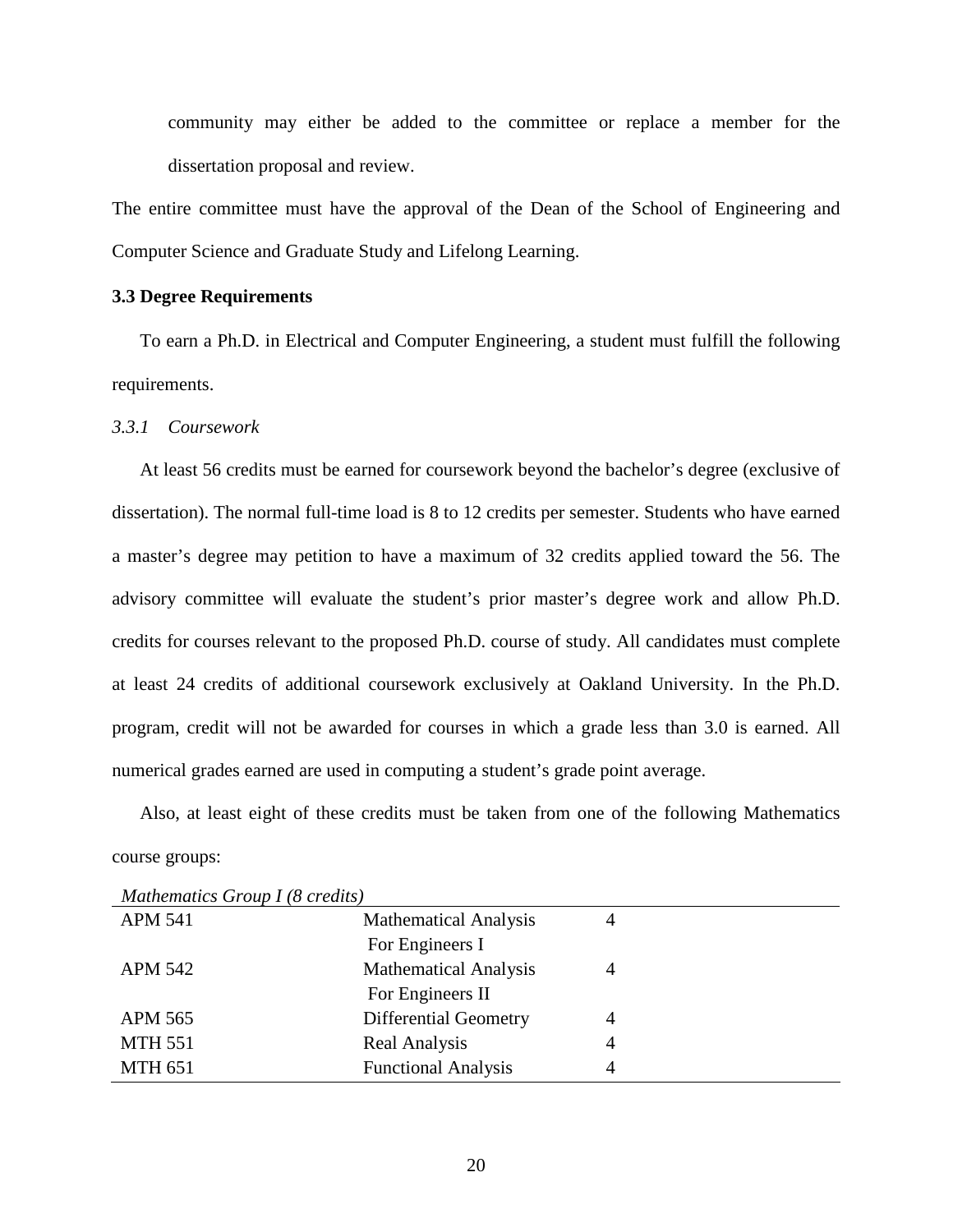| Mathematics Group II (8 credits) |                                                    |  |  |  |  |
|----------------------------------|----------------------------------------------------|--|--|--|--|
| APM 563                          | <b>Applied Mathematics:</b><br>Discrete Methods I  |  |  |  |  |
| APM 564                          | <b>Applied Mathematics:</b><br>Discrete Methods II |  |  |  |  |
| Or                               |                                                    |  |  |  |  |
| <b>APM 581</b>                   | Theory of Computation                              |  |  |  |  |

The remaining coursework should be completed according to the Plan of Study, approved by the student's Advisory Committee.

#### *3.3.2 Comprehensive Examination*

 Each student is required to take a comprehensive examination after the student has completed all of his/her coursework, but before completing no more than 8 credits of dissertation research. The examination is designed to assess the student's analytical reasoning, theoretical understanding, and preparedness to do independent research. The examination is composed of a written component and an oral component. The written examination includes at least two discipline-specific areas relevant to the student's coursework and research interest. The student's advisory committee, based on the student's preparation, selects the areas for the examination. The oral examination follows within a month of the written examination. The written examination is commonly split into no more than three parts to be taken over a reasonable period of time (usually not to exceed one month). A student may repeat the comprehensive examination once.

## *3.3.3 Dissertation Proposal Review*

 As soon as a candidate and the advisory committee chair agree on a specific research topic, the candidate must write a dissertation proposal. This document contains a formulation of the problem, the background work leading to the formulation and a plan for the subsequent research. Candidates must orally present the proposal to their advisory committees and any other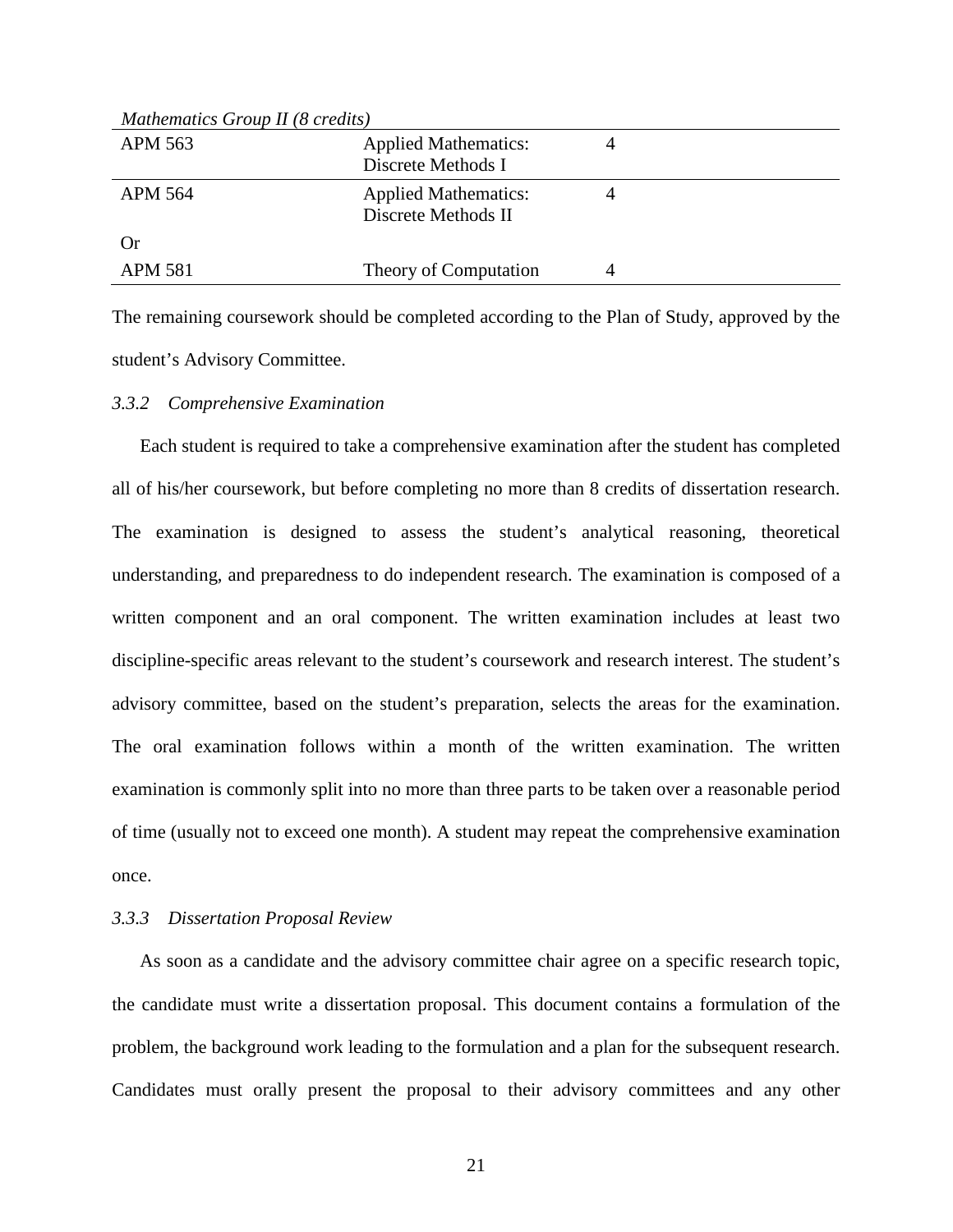interested faculty, at which time the committee may question the preparedness of the student to carry out the research.

## *3.3.4 Research Credits*

 Students who have advisory committee approval of their dissertation proposals and are conducting research should register for ECE 790. At least 24 research credits are required of all doctoral candidates. However, merely amassing credits does not indicate satisfactory progress toward or completion of the dissertation. These judgments are made by the advisory committee. The dissertation is judged completed upon successful completion of the final examination and acceptance of the dissertation by Graduate Study and Lifelong Learning.

### *3.3.5 Dissertation*

 Each candidate will submit a dissertation to the advisory committee. The dissertation must be the candidate's own work and must constitute a contribution to knowledge in his/her field of endeavor. All dissertations must conform to university standards.

#### *3.3.6 Residency Requirement*

 Writing a doctoral dissertation requires a full commitment to research. Such research cannot be effectively pursued in an environment, which places research in a secondary role. Doctoral students are required to be full-time students for at least one year of their active dissertation research. The doctoral student should arrange such a period of residency by (1) registering for at least 8 credits of doctoral dissertation research for two consecutive semesters, and (2) making a commitment, in a statement addressed to his/her advisory committee, to a program of full-time (at least 20 hours per week) research.

 The above represents the normal residency requirement. However, if the present occupation of the candidate (e.g., industrial research or teaching) is conducive to the intended research, there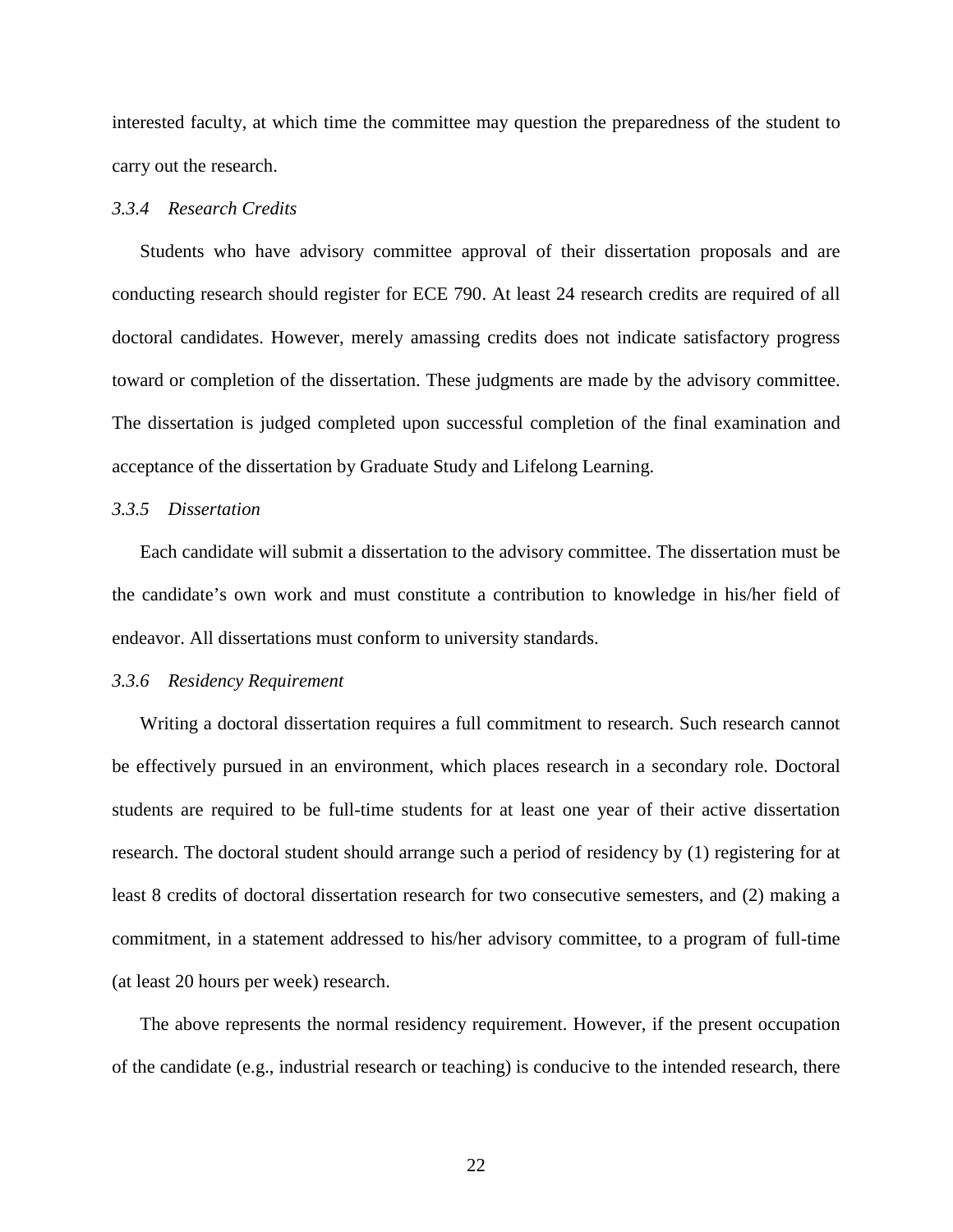is an alternative method to fulfilling the residency requirement. To arrange for that kind of residency, the candidate must apply in writing to his/her advisory committee at the time of the dissertation proposal review. The committee must be furnished with a written statement by the candidate's employer confirming that the dissertation research constitutes a major portion of the job assignment. If the advisory committee grants permission to pursue this option, the student must enroll in doctoral dissertation research (8 credits maximum) for at least two consecutive semesters.

 The work of Ph.D. students described in the above paragraph will be documented by term reports, reviewed and accepted by the chair of the advisory committee. A copy of every report will be kept in the student's file. The advisory committee will review these reports. If the progress is unsatisfactory or the student and the employer are unable to fulfill the terms of the residency agreement, the advisory committee can declare the residency requirements unfulfilled.

## *3.3.7 Final Examination*

 Each Ph.D. candidate must satisfactorily defend the dissertation in a final oral examination administered by the advisory committee. The examination is taken after the advisory committee certifies that the dissertation is ready for final review. At the committee's option, one reexamination may be permitted if a candidate fails to pass the final examination.

#### *3.3.8 Time Limit*

 Students have a seven-year time limit to complete all requirements for the Ph.D., beginning with the first term of enrollment in the program. Credits earned prior to entry into the program will be evaluated by the Advisory Committee for their currency before completion of 24 credits of doctoral coursework at Oakland University by the student. Course work that is determined to be outdated will not be applicable toward the degree.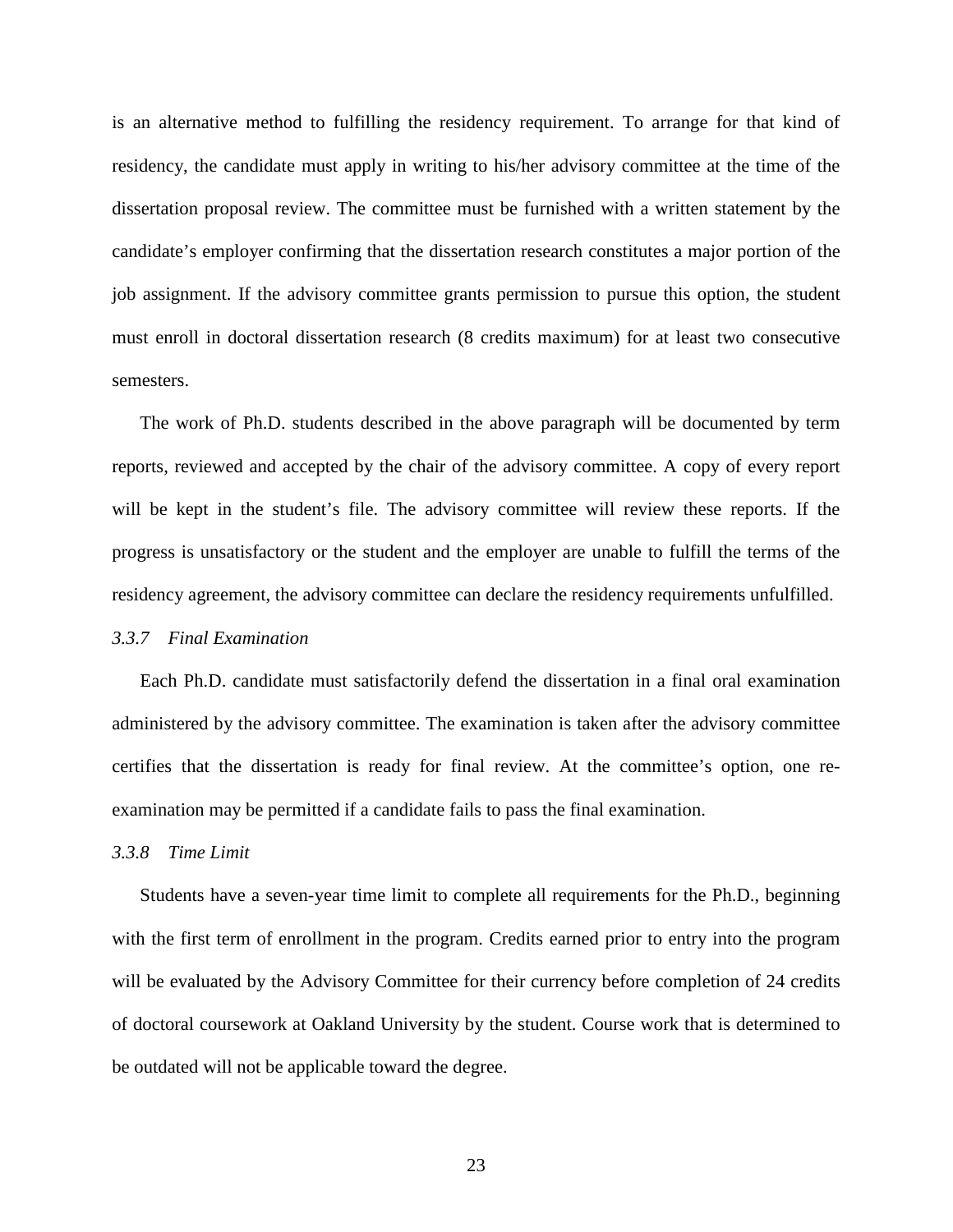## **3.4 Recruitment Plan**

 Since the proposed program will be very closely tied to the department, we will be able to better focus on our recruitment efforts by creating a web-presence. We will also begin listing ourselves in the major databases of Electrical and Computer Engineering related programs that our prospective students consult while planning their doctoral education. Our faculty will also be able to easily recruit students at the individual level, since it is considerably easier to attract students to a mainstream Electrical and Computer Engineering degree than it is to attract them to a Systems Engineering degree.

 During the first four years, we have set very realistic and achievable goals. After the first four years of starting this program, we expect to double our doctoral student enrollment and reach a level of granting about 10 degrees per year, using our existing degree granting rate of 5 to 6 per year as the basis. More importantly, we will attract higher caliber students and create synergy within our faculty to enable us to achieve national and international recognition, which will help recruit bright young researchers.

#### **4. NEEDS AND COSTS OF THE PROGRAM**

 Under its new name, our doctoral program will become much more attractive to the prospective applicants both from our local area, as well as from other parts of USA and abroad. Our expected growth rate is projected to graduate 10 doctoral students per year by 2013 (compared to the current level of 5-6 students per year).

 In addition, with the recruitment of high caliber students and scholars our faculty is expected to generate additional revenues through higher success in extramural funding. While this is hard to estimate, it would not be unrealistic to expect an increase in funding of approximately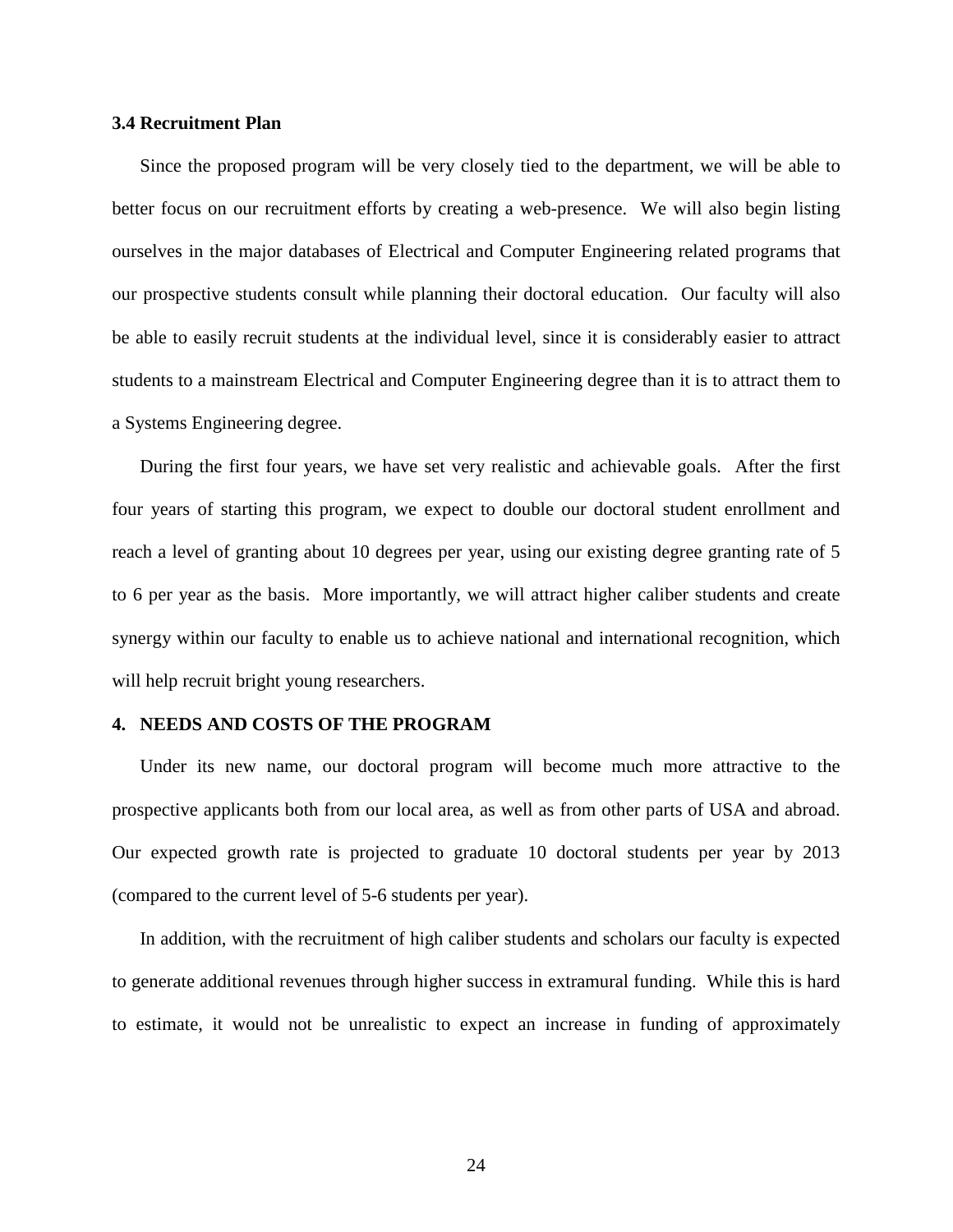\$250,000-\$350,000 based on a higher success rate attributed to a better quality of research proposals that become possible with the help of a high-caliber doctoral student body.

 An estimate of the revenues and expenses associated with the proposed Ph.D. program in ECE is presented in Table 3 below. As this proposal primarily represents a restructuring of our existing doctoral program in Systems Engineering, minimal additional resources are being requested. Specifically, these resources include two additional part-time faculty appointments and a few additional teaching assistantships for alleviating the grading loads of regular faculty and allowing them to devote more time on directing doctoral dissertation research. The following assumptions were made in developing the Pro-forma shown in Table 3.

- Tuition Revenue: Based on a student survey and our current rate of recruitment, we assume that 15 new students will be recruited in the first year and at least 5 more per year thereafter. This will generate a steady-state revenue of more than \$200,000 per year from the fourth year. All students are assumed to carry full course loads, i.e. enroll for 16 credits per year.
- Expenses Salary
	- a) Funds are being requested to support three new teaching assistants in the first year, four in the second, five in the third, and six from the  $4<sup>th</sup>$  year onward. Currently only four full-time doctoral teaching assistantships (TA) are available in our department. Since the number of applicants for these assistantships is usually 10-12, we are forced to select only 8 best candidates and offer just a half-time TA to each one of them. The availability of the additional full-time TA positions will help alleviate this problem.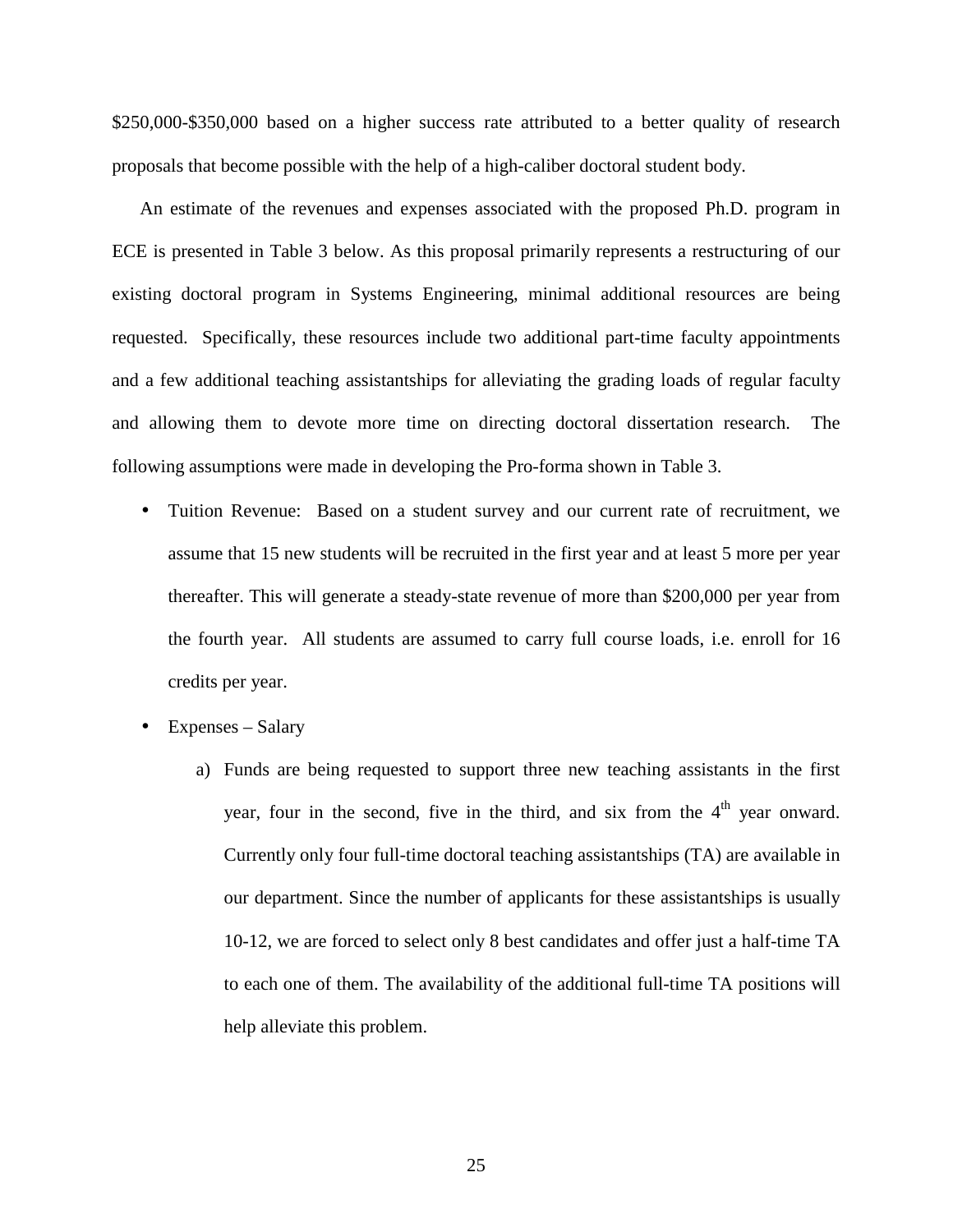b) Two part-time faculty positions may be needed from time to time to offset the teaching loads of full-time faculty to enable them to focus on directing research and developing external grant proposals.

## • **Operating Expenses**

The Kresge Library currently provides electronic access to all the journals and magazines published by the Institute of Electrical and Electronics Engineers (IEEE), which has served our faculty and students quite well. However, in order to support a good doctoral program in a dynamic engineering discipline like ECE, where inventions abound everyday, the need for access to the recent conference proceedings is a genuine and critical one. Funds for online access to all IEEE conference proceedings only is being requested. This will also be greatly beneficial for the newly approved doctoral program in Computer Science and Informatics (CSI), because many of these IEEE conferences cover topics that are common to both CSE and ECE.

 Thus, from the tuition revenue alone, the proposed doctoral program in ECE is expected to generate additional net income for the university from the third year onward. It is also expected that the new program will generate additional revenue through extra-mural grants to the order of \$200-\$250K per year attributed to the stimulation of research activities.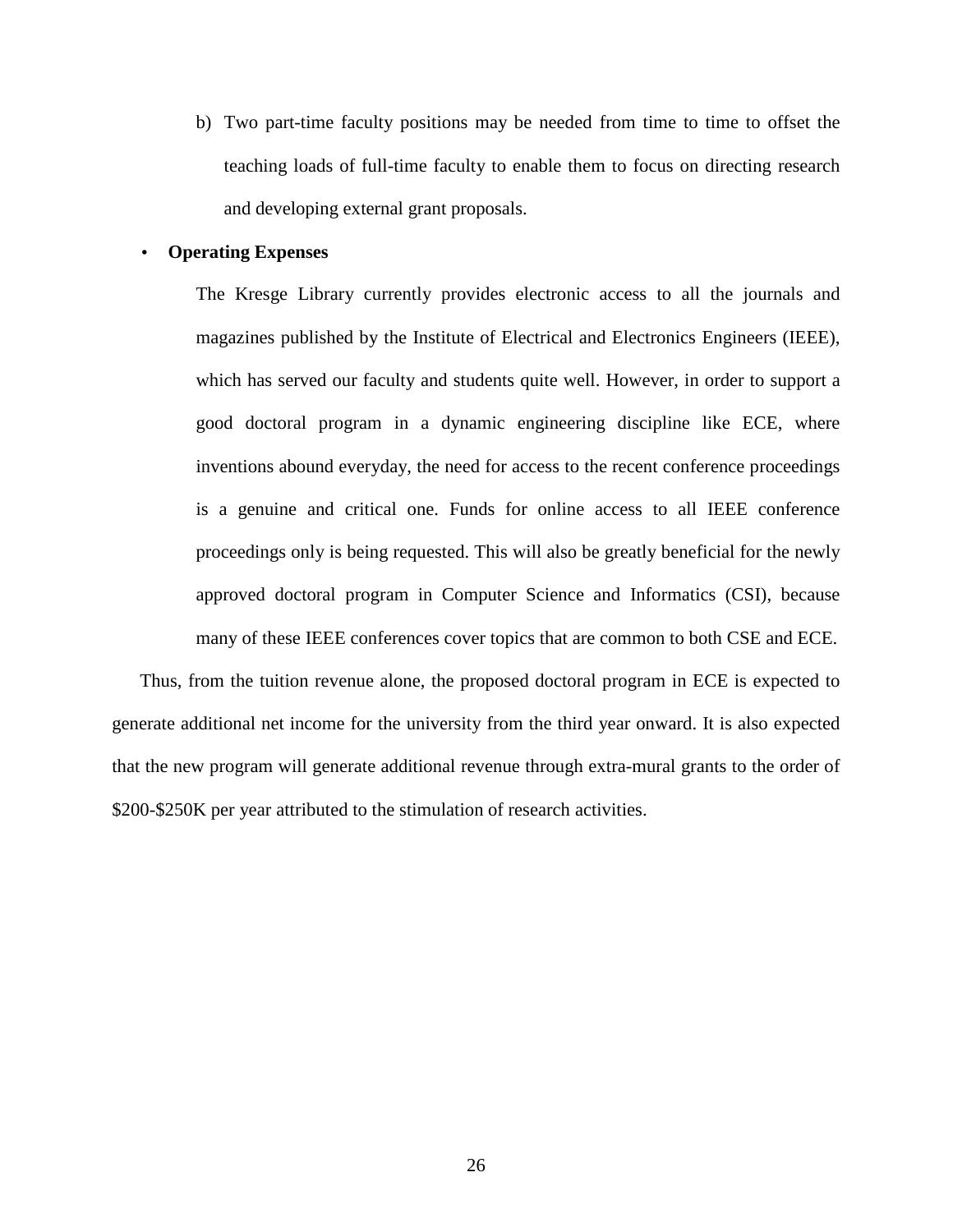# Table 3. Pro-forma Income Statement

| 1 IVEIAIII Otalt Date.                            |             |                    |                     |                         |                          |                     |
|---------------------------------------------------|-------------|--------------------|---------------------|-------------------------|--------------------------|---------------------|
|                                                   |             | Year 1<br>(FY2009) | Year 2<br>(FY 2010) | Year 3<br>(FY 2011)     | Year 4<br>(FY 2012)      | Year 5<br>(FY 2013) |
| Headcount of self-supported students <sup>1</sup> |             | 15                 | 20                  | 25                      | 30                       | $30\,$              |
| <b>Credit Hours Per Student</b>                   |             | 16                 | 16                  | 16                      | 16                       | 16                  |
| Undergraduate                                     |             | $\theta$           | $\theta$            | $\overline{0}$          | $\theta$                 | $\overline{0}$      |
| Graduate                                          |             | $\theta$           | $\overline{0}$      | $\theta$                | $\overline{0}$           | $\theta$            |
| Total Credit Hours (Doctoral)                     |             | 240                | 320                 | 400                     | 480                      | 480                 |
| Doctoral FYES                                     |             | 15                 | 20                  | 25                      | 30                       | $\overline{35}$     |
| <b>Total FYES</b>                                 |             | 15                 | 20                  | 25                      | 30                       | 35                  |
| <b>Tuition Rate Per Credit Hour</b>               |             |                    |                     |                         |                          |                     |
| Undergraduate                                     |             |                    |                     |                         |                          |                     |
| Graduate                                          |             | \$472.50           | \$472.50            | \$472.50                | \$472.50                 | \$472.50            |
| Other Fees                                        |             |                    |                     |                         |                          |                     |
| Revenue                                           |             |                    |                     |                         |                          |                     |
| Tuition                                           |             |                    |                     |                         |                          |                     |
| Other Fees                                        |             | \$113,400.00       | \$151,200.00        | \$189,000.00            | \$226,800.00             | \$226,800.00        |
| <b>Total Revenue</b>                              |             |                    |                     |                         |                          |                     |
|                                                   | <b>ACCT</b> | \$113,400.00       | \$151,200.00        | \$189,000.00            | \$226,800.00             | \$226,800.00        |
| <b>Expenses</b>                                   |             |                    |                     |                         |                          |                     |
| Salaries/Wages                                    |             |                    |                     |                         |                          |                     |
| Faculty Salaries                                  | 6101        |                    |                     |                         |                          |                     |
| Visiting Faculty                                  | 6101        |                    |                     |                         |                          |                     |
| Administrative                                    | 6201        |                    |                     |                         |                          |                     |
| Clerical                                          | 6211        |                    |                     |                         |                          |                     |
| Administrative - IC                               | 6221        |                    |                     |                         |                          |                     |
| Faculty Inload                                    | 6301        |                    |                     |                         |                          |                     |
| (Replacement Costs)                               |             |                    |                     |                         |                          |                     |
| <b>Faculty Overload</b>                           | 6301        |                    |                     |                         |                          |                     |
| Part-time Faculty (2)                             | 6301        | \$8,000.00         | \$8,000.00          | \$8,000.00              | \$8,000.00               | \$8,000.00          |
| Graduate Assistants (3 in yr. 1, increasing       | 6311        | \$42,000.00        | \$56,000.00         | \$70,000.00             | \$84,000.00              | \$84,000.00         |
| by $1/yr$ to 6 from year 4 onward)                |             |                    |                     |                         |                          |                     |
| Wages                                             | 6401        |                    |                     |                         |                          |                     |
| Out of Classification                             | 6401        |                    |                     |                         |                          |                     |
| Overtime                                          | 6401        |                    |                     |                         |                          |                     |
| Student                                           | 6501        |                    |                     |                         |                          |                     |
| Total Salary Expenses                             |             | \$50,000.00        | \$64,000.00         | \$78,000.00             | \$92,000.00              | \$92,000.00         |
| Fringe Benefits                                   | 6701        | \$692.00           | \$692.00            | \$692.00                | \$692.00                 | \$692.00            |
| <b>Total Salary and Fringe Benefits</b>           |             | \$50,692.00        | \$64,692.00         | \$78,692.00             | \$92,692.00              | \$92,692.00         |
| Supplies and Services                             | 7101        |                    |                     |                         |                          |                     |
| Graduate Assistant Tuition                        | 7101        | \$22,680.00        | \$30,240.00         | \$37,800.00             | \$45,360.00              | \$45,360.00         |
| Facility Charges                                  | 7101        |                    |                     |                         |                          |                     |
| Travel                                            | 7201        |                    |                     |                         |                          |                     |
| Telephone                                         | 7301        |                    |                     |                         |                          |                     |
| Equipment                                         | 7501        |                    |                     |                         |                          |                     |
| Library <sup>2</sup>                              | 7401        | \$59,000.00        | \$59,000.00         | \$59,000.00             | \$59,000.00              | \$59,000.00         |
| <b>Total Operating Expenses</b>                   |             | \$81,680.00        | \$89,240.00         | $\overline{$96,800.00}$ | $\overline{$104,360.00}$ | \$104,360.00        |
| <b>Total Expenses</b>                             |             | \$132,372.00       | \$153,932.00        | \$175,492.00            | \$197,052.00             | \$197,052.00        |
| Net Income/Loss                                   |             | $(*18,972.00)$     | $(\$2,732.00)$      | \$13,508.00             | \$29,748.00              | \$29,748.00         |
|                                                   |             |                    |                     |                         |                          |                     |
| Anticipated Increase in External                  |             | \$100,000.00       | \$150,000.00        | \$200,000.00            | \$250,000.00             | \$250,000.00        |
| Funding                                           |             |                    |                     |                         |                          |                     |

Program Title: Ph.D. in Electrical and Computer Engineering<br>Program Start Date: Fall 2008 Program Start Date:

<sup>1</sup>Based on a conservative estimate;

<sup>2</sup>Cost of online access to all recent IEEE Conference Proceedings and funding to continue current ECE resources

An estimate of the revenues and expenses associated with the proposed Ph.D. program in ECE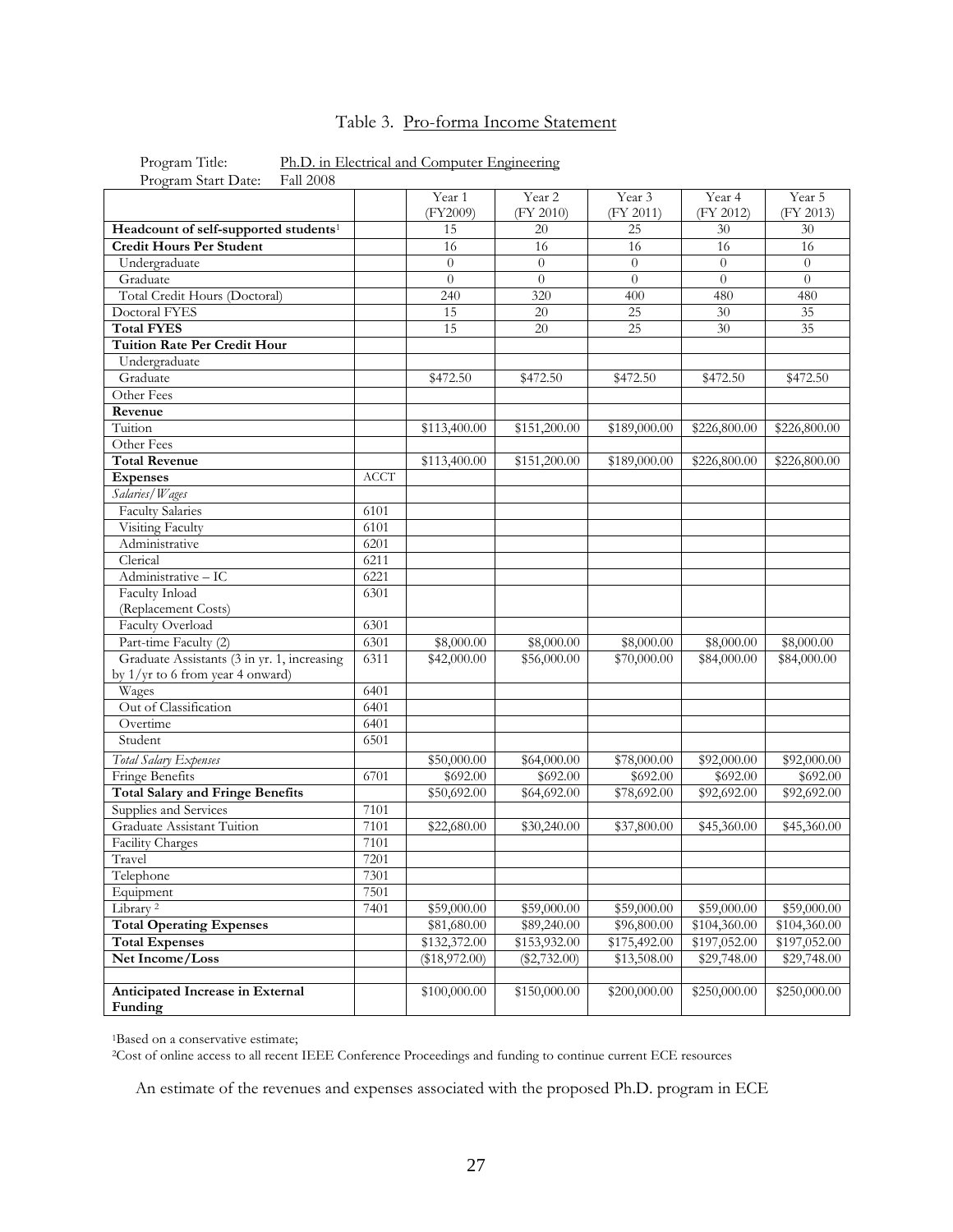# **5. COURSE DESCRIPTION**

The ECE department currently offers a wide range of courses for doctoral students. These

course offerings are continuously being updated by the department's graduate affairs committee

to keep track with the advancements in technologies.

The catalog description of our graduate courses is provided below. It includes a proposed new

course, ECE 790, for doctoral dissertation research credits.

### **ELECTRICAL AND COMPUTER ENGINEERING**

#### **ECE 515**

### **Foundations of Electrical and Computer Engineering (4 credits)**

A study of the foundations of Electrical and Computer Engineering. The use of vectors, matrices, Fourier transforms, and probability in Electrical and Computer Engineering. Computer-aided tools such as Matlab and C are used to solve problems in communications, digital logic, electronic circuit design, and applied electromagnetics.

#### **ECE 520**

### **Signal and Linear Systems Analysis (4 Credits)**

Modeling and analysis of both continuous-time and discrete-time systems and signals. Time-domain and frequency-domain representation methods and transformations applied to electric circuits, mechanical systems and other dynamic systems. Fundamental theories of systems stability, controllability, observability and state-feedback control design. Computer simulation studies. Offered fall and summer. Credit cannot be received for both ECE 520 and SYS 520.

#### **ECE 523**

#### **Robotic Systems and Control (4 credits)**

Introduction to robotic systems and applications. Robotic forward and inverse kinematics. Task and path planning with motion controls. Jacobian matrix, differential motion and robotic statics. Redundant robots, mobile robots and multi-robot coordination. Robotic dynamics, position control and force control. Computer simulation and laboratory demonstration. Offered fall or winter.

#### **ECE 525**

#### **Instrumentation and Measurements (4 Credits)**

Errors in measurements, error corrections and minimization; transducers and their applications; signal conditioning and interfacing; electromagnetic compatibility and interference problems in instrumentation; measurement instrument and their characteristics. Measurement systems, signal analyzers and data acquisition systems; signal conversion; computer and microprocessor-based instrumentation. With project. (Previously EE 525.) Offered fall.

#### **ECE 527**

## **High-Frequency Electronics (4 Credits)**

Transmission lines with sinusoidal and pulse excitation. Passive and active circuit components at high frequency. High frequency amplifiers, communication circuits, waveform generators and digital circuits. Introduction to high frequency measurements. (Previously EE 726, EE 626 and EE 527.)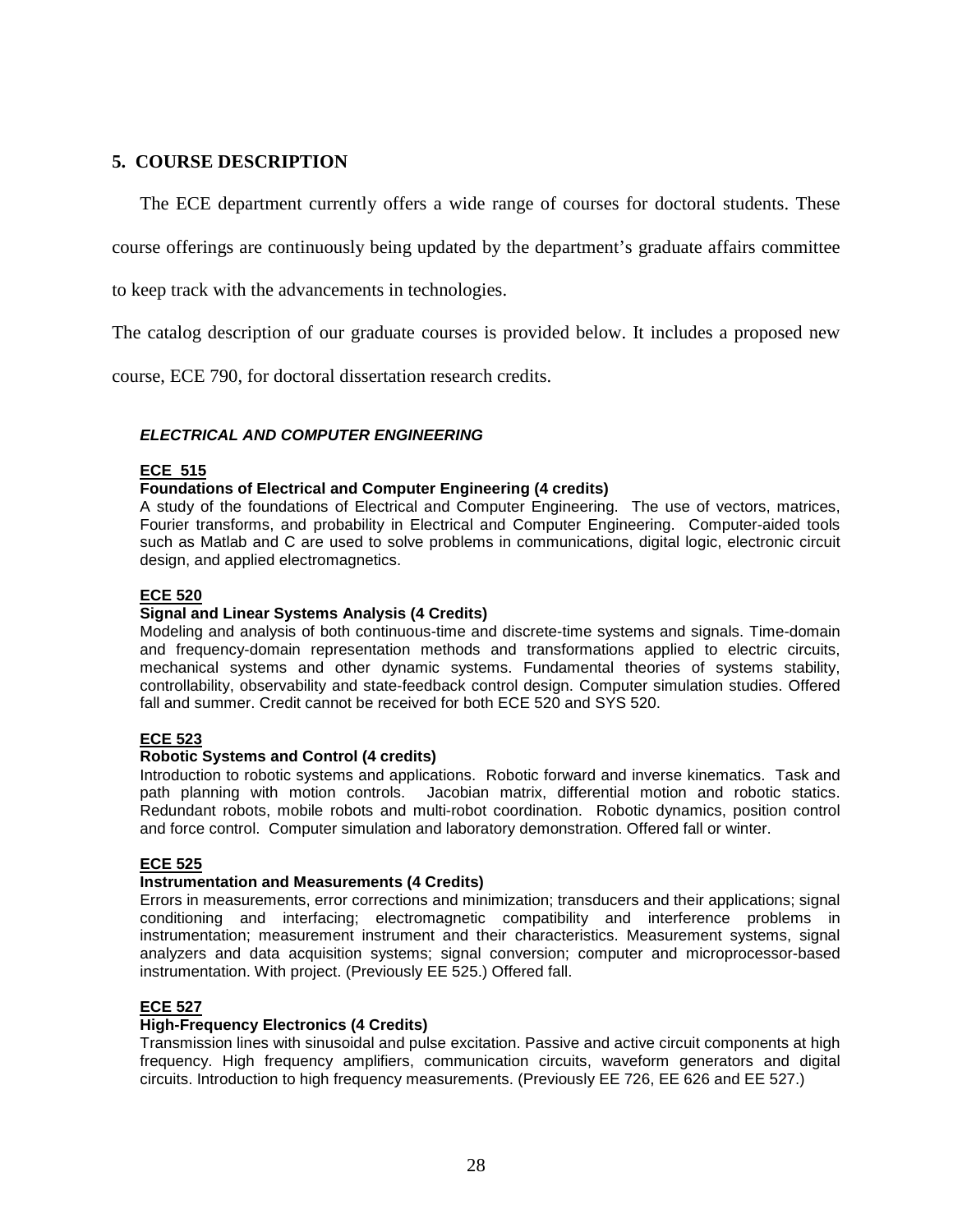## **ECE 533**

#### **Random Signals and Processes (4 Credits)**

Provides the foundation needed to work with the random signals which are encountered in engineering. Concept of a stochastic process. Characterization of random waveforms using power spectral density and the correlation function. Random signals in linear systems. Applications to engineering systems. Offered fall.

## **ECE 534**

#### **Principles of Digital Communications (4 Credits)**

Source coding, signal design, modulation and demodulation. The optimal receiver principle, synchronization, communications over narrow band channels, fading channels and error correction codes. Offered winter. Prerequisite: At least one course from the Core and Theory group of courses. Also, students must have completed a previous course in communications systems or have instructor permission.

## **ECE 537**

## **Digital Signal Processing (4 Credits)**

Analysis of discrete signals and systems. Introduction to digital filers including finite and infinite impulse response filter. Discrete and Fast Fourier Transformations. Application of digital signal processing. Offered Winter. Student must have a basic knowledge of linear systems at undergraduate level or permission of instructor.

### **ECE 545**

### **Electromagnetic Engineering (4 Credits)**

Electromagnetic theory with applications. Diffraction, radiation, propagation, guided waves, optical transmission and resonant cavities. Offered winter. Student must have a background in vector calculus and basic electromagnetic theory. Prerequisite: At least one course from the core and theory group of courses.

## **ECE 546**

#### **Introduction to Electromagnetic Compatability (4 Credits)**

Review of EM basics related to ENMC applications. Analysis of EMI sources and receivers. Signal spectra, conducted and radiated emissions. Transmission line cross-talk. Introduction to shielding, filtering, and grounding. Electrostatic discharges (ESD). Circuit and system immunity. Signal spectra, conducted and radiated emissions. EMC requirements for component and system levels. US and European standards and their origin. Automotive EMC standards. EMC issues in vehicle multiplexing communication. With laboratory. Prerequisites: Undergraduate courses in electronic circuit design, electromagnetics, and communication systems

#### **ECE 547**

#### **Antennas (4 credits)**

Introduction to antenna performance parameters including field patterns, power patterns, beam area, directivity, gain, beam efficiency, radiation intensity, antenna apertures, impedance, polarization, and the radio communication link. Dyadic Green's Function, Radiation from current elements such as a dipole and a current loop, far-zone fields, arrays of point sources. Antenna modeling and measurement techniques will be introduced. Course will incorporate labs and/or laboratory demonstrations. Pre-Requisites: ECE 352 or equivalent electromagnetic class at undergraduate level. Also, at least one course from the Core and Theory group of courses.

Co-Requisites: APM 541 or ECE 515 or equivalent course at undergraduate level.

#### **ECE 550**

#### **Satellite-Based Positioning Systems (4 Credits)**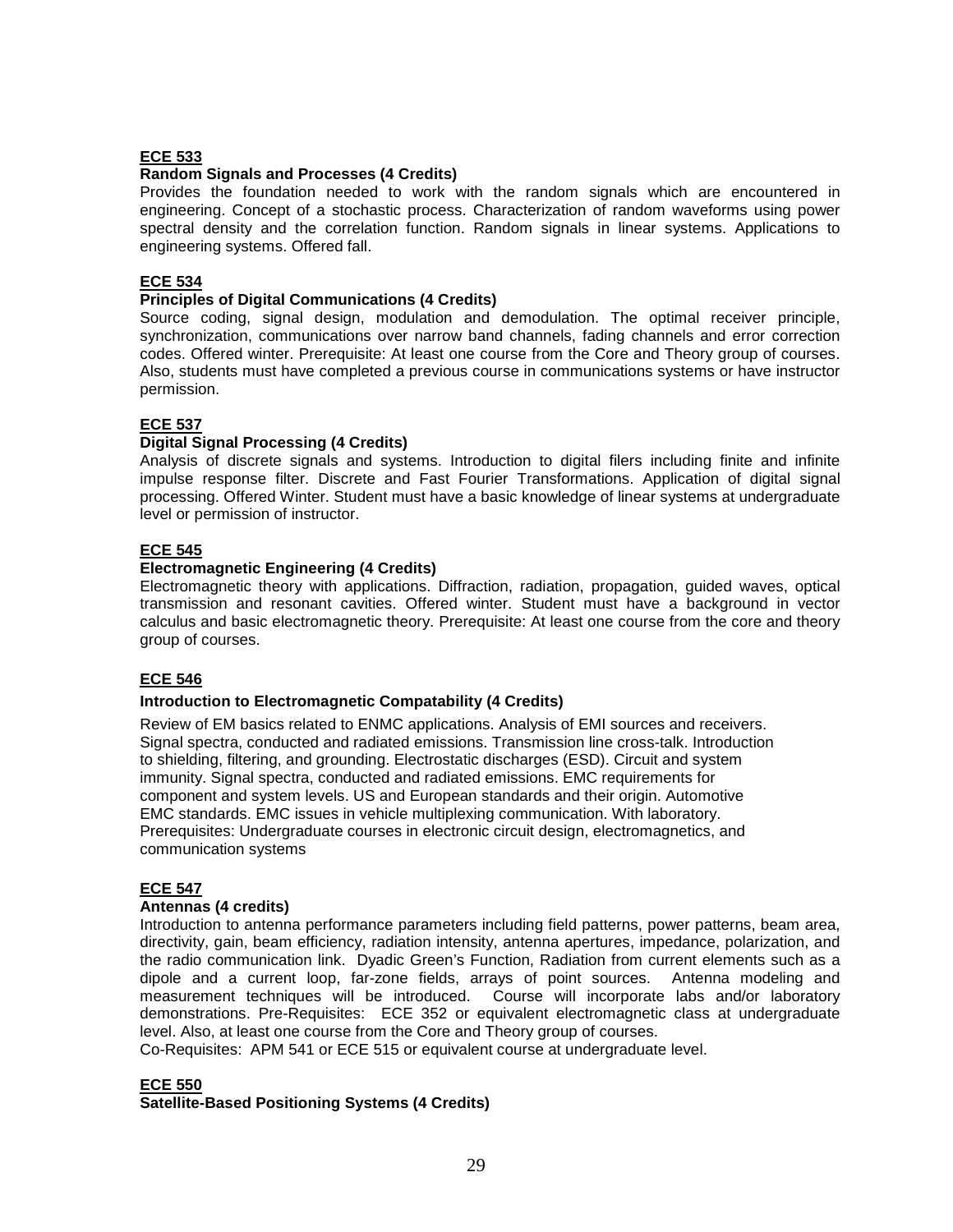Introduction to the fundamentals of satellite-based positioning systems with an emphasis on the Global Positioning System (GPS). Understanding of the GPS satellite constellation, coordinate systems, timing standards and GPS signal structure. Determination of position from the range measurements for different modes of positioning. Introduction to various ranging error sources and mitigation techniques. Impact of ranging errors and satellite geometry on 3-dimensional position error. Offered Fall or Winter. Student must meet prerequisite (undergraduate course equivalent to ECE 335 or ECE 437).

### **ECE 557**

### **Energy Conservation Systems (4 Credits)**

Techniques for improving energy use in industrial and commercial applications. Topics include: energy accounting; energy auditing; energy conservation management; net energy analysis; second law methods of analysis; combined use energy systems; new technology for energy conservation; assessment of alternative technology. Credit can only be received for either ECE 557, or SYS 557, or ISE 557. Prerequisite: At least one course from the Core and Theory group of courses, or student must have permission of instructor.

### **ECE 567**

### **Computer Networks (4 Credits)**

Resource-sharing principles; communications and networks; packet switching; the ARPANET; network performance using principles of queuing theory; network design principles, capacity assignment; flow assignment; topological design. Other related topics. Prerequisite: At least one course from the Core and Theory group of courses, or student must have permission of instructor.

#### **ECE 570**

### **Microprocessor-based System Design (4 Credits)**

Application of microprocessors and microcomputers to the solution of typical problems; interfacing microprocessors with external systems such as sensors, displays and keyboards; programming considerations, microcomputer system design. A laboratory design course, several short design projects and one large design project. This course integrates concepts learned in required courses and provides a design experience. The large design project includes cost/trade-off analysis, submitting a detailed written report and oral presentation of the project. Credit cannot be earned for more than one of CSE 470/570 and ECE 470/570. Offered fall and winter. Recommended prerequisite: (CSE 378 or EE 378) or CSE 508 or equivalent.

## **ECE 572**

## **Microcomputer-based Control Systems (4 Credits)**

Computer-aided engineering, analysis, design, evaluation of control systems. Microcomputer/microprocessor-based hardware and software development of digital controllers, estimators, filters. Data acquisition, signal conditioning and processing circuits, graphics displays. Online system level and board-level microcomputer-based control experiments. Laboratory and projects emphasize realtime applications, programming and hardware integration. With laboratory. Offered winter.

#### **ECE 575**

#### **Automotive Mechatronics I (4 Credits)**

Overview of mechatronics; modeling, identification and simulation of electro-mechanical devices; introduction to computer-aided software; basic automotive sensors; basic actuators and power train devices; principles of automotive and industrial electronic circuits and control systems (analog and digital); principles of product design; mechatronics case studies. Offered fall. Credit cannot be received for both ECE 575 and SYS 575.

#### **ECE 581**

## **Integrated Circuits and Devices (4 Credits)**

Fundamentals of semiconductor electronics. Theory and operation of PN junctions and junction devices. MOS devices. Integrated circuits functional blocks, fabrication techniques, processing steps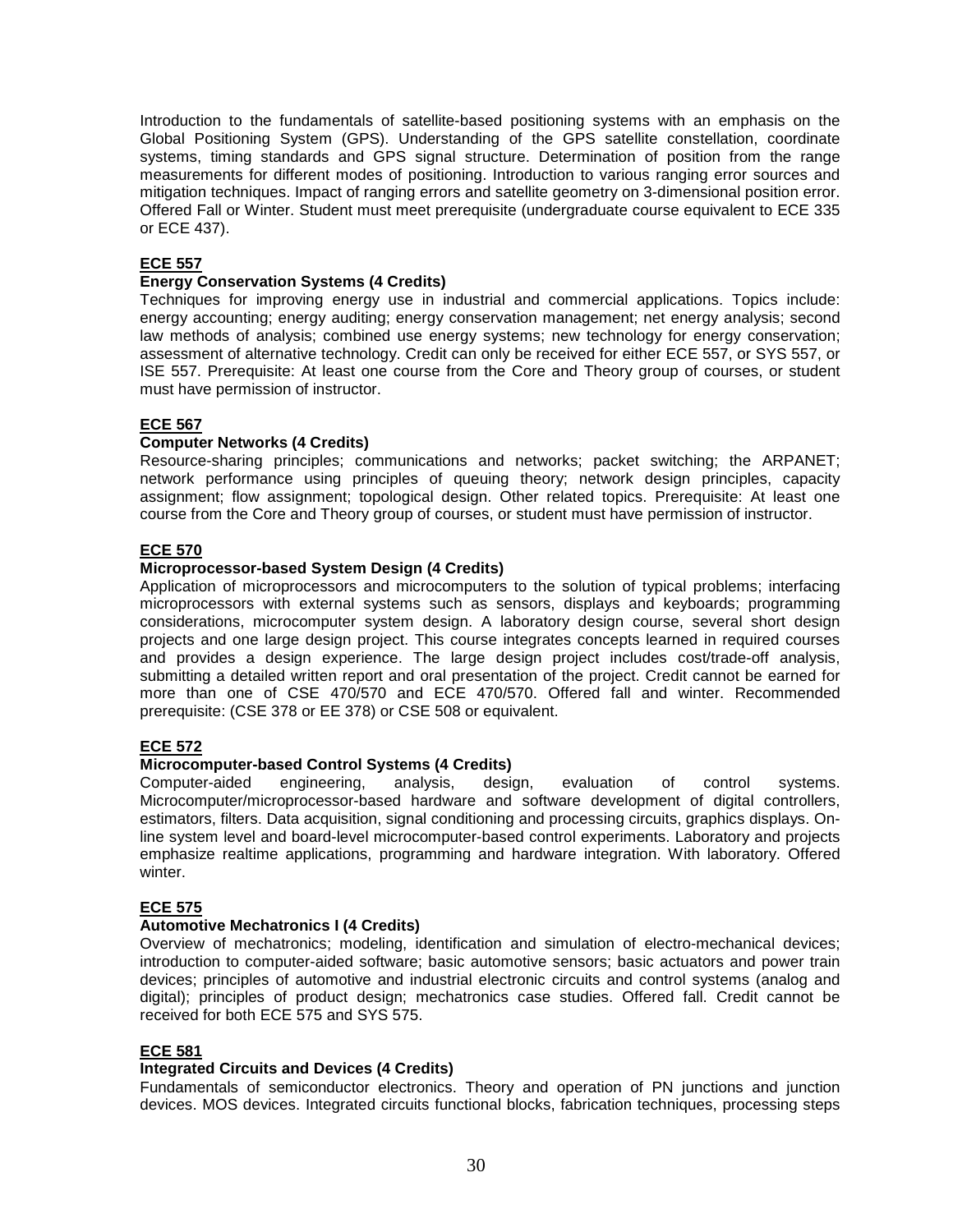and equivalent circuits. Device modeling and simulation techniques. Offered Fall. Student must have permission of instructor.

## **ECE 585**

## **VLSI Circuits and Systems Design of Digital Chips (4 Credits)**

Design techniques for rapid implementation and evaluation of Very Large Scale Integrated Circuits (VLSIC), including behavioral, functional, logic, circuit, device, physical IC fabrication, and layout issues. CMOS and pseudo NMOS technology, inverters, logic and transmission gates switching characteristics and processing. Reliability, yield and performance estimation. The course is project oriented. Students start with concepts and finish with actual Application Specific Integrated Circuits (ASICs) using modern CAD tool suites. Offered winter. This course also has a lab component.

### **ECE 587**

#### **Integrated Electronics (4 Credits)**

Modern microelectronics processes and fabrication of integrated circuits. Crystal growth and wafer preparation, photolithography, dielectric and polysilicon film deposition, epitaxial growth, oxidation, diffusion, ion implantation, etching, metallization and integrated circuits layout principles. Introduction to MOS-based and bipolar junction transistor-based microcircuits design and fabrication. Fabrication processing simulation using SUPREM, with projects. Offered winter, even years.

## **ECE 594**

### **Independent Study (2 TO 4 Credits)**

Independent study in a special area of electrical and computer engineering. Topic must be approved prior to registration.

## **ECE 595**

### **Special Topics (2 TO 4 Credits)**

Study of special topics in electrical and computer engineering. May be taken more than once.

#### **ECE 620**

#### **Multi-dimensional Signal Theory (4 Credits)**

Random vector analysis. Generalized harmonic analysis. Correlation and spectrum analysis of stochastic fields. Multidimensional linear systems. Transformations of random fields in multidimensional systems. Elements of generalized functions and Hilbert spaces. Applications to signal field processing, image processing and antenna and sensor array design. Student must meet prerequisites (SYS 520 and at least one course from the core and theory group of courses).

#### **ECE 625**

#### **Applications of Analog Integrated Circuits (4 Credits)**

Building blocks of analog integrated circuits and their limitations; characteristics, analysis and applications of analog integrated circuits; principles of circuit and system design with analog integrated circuits. Offered winter. . Student must meet the prerequisites (at least one course from the core and theory group of courses) and have permission of instructor.

#### **ECE 632**

#### **Wireless Communications (4 Credits)**

Introduction to wireless communication principles and systems. Wireless channel models, TDMA, FDMA, spread spectrum, CDMA, equalization, detection, estimation, coding, security, quality assessment of service and personal communications. The 2nd generation and 3rd generation wireless standards are also discussed. Offered fall, odd years. Student must meet prerequisites (ECE 534 and at least one course from the core and theory group of courses) or have permission of instructor.

#### **ECE 633**

**Signal Detection and Estimation Theory (4 Credits)**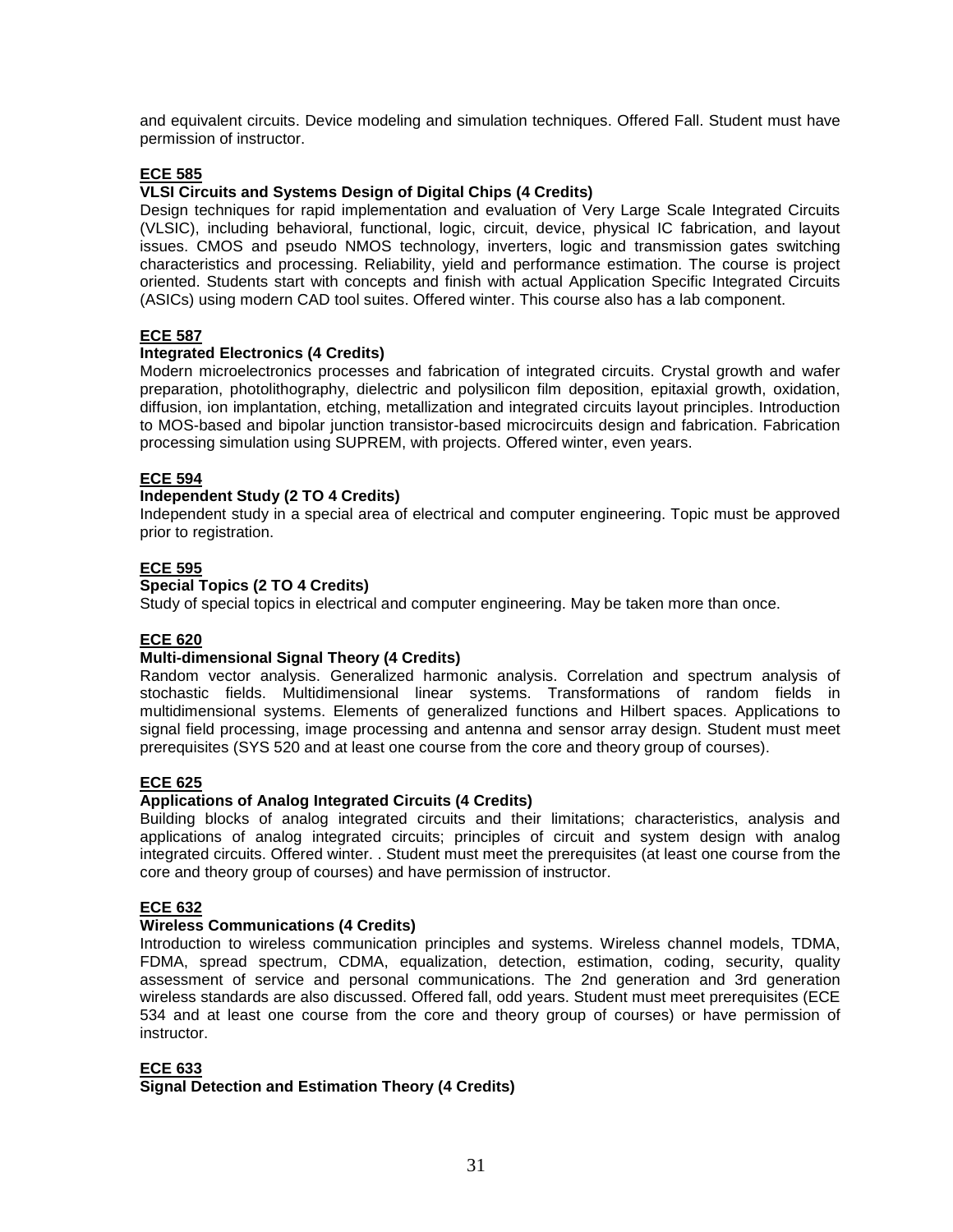Noise analysis concept review, binary decision theory, multiple decision, sequential decision theory, nonparametric decision theory, fundamentals of estimation, sequential estimation theory, detection of coded information and error control. Student must meet prerequisites (ECE 533 and at least one course from the core and theory group of courses) or have permission of the instructor.

## **ECE 634**

## **Statistical Communication System Theory (4 Credits)**

Harmonic analysis, sampling theory, stochastic process and correlation functions, linear systems response to random inputs, optimum linear systems (matched filters, Wiener filters) coherent and noncoherent filtering, nonlinear systems with random input (zero memory, square law, nth law devices), modulation theory, interference considerations. Student must meet prerequisites (ECE 533 or SYS 517).

### **ECE 635**

### **Modulation and Coding (4 Credits)**

Phase shift keying (PSK), quadrature amplitude modulation (QAM), continuous phase modulation (CPM), constant envelope modulation, power spectral density, bandwidth efficiency, block codes, convolutional codes and turbo codes. Offered winter, even years. Student must meet prerequisite (ECE 534).

## **ECE 638**

### **Digital Image Processing (4 Credits)**

Fundamentals of digital image processing; review of one-dimensional signal processing techniques; introduction to two-dimensional signals and systems; two-dimensional digital filtering; image enhancement techniques; statistical model based methods and algebraic techniques for image restoration; image data compression; image analysis and computer vision. Selected applications. Offered summer. Prerequisite: Student must have knowledge of linear systems, and probability and statistics. Also, at least one course from the Core and Theory group of courses.

#### **ECE 639**

#### **Advanced Digital Signal Processing (4 Credits)**

An overview of random signals and systems; signal modeling techniques, signal enhancement techniques and their applications; adaptive filtering and its applications; introduction to wavelet transforms and its applications. Student must meet prerequisite (ECE 537 or equivalent).

#### **ECE 645**

#### **Intelligent Control Systems (4 Credits)**

Definition and paradigm for intelligent control; self-learning and supervised learning; hierarchical decision architecture; fuzzy logic, neural network, heuristics, genetic algorithm, optimum strategy and related topics; examples of intelligent and autonomous systems; computer simulation and visualization of applications. Student must meet prerequisite (at least one course from the core and theory group of courses) and have permission of instructor.

#### **ECE 675**

#### **Automotive Mechatronics II (4 Credits)**

Extensive review of software and modeling fundamentals, sensors, actuators, power train characteristics, automotive and industrial control systems; selected topics include engine and exhaust gas sensors; sensor interfaces; injection electronic circuits, engine and transmission controllers, pneumatic servos and active suspension; electromagnetic compatibility and issues related to system design, compatibility requirements, filtering, shielding/grounding, testing; emerging technologies in automotive mechatronics systems. Student projects. Credit cannot be received for both ECE 675 and SYS 675. Student must meet prerequisites (ECE 575 and at least one course from the core and theory group of courses).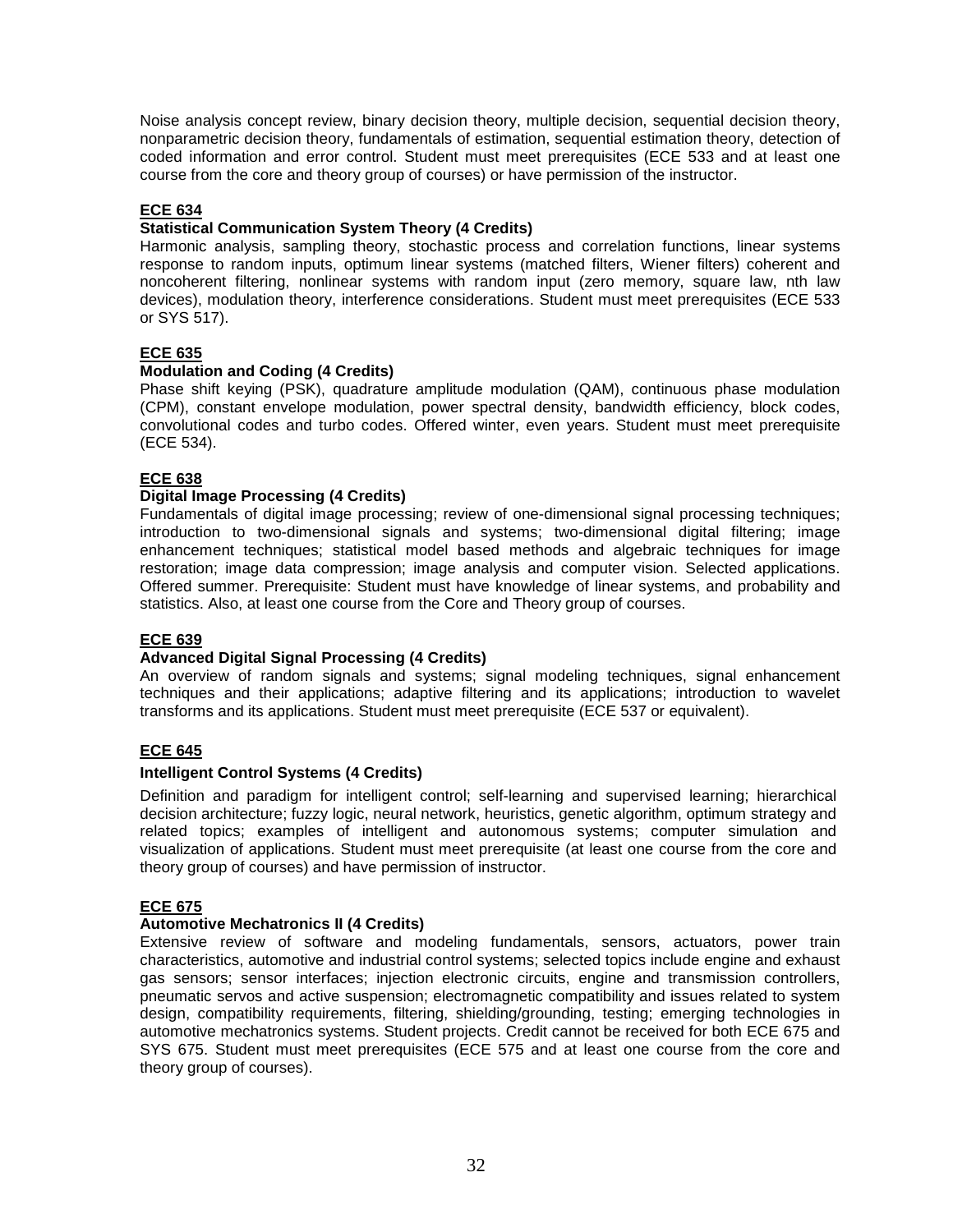## **ECE 682**

## **Field-Effect Devices (4 Credits)**

Electronic structure of semiconductor surfaces. Concepts of surface states and surface change. Metal-Semi-conductor (MS) contacts: ohmic and rectifying. Conductivity modulation and the theory of JFET and MESFET transistors. Integrated device technology, including Silicon on Sapphire (SOS) and Silicon on Insulator (SOI) structures and their application. Student must meet prerequisite (ECE 581 and at least one course from the core and theory group of courses).

### **ECE 683**

## **Advanced VSLIC Analog/Digital Systems Design (4 Credits)**

Full-custom design and analysis techniques of ASICs. Metal- Oxide-Semiconductor (MOS) devices, circuits and future trends. MOS processing and design rules. Extensive circuit simulation. Analog VSLIC basic functions. Graphical model representation. Amplifiers. Current mirrors. Computer Aided Design (CAD) of analog integrated circuits. Layout and design for testability considerations. Implementing integrated system design from circuit topology to patterning geometry to wafer fabrication. The course is project oriented. Students start with concepts and finish with testing and evaluating ASIC prototypes. Student must meet prerequisite (at least one course from the core and theory group of courses) and have permission of instructor.

### **ECE 690**

### **Graduate Engineering Project (2 TO 4 Credits)**

Independent work on an advanced project in electrical engineering. Topic must be approved prior to registration.

### **ECE 691**

### **Master's Thesis Research (2 TO 8 Credits)**

Directed research leading to a master's thesis. Topic must be approved prior to registration. Prerequisite: At least one course from the core and theory group of courses.

#### **ECE 725**

#### **Theory of Networks (4 Credits)**

Network models of linear dynamic systems; network graphs and topological constraints, generalized equilibrium equations, time-frequency duality, energy and stability constraints, network passivity or activity, input-output representations, and state-transition matrices. Student must meet prerequisite (SYS 520 and at least one course from the core and theory group of courses).

#### **ECE 741**

#### **Coherent Optics (4 Credits)**

Current developments in coherent optics and holography; two-dimensional Fourier analysis, diffraction theory, Fourier transforming and imaging properties of lenses, holographic interferometry, optical data processing. With laboratory. Student must meet prerequisite (SYS 520 and at least one course from the core and theory group of courses).

## **ECE 790**

#### **Doctoral Dissertation Research (2 TO 12 Credits)**

Directed research toward the doctoral dissertation.

#### **ECE 794**

#### **Independent Study (2 TO 4 Credits)**

Advanced independent study in a special area in electrical and computer engineering. Topic must be approved prior to registration.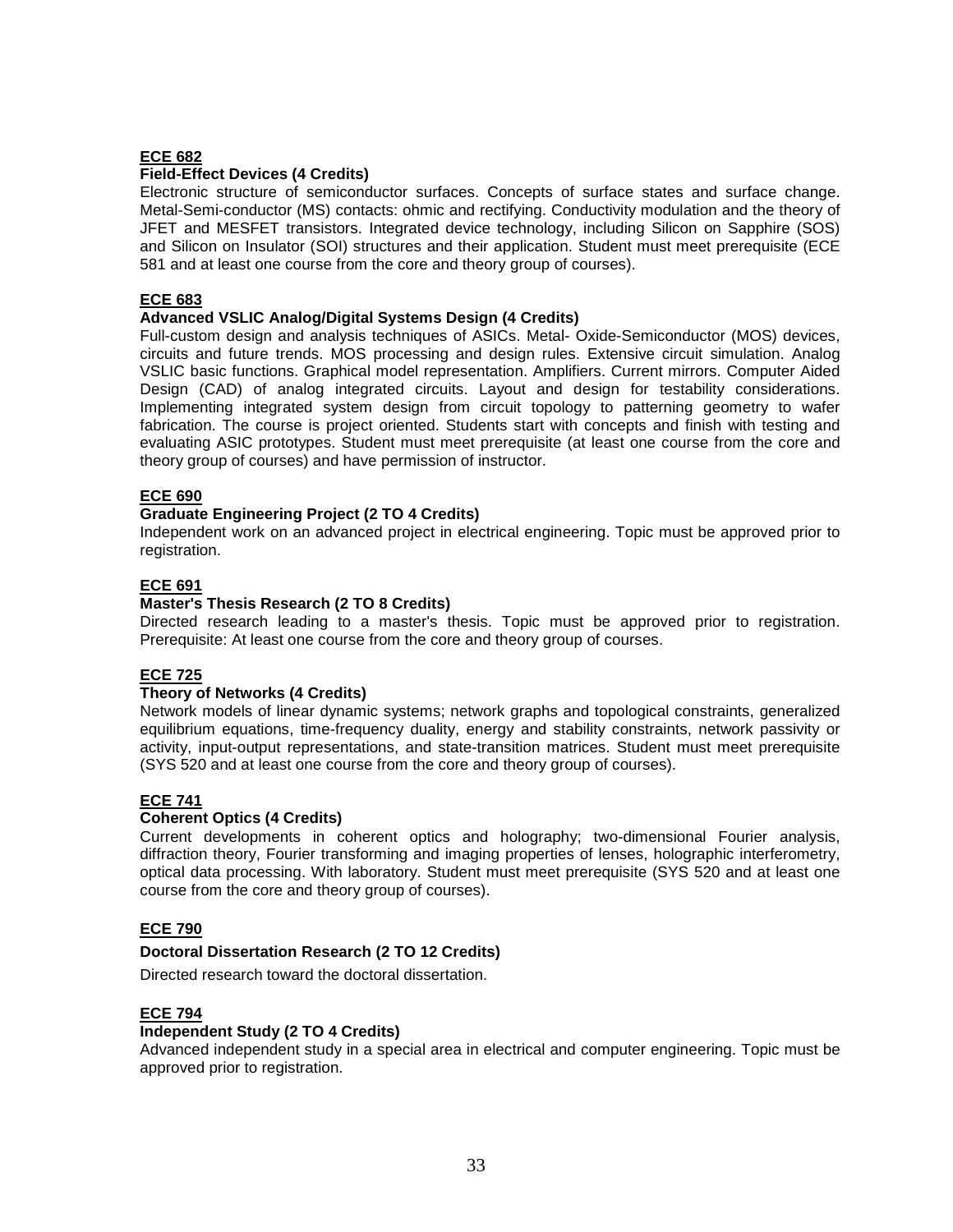## **ECE 795**

## **Special Topics (2 TO 4 Credits)**

Advanced study of special topics in electrical and computer engineering. May be taken more than once.

### **SYSTEMS ENGINEERING**

## **SYS 510**

## **Systems Optimization and Design (4 Credits)**

Classical optimization techniques including Lagrange multipliers and Kuhn-Tucker conditions. Computer techniques for system optimization including linear programming, constrained and unconstrained nonlinear programming. Introduction to global optimization, genetic algorithm, and dynamic programming. The course emphasizes a design experience involving system modeling, simulation and optimal design. Offered summer.

### **SYS 517**

### **Probability and Its Engineering Applications (4 Credits)**

Techniques and topics from probability of use to engineers, particularly those interested in manufacturing. Includes topics from statistics, control charts, propagation of error and tolerancing, analysis of queuing systems using birth and death processes and Markov chains, reliability, decision trees, etc. Offered winter.

## **SYS 520**

### **Signal and Linear Systems Analysis (4 Credits)**

Modeling and analysis of both continuous-time and discrete-time systems and signals. Time-domain and frequency-domain representation methods and transformations applied to electric circuits, mechanical systems and other dynamic systems. Fundamental theories of systems stability, controllability, observability and state-feedback control design. Computer simulation studies. Offered fall and summer. Credit cannot be received for both SYS 520 and ECE 520.

#### **SYS 557**

#### **Energy Conservation Systems (4 Credits)**

Techniques for improving energy use in industrial and commercial applications. Topics include: energy accounting; energy auditing; energy conservation management; net energy analysis; second law methods of analysis; combined use energy systems; new technology for energy conservation; assessment of alternative technology. Credit can only be received for either ECE 557, or SYS 557, or ISE 557. Prerequisite: At least one course from the Core and Theory group of courses, or student must have permission of instructor.

#### **SYS 558**

#### **Electrical Energy Systems (4 Credits)**

Generation, transmission and distribution of electrical energy. Analysis and design of three-phase circuits, per unit normalization, system design evaluation and load-flow, symmetrical components and stability. Offered winter.

## **SYS 563**

## **Foundation of Computer-Aided Design (4 Credits)**

Computer-aided design as the cornerstone of computer integrated manufacturing. Presentation and exploration of "generic" CAD architecture. Mathematical representations of CAD primitives, surfaces and solids and manipulation. Comparison of wire-frame, surface, 2-1/2 D and solid models. IGES, STEP, CALS and DXF standards. Description of "feature based CAD" and the CAD manufacturing link.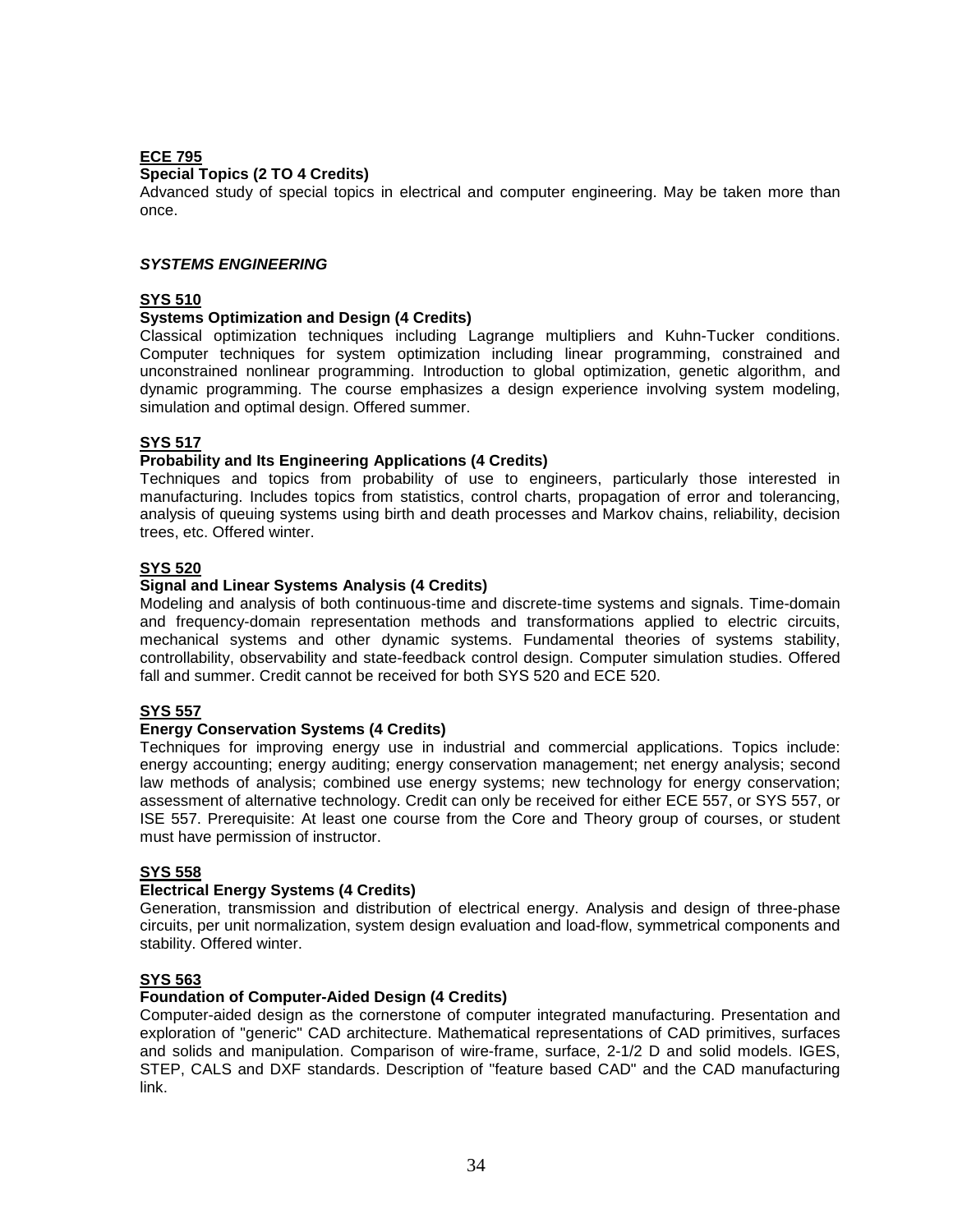# **SYS 569**

## **Computer Simulation in Engineering (4 Credits)**

Simulation as modeling tool for discrete-event and continuous systems; general principles of simulation; statistical models; input modeling; random variable generation; model building using a commercial simulation language; model verification and validation; determination of run length; output analysis; variance reduction techniques. Design and optimization of production service systems. Offered winter.

## **SYS 575**

#### **Automotive Mechatronics I (4 Credits)**

Overview of mechatronics; modeling, identification and simulation of electro-mechanical devices; introduction to computer-aided software; basic automotive sensors; basic actuators and power train devices; principles of automotive and industrial electronic circuits and control systems (analog and digital); principles of product design; mechatronics case studies. Offered fall. Credit cannot be received for both SYS 575 and ECE 575.

#### **SYS 577**

## **Concurrent Engineering (4 Credits)**

Principles of concurrent engineering including: manufacturing competitiveness, performance indicators, life-cycle management, strategic technology insertions, process re-engineering, cooperative work teams, supplier organization, information modeling and product realization taxonomy. Credit can only be received for one of the following: SYS 577, ISE 577 or ME 577.

### **SYS 583**

#### **Production Systems and Workflow Analysis (4 Credits)**

Design issues to control the flow of material in manufacturing systems from forecast to finished product. Topics include characterization of production systems, aggregate planning and disaggregation to a master schedule, inventory control, MRP, JIT systems, scheduling and sequencing, project planning and resource balancing. Student must have completed a course in probability. Offered fall. Credit can not be received for both SYS 583 and ISE 583.

## **SYS 585**

## **Statistical Quality Analysis (4 Credits)**

Fundamentals of statistical quality control and their use in system design. Control charts for variables, control charts for attributes, cusum charts and other process quality monitoring topics. Sampling inspection plans. Fundamentals of design of experiments and their application to product/process design and improvement. Taguchi's approach to robust design and related topics. Credit can not be received for both SYS 585 and ISE 585. Offered winter. Students must have completed a course in probability.

#### **SYS 587**

#### **Foundations of Systems Engineering (4 Credits)**

Techniques for generation, analysis and verification of traceable product design requirements. System performance and structural modeling using object, behavioral and other models. Techniques for analysis of system for serviceability, reliability, maintainability and testability. System alternative trade-off study techniques. System life cycle and other tools for implementation of systems engineering techniques. Credit can not be received for both SYS 587 and ISE 587.

#### **SYS 594**

#### **Independent Study (2 TO 4 Credits)**

Independent study in a special area in systems engineering. Topic must be approved prior to registration.

## **SYS 595**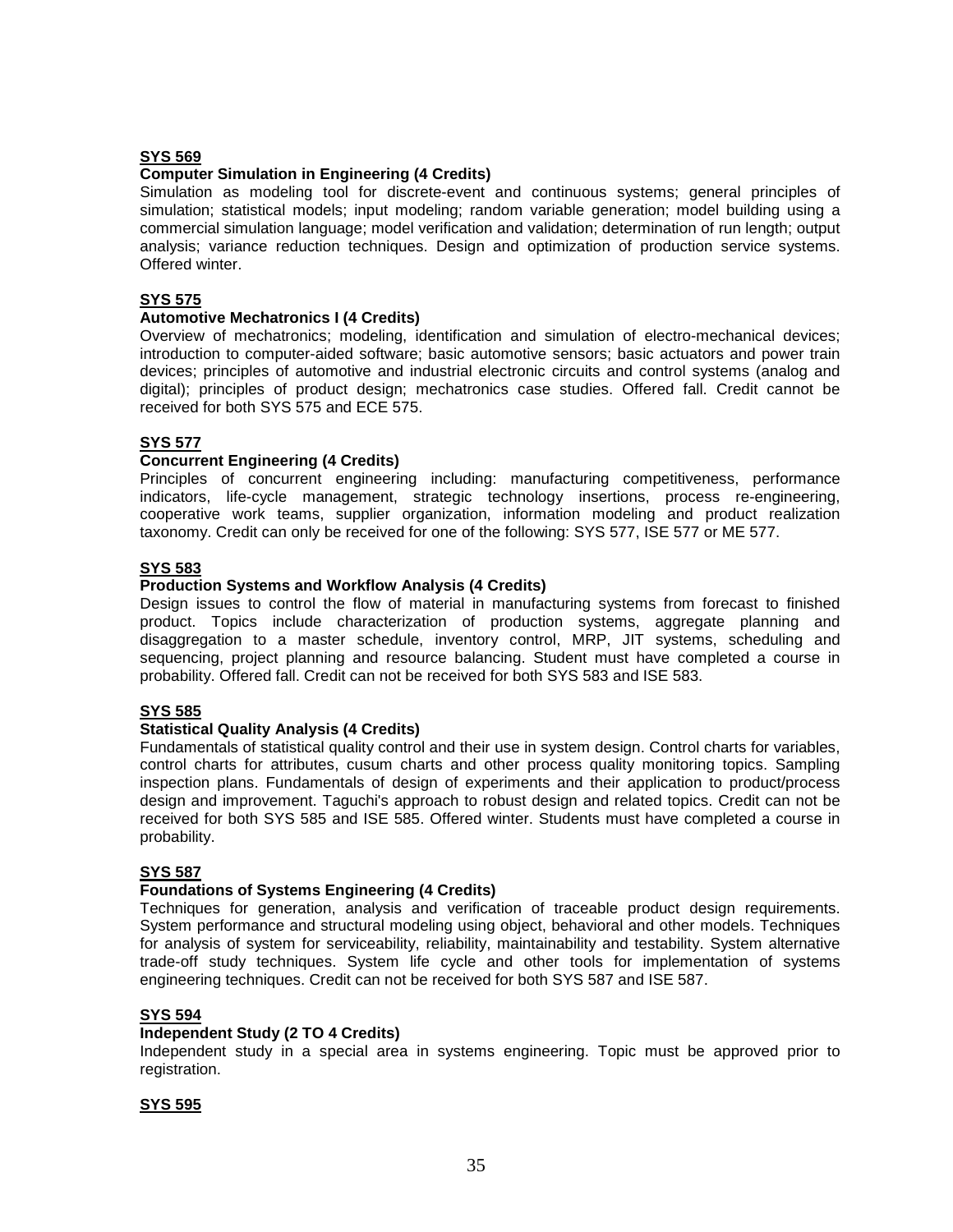### **Special Topics (2 TO 4 Credits)**

Study of special topics in systems engineering. May be taken more than once.

### **SYS 623**

#### **Dynamics and Control of Robot Manipulators (4 Credits)**

Cartesian and joint space representations and transformations. The Denavit-Hartenberg (D-H) convention and parameter tables. Robotic forward and inverse kinematics and task planning. Newton-Euler and Lagrangian dynamic models and formulations. Robotic joint servo control, position control, force control, compliant motion and many industrial application aspects. Computer numerical and graphical simulations. Offered winter. Student must meet prerequisite (SYS 520).

## **SYS 630**

## **Optimal Control Theory (4 Credits)**

Modern control theory applied to linear dynamical systems. Differential and difference equations; stability of optimal control systems; dynamic programming; calculus of variation and Pontryagin's minimum principle; optimally switched control systems, linear regulator problem; application of theory to practical control system design methodology; project involving the design of an optimal control system. Offered fall. Student must meet prerequisite (SYS 520).

#### **SYS 631**

#### **Estimation and Control Theory (4 Credits)**

Stochastic differential and difference equations; Luenberger observer theory; Kalman-Bucy filtering theory; design of stochastic optimal and microprocessor-based control systems; duality between optimal estimation and control problems; the separation principle; simulation and laboratory implementation of observers and filters in stochastic control system. Offered winter. Student must meet prerequisite (SYS 520).

#### **SYS 632**

#### **Analysis of Nonlinear Control Systems (4 Credits)**

Nonlinear systems modeling and analysis with various engineering applications. Special phenomena and nonlinear dynamics. Theory of nonlinear systems stability and stabilization. Controllability, observability, invertibility and linearizability of nonlinear control systems. Nonlinear feedback control, internal dynamics and nonlinear adaptive control. Advanced computer simulation studies. Offered fall. Student must meet prerequisite (SYS 520).

## **SYS 635**

#### **Adaptive Control Systems (4 Credits)**

Classifications of self-tuning and adaptive systems; parameter estimation techniques, self-tuning regulators and state estimators, stability and convergence analysis; model reference adaptive systems using Lyapunov and hyperstability models; applications of adaptive control systems; computer simulation and laboratory experiments. Offered fall. Student must meet prerequisite (SYS 520).

#### **SYS 645**

#### **Intelligent Control Systems (4 Credits)**

Definition and paradigm for intelligent control; self-learning and supervised learning; hierarchical decision architecture; fuzzy logic, neural network, heuristics, genetic algorithm, optimum strategy and related topics; examples of intelligent and autonomous systems; computer simulation and visualization of applications. Student must have permission of instructor.

#### **SYS 674**

#### **Digital Control Systems (4 Credits)**

Theoretical foundation needed to implement the microprocessor in control applications. Effects of sampling, data conversion, quantization, finite word length and time delays on system response and stability are examined. Pole-placement and observer/estimator techniques. Actual construction of a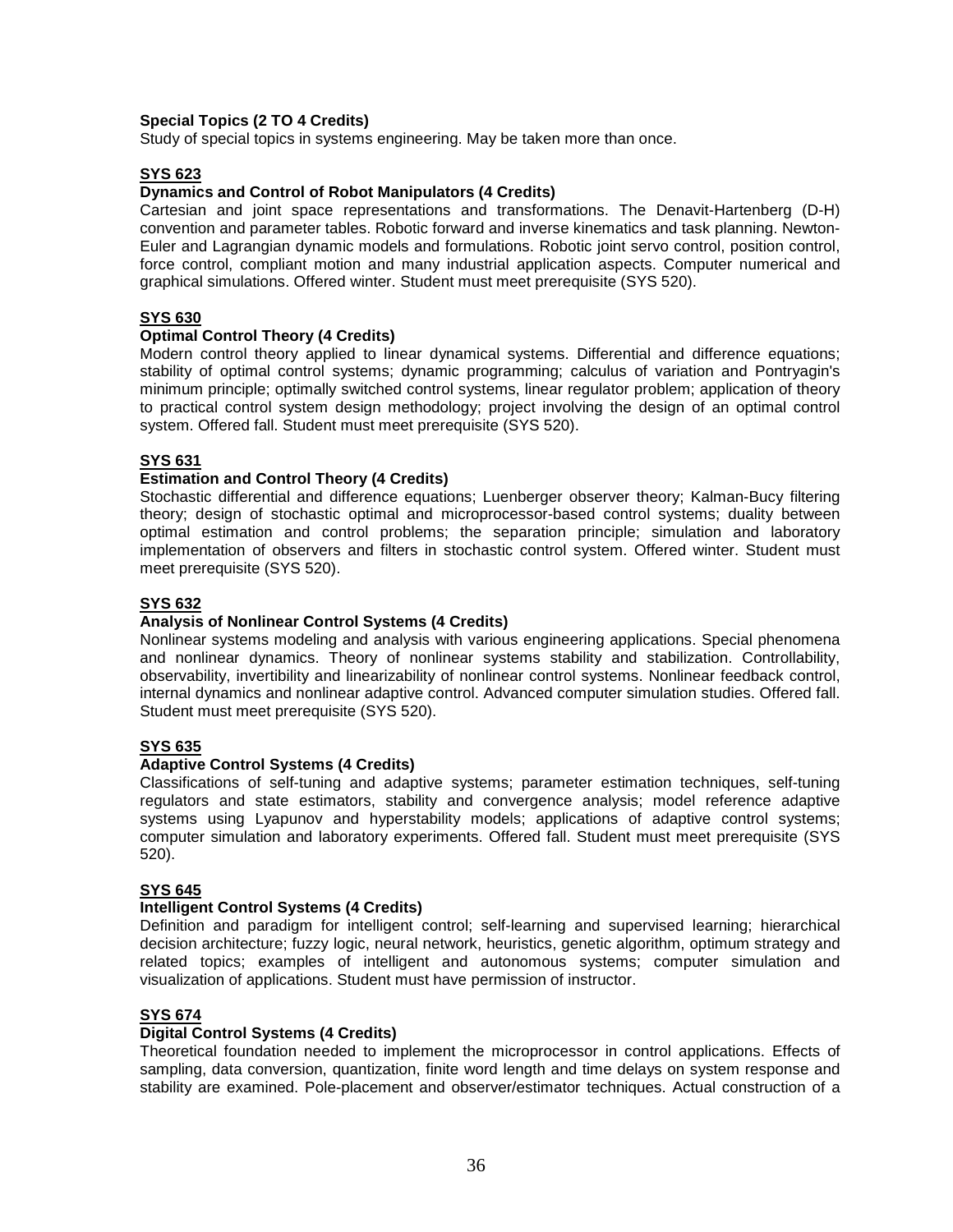microcomputer-based controller culminates the course. Offered winter. Student must meet prerequisite (SYS 520).

## **SYS 675**

## **Automotive Mechatronics II (4 Credits)**

Extensive review of software and modeling fundamentals, sensors, actuators, power train characteristics, automotive and industrial control systems; selected topics include engine and exhaust gas sensors; sensor interfaces; injection electronic circuits, engine and transmission controllers, pneumatic servos and active suspension; electromagnetic compatibility and issues related to system design, compatibility requirements, filtering, shielding/grounding, testing; emerging technologies in automotive mechatronics systems. Student projects. Credit cannot be received for both SYS 675 and ECE 675. Student must meet prerequisite (SYS 575).

## **SYS 680**

#### **Engineering Decision in Analysis (4 Credits)**

Consideration of risk and uncertainty in decision criteria for resource allocation. Mathematical programming in engineering applications for multi-attribute utility analysis. Offered fall.

#### **SYS 690**

### **Graduate Engineering Project (2 TO 4 Credits)**

Independent work on an advanced project in systems engineering. Topic must be approved prior to registration.

### **SYS 691**

#### **Master's Thesis Research (2 TO 8 Credits)**

Directed research leading to a master's thesis. Topic must be approved prior to registration.

## **SYS 721**

## **Large-Scale Dynamic Systems (4 Credits)**

Analysis using a systems methodology including state variable modeling and multilevel structure. Structural stability, dynamic reliability, aggregation and decomposition. Application to estimation and control of large systems. Student must meet prerequisite (SYS 520).

## **SYS 722**

#### **Linear Multivariable Systems (4 Credits)**

Fundamental and state-of-the-art modeling, analysis and design of linear multivariable dynamic systems. The role of polynomial matrices and differential operators in the description and structural realization of multivariable systems. Concepts of multivariable poles, zeros, Nyquist arrays and generalized root loci. Algebraic design methods based on state feedback observers, and modelmatching. Inverse Nyquist and characteristic locus techniques as extensions of classical control design. Student must meet prerequisite (SYS 520).

#### **SYS 731**

#### **Stochastic Optimal Control and Estimation Theory (4 Credits)**

Foundation of stochastic optimal control and estimation theory. Continuous-time and discrete-time stochastic linear and nonlinear systems; analysis and design of stochastic optimal control systems; nonlinear filtering smoothing and prediction theory; and adaptive control estimation. Offered fall, odd years. Student must meet prerequisite (SYS 630).

#### **SYS 794**

#### **Independent Study (2 TO 4 Credits)**

Advanced independent study in a special area in systems engineering. Topic must be approved prior to registration.

#### **SYS 795**

**Special Topics (2 TO 4 Credits)**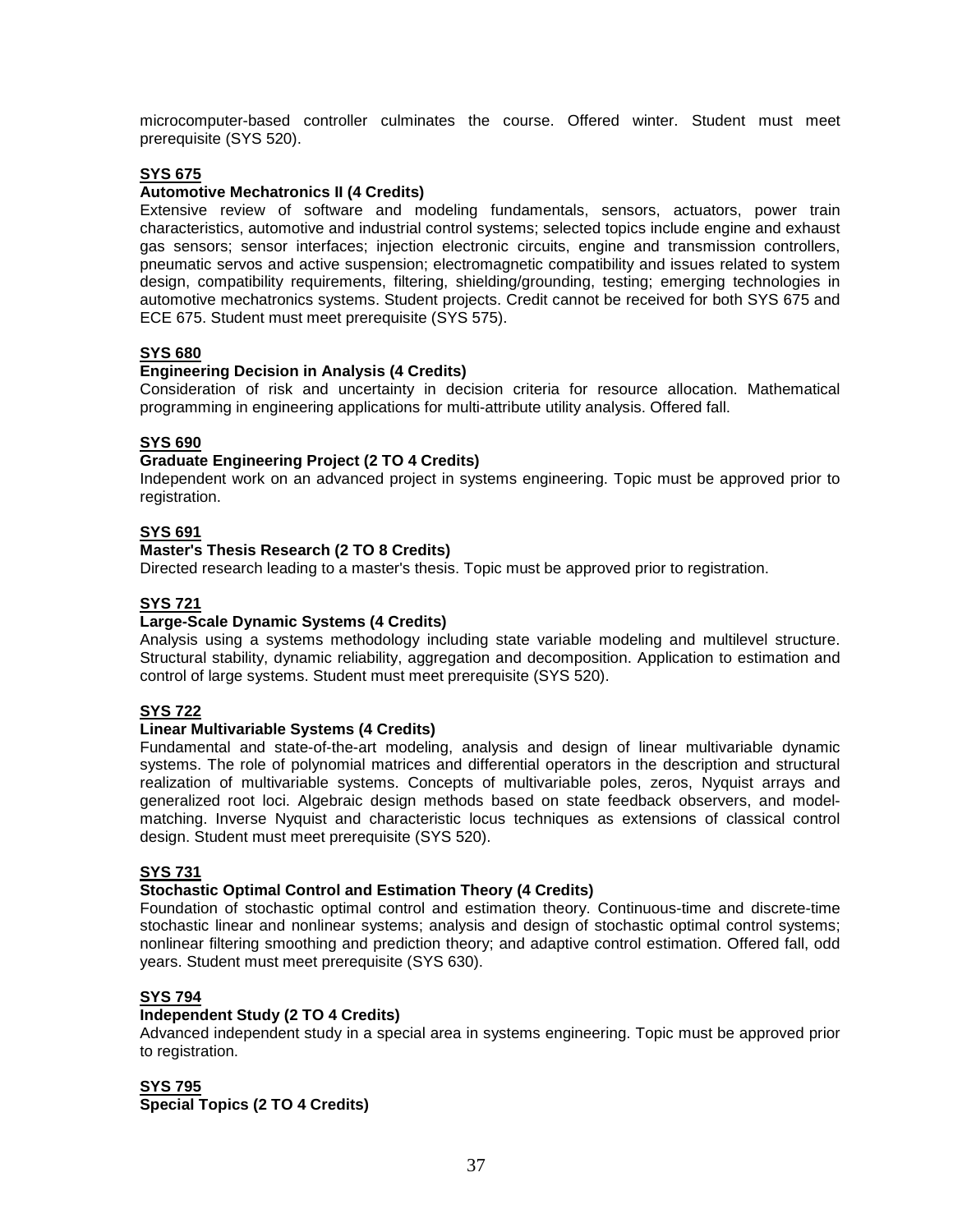Advanced study of special topics in systems engineering. May be taken more than once.

# **6. PLANS FOR ASSESSMENT**

 An assessment plan consisting of statements related to the institutional purpose, intended outcomes and objectives of the program, and criteria and procedures for assessments is shown in

Appendix D (Assessment Plan for Ph.D. Program in ECE).

# **7. REFERENCES**

- [1] National Science Foundation, Division of Science Resources Statistics. Science and Engineering Doctorate Awards: 2006, http://www.nsf.gov/statistics/doctorates.
- [2] National Science Foundation, Division of Science Resources Statistics. Science and Engineering Degrees by Race/Ethnicity of Recipients: 2004, http://www.nsf.gov/statistics/degreerecipients/
- [3] School of Engineering and Computer Science Strategic Planning Task Force Report, April 2003.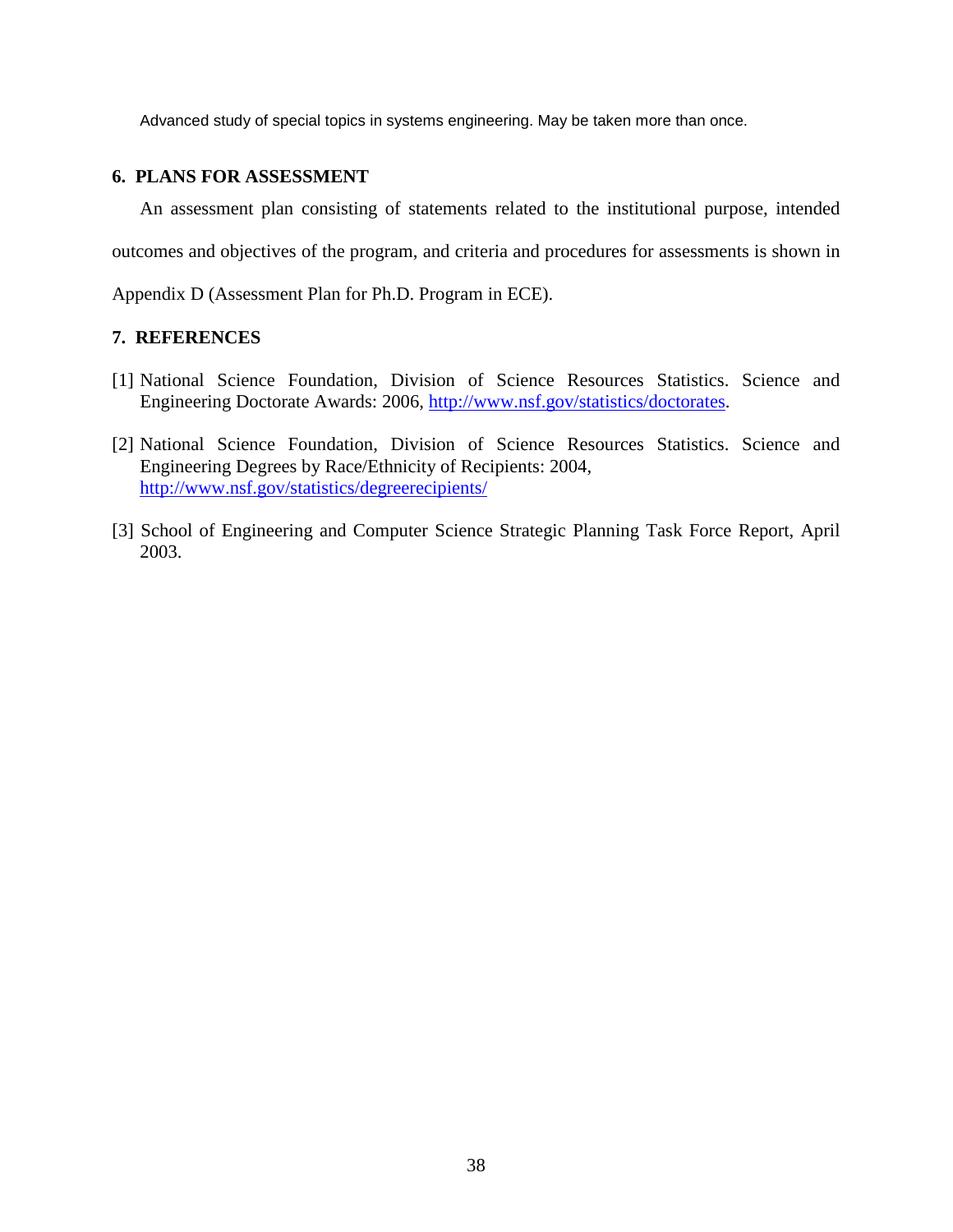# **Appendix A – Student Survey**

- **Student Survey Form**
- **Summary of Student Survey Results**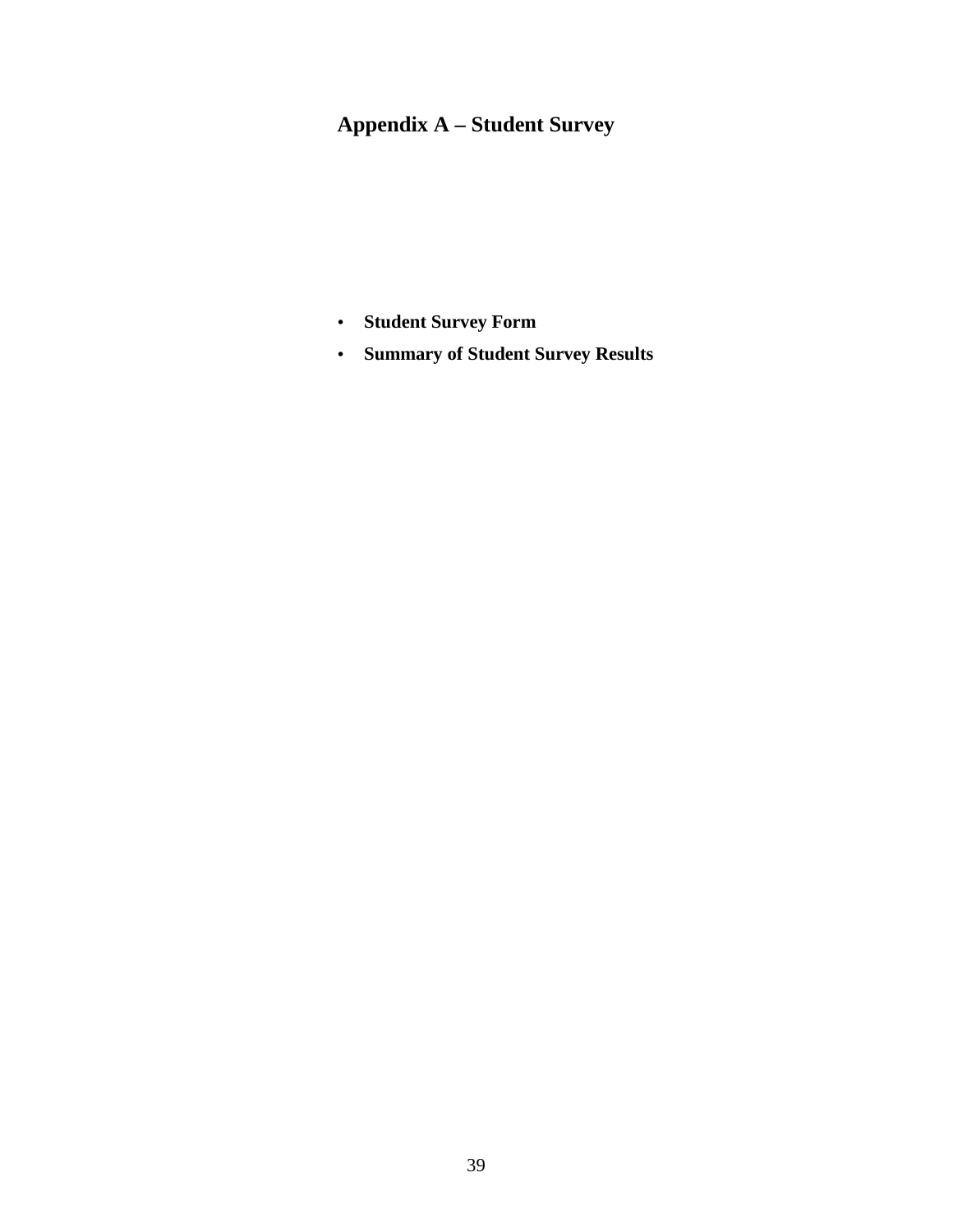# **Student Survey Form**

Your Rank: **Masters Masters Doctoral** Student Student

## **Student Survey** Fall 2006

1. Currently, the department of Electrical and Computer Engineering (ECE) offers a Ph.D. in Systems Engineering. Do you think that the ECE department should offer a Ph.D. program in Electrical and Computer Engineering instead?

Yes No No Opinion

2. If you are interested in enrolling in a Ph.D. program, would you consider enrolling in a Ph.D. in Systems Engineering at Oakland University?

Yes No Maybe Not Applicable

3. If you are interested in enrolling in a Ph.D. program, would you consider enrolling in a Ph.D. in Electrical and Computer Engineering at Oakland University?

Yes Mo Maybe Not Applicable

4. If you are presently not interested in pursuing a Ph.D. degree at Oakland University it is because:

- \_\_\_You do not want to pursue a Ph.D. degree at this time.
- \_\_\_ You do not want to pursue a Ph.D. at Oakland University in any field, but would be interested in pursuing a Ph.D. program at another institution.

\_\_\_ You do not want to pursue a Ph.D. in Systems Engineering at Oakland, but would be interested in our Ph.D. in Electrical and Computer Engineering program.

- 5. Which program do you think will provide you with a better chance of employment:
	- \_\_\_ Ph.D. in Systems Engineering
	- \_\_\_ Ph.D. in Electrical and Computer Engineering
	- \_\_\_ No opinion

6. Other comments, if any: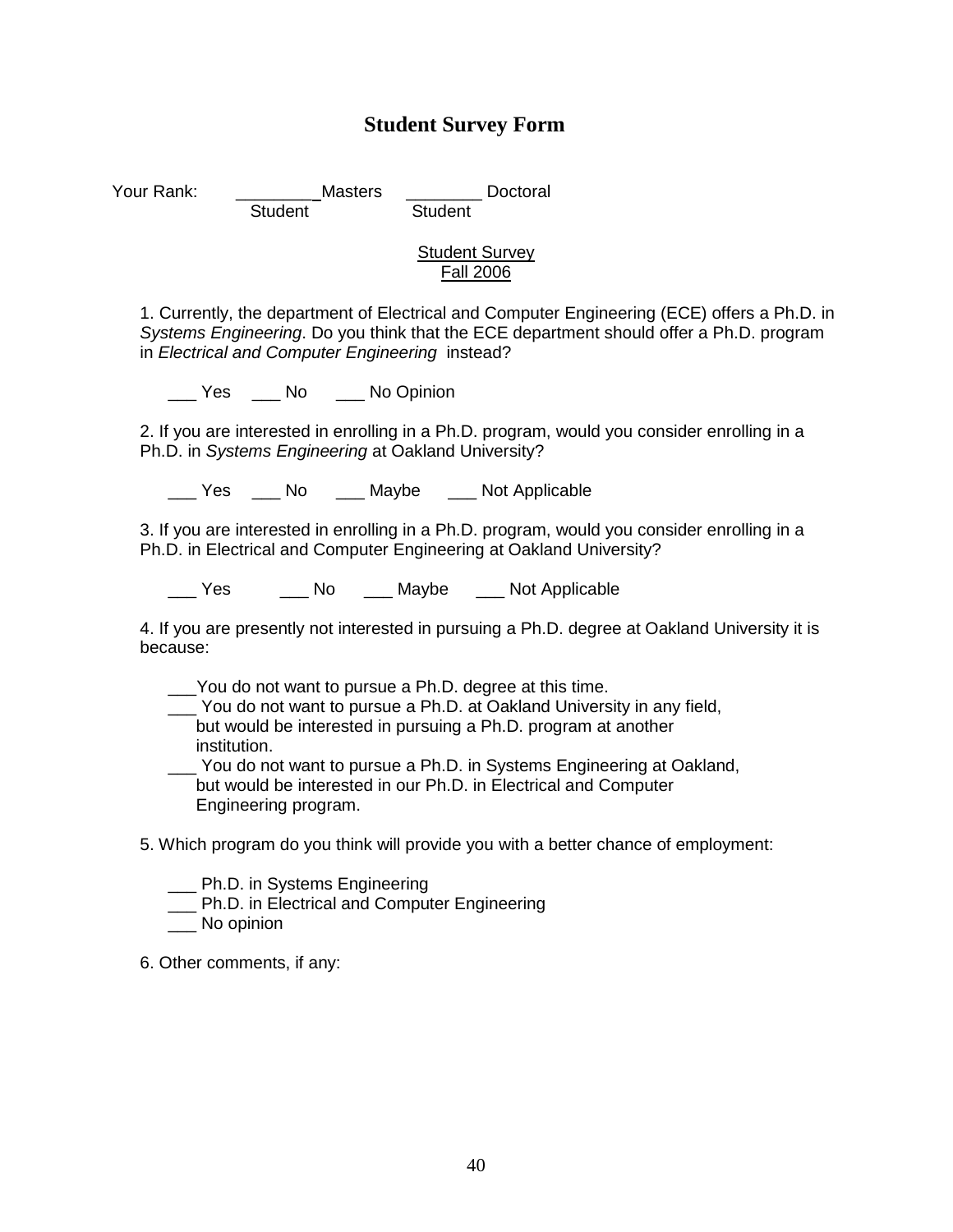# **SUMMARY**

# **Results of Student Survey Fall 2006**

Total number of responses received: 64 (out of about 200 emailed)

Student Rank: 13\_Masters \_39\_ Doctoral. Also, Bachelors: 2, Others: Unknown

1. Currently, the department of Electrical and Computer Engineering (ECE) offers a Ph.D. in Systems Engineering. Do you think that the ECE department should offer a Ph.D. program in Electrical and Computer Engineering instead?

44\_ Yes \_10 No \_4\_ No Opinion

2. If you are interested in enrolling in a Ph.D. program, would you consider enrolling in a Ph.D. in Systems Engineering at Oakland University?

24 Yes 4 No 6 Maybe 22 Not Applicable\*

\*Note: Because they are already enrolled in it.

3. If you are interested in enrolling in a Ph.D. program, would you consider enrolling in a Ph.D. in Electrical and Computer Engineering at Oakland University?

27 Yes 5 No 4 Maybe 17 Not Applicable

4. If you are presently not interested in pursuing a Ph.D. degree at Oakland University it is because:

- 17 You do not want to pursue a Ph.D. degree at this time.
- 1 You do not want to pursue a Ph.D. at Oakland University in any field, but would be interested in pursuing a Ph.D. program at another institution.
- 13 You do not want to pursue a Ph.D. in Systems Engineering at Oakland, but would be interested in our Ph.D. in Electrical and Computer Engineering program.

5. Which program do you think will provide you with a better chance of employment:

- 9 Ph.D. in Systems Engineering
- 37 Ph.D. in Electrical and Computer Engineering

\_10 No opinion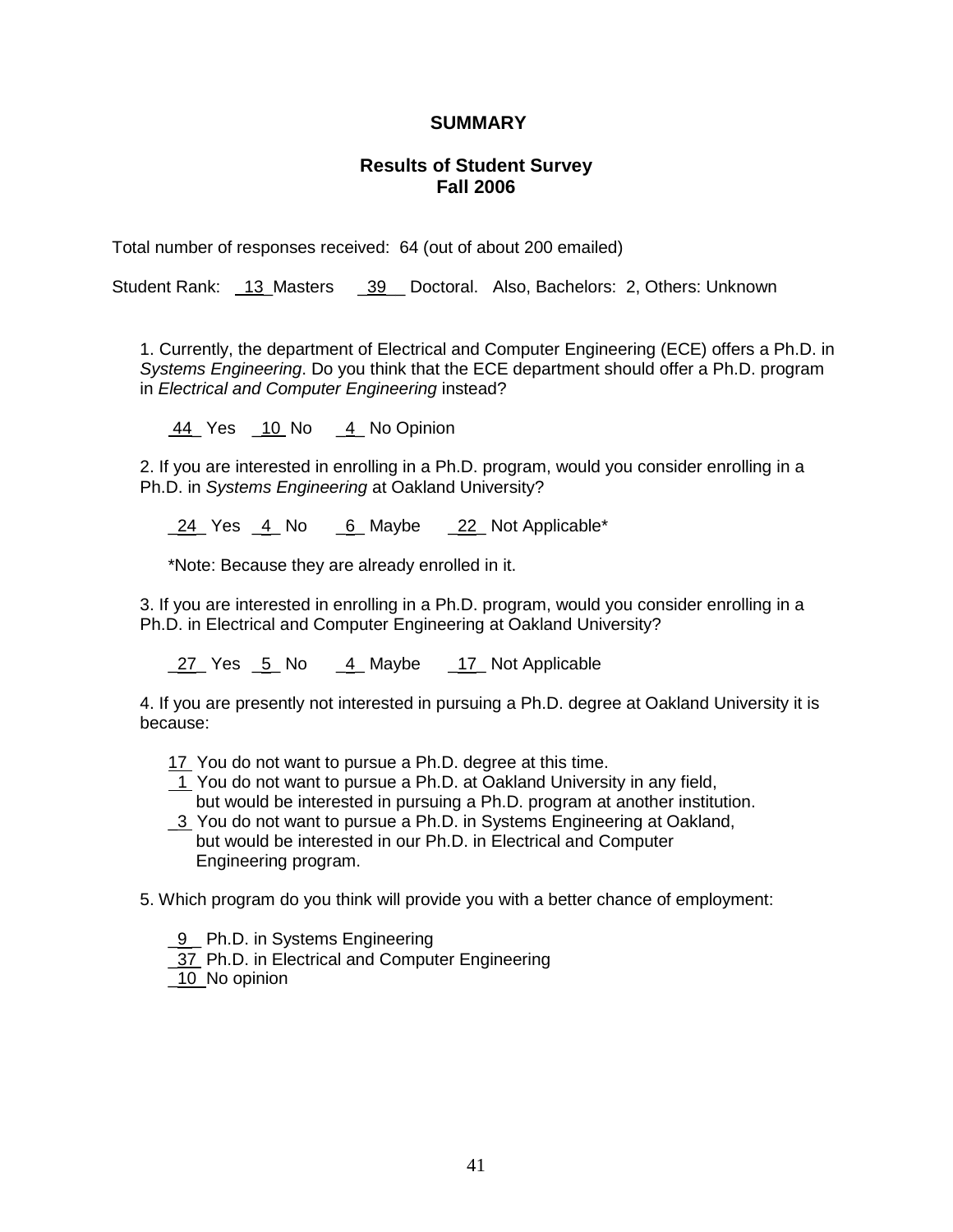## 6. Other comments, if any (Number of respondents are shown in brackets)

## Some general comments

- I am strongly in favor of a Ph.D. in ECE: **(23)**
- I am strongly in favor of a Ph.D. in Systems Engineering: **(7)**
- I want an option to graduate with a degree in either ECE or Systems Engineering: **(6)**
- I would like to have my degree earned in Systems Engineering replaced by one in ECE: **(3)**

## A random sample of some detailed comments

- o I have found that a Ph.D. in Systems Engineering is often confusing and/or minimized by those in industry. Too often, I find the perception that "Systems Engineering" is a catchall term for a non-specific collection of engineering classes. I have found that it is received by industry as being viewed as less technically challenging than a degree in EE.
- o The title "Systems Engineering" is somewhat old-fashioned and very general. This title encompasses all branches of engineering because we have mechanical systems, electrical systems, and so on. This goes against the spirit of specialization these days. I would strongly recommend that the name of the program be changed as suggested in the email.
- o When I am asked in what area is my Ph.D. in. They still ask me again even when I answer back with "Systems Engineering". So I have to tell them in Electrical and computer engineering.
- o I think a Ph.D. in ECE will way much better for our grad students than a SE one, people in academia and industry value ECE but not much the SE. I have seen this in the USA and overseas. This will benefit our graduates way much better in the future.
- o Having been in industry for a number of years now with a PhD in Systems Engineering from Oakland University, my impression is that whether the PhD is in "Systems Engineering" or "Electrical and Computer Engineering" is not so critical in terms of the opinion of employers. What companies will mainly be concerned about is what you have done in your research, i.e. what *specific* areas you have worked in and what are your accomplishments in those areas. Was your research on robotics? Mechatronics? Intelligent Control? Embedded Systems? Etc. And, what are your contributions in these areas, and the quality of your contribution.
- o I am currently enrolled in the Ph.D in Systems Engineering. I would be very interested in changing to the Ph.D. in Electrical and Computer Engineering. I think this would be a good move for the department.
- o I just completed my Ph.D. at Oakland University and have received a very favorable reaction to the Systems Engineering title. I believe industry and the government (my employer) are more interested in application focused systems engineering than a pure technical degree.
- o I think Oakland should have Ph.D. program in EE. But adding this program should be used to boost the number of faculty teaching in the program.
- o A Ph.D. program in ECE is a good idea because from my view point, most of the classes I had are purely electrical engineering and so I would prefer if my degree had the name of electrical not systems engineering since system engineering could be any type of systems (Mechanical, electrical, or even biomedical engineering).
- o Systems engineering is specific to certain area of interest when people talking about its phd program. Electrical and computer engineering has its own focus. Even though they have some overlap but it shoudn't prevent people from expressing their own interest and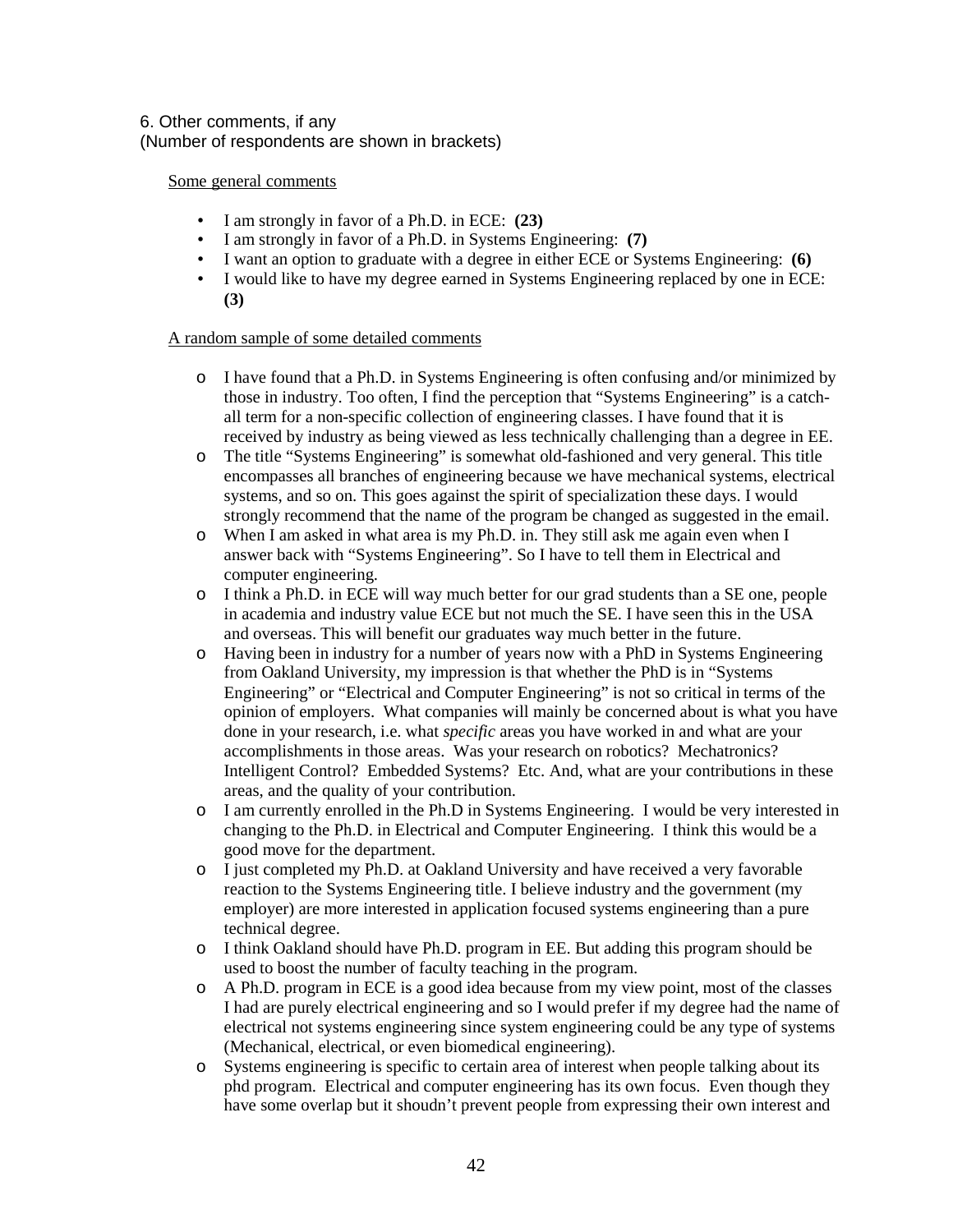gaining recognition specific to either dicipline only. Besides the phd in ECE will be a good marketing tool for recruiting phd students, i think.

- o I think it will be a mistake to allow the Ph.D. in Systems Engineering to merge with ISE completely because it will diminish the value of my earned degree. *(Note: Similar comments were made by 2 students)*
- o I do believe the name of the degree should be changed from Systems to ECE, in order to better reflect the content, at least in most cases. On the other hand, I do see value in a PhD with Systems emphasis, though I understand that would be available through the new ISE department. .
- o Few job requirements postings say "Systems Engineering" rather they ask for "Electrical Engineering".
- o Ph.D. in Electrical and Computer Engineering is more appropriate. Also, it is universally recognized and understood for what it stands for.
- o I have found my studies in Systems Engineering to be extremely useful in the real world. Continuing to build my knowledge and skills in Systems Engineering through a Ph.D. is very exciting and will set me apart from competitors that have Computer Engineering degrees.
- o It seems that looking at a career in education, departments want individuals whose Ph.D. matches that of the department (mostly ECE/EECS,etc with few that advertise systems). In industry, Electrical and Computer Engineering implies the systems concept (or idea of combined relationship between the two), but in terms that would probably be more recognizable by individuals in hiring companies. HR folks as a rule are loosely in touch with the jobs they are hiring for. That is just my initial gut reaction to the name change. Since it sounds like the content will remain the same, perhaps gut reaction is the primary concern.
- o If the department is required to have one and not the other, the ECE degree may get more mileage, but I fear that the graduates will be too narrowly focused.
- o I think that the *Ph.D. in Electrical and Computer Engineering* is more common, specific and more self described in the job market than *Ph.D. in Systems Engineering*. The meaning of *Systems* generally is very broad, i.e. Industrial systems, Manufacturing systems, Control systems, Computer systems etc.
- o The title Systems Engineering seems vague. Not knowing what department offered the degree, one would not know which field of engineering the systems degree applies. Systems engineering could apply to electrical, computer, mechanical, or industrial engineering. But, who is to say it should apply to any specific field. Anyone of the previously mentioned fields involves systems, and thus involves systems engineering. Therefore, it does not make sense that the department of ECE should be the sole owner of a Systems Engineering Ph.D., but not even offer an ECE Ph.D. I most definitely think the department of ECE should offer a Ph.D. in ECE; as should, the department of mechanical engineering offer a Ph.D. in ME. I also think that a systems engineering Ph.D. offer by the department of ECE is going to be biased toward ECE, as it should. It is offered through the department of ECE, but should not get the title Systems Engineering. As stated above, a Ph.D. entitled systems engineering would imply the Ph.D. holder has a degree related to the engineering of systems, which applies to any field of engineering. In the case of the ECE department, or any other department of engineering for that matter, the study of systems within a field of engineering is a subset or concentration within that field. For example, a Ph.D. in ME could have a concentration in thermodynamics, fluid/heat transfer, joining and fastening, or mechanical systems. For the ECE department, a Ph.D. in ECE would be much more appropriate. This Ph.D. could then have a concentration in electrical and/or computer systems. With that said, to which department does a Ph.D. titled systems engineering